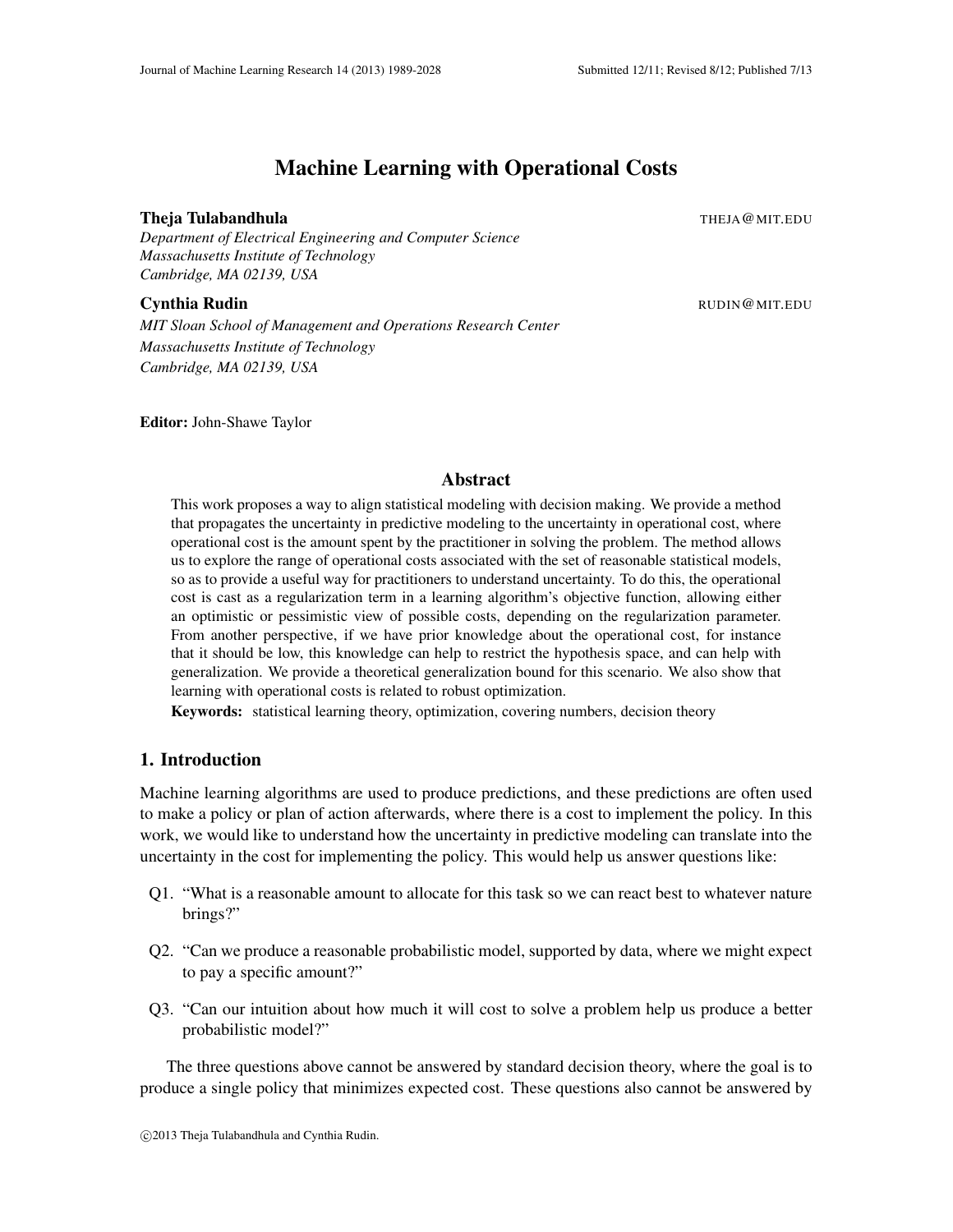robust optimization, where the goal is to produce a single policy that is robust to the uncertainty in nature. Those paradigms produce a single policy decision that takes uncertainty into account, and the chosen policy might not be a best response policy to any realistic situation. In contrast, our goal is to understand the uncertainty and how to react to it, using policies that would be best responses to individual situations.

There are many applications in which this method can be used. For example, in scheduling staff for a medical clinic, predictions based on a statistical model of the number of patients might be used to understand the possible policies and costs for staffing. In traffic flow problems, predictions based on a model of the forecasted traffic might be useful for determining load balancing policies on the network and their associated costs. In online advertising, predictions based on models for the payoff and ad-click rate might be used to understand policies for when the ad should be displayed and the associated revenue.

In order to propagate the uncertainty in modeling to the uncertainty in costs, we introduce what we call the *simultaneous process*, where we explore the range of predictive models and corresponding policy decisions at the same time. The simultaneous process was named to contrast with a more traditional *sequential process*, where first, data are input into a statistical algorithm to produce a predictive model, which makes recommendations for the future, and second, the user develops a plan of action and projected cost for implementing the policy. The sequential process is commonly used in practice, even though there may actually be a whole class of models that could be relevant for the policy decision problem. The sequential process essentially assumes that the probabilistic model is "correct enough" to make a decision that is "close enough."

In the simultaneous process, the machine learning algorithm contains a regularization term encoding the policy and its associated cost, with an adjustable regularization parameter. If there is some uncertainty about how much it will cost to solve the problem, the regularization parameter can be swept through an interval to find a range of possible costs, from optimistic to pessimistic. The method then produces the most likely scenario for each value of the cost. This way, by looking at the full range of the regularization parameter, we sweep out costs for all of the reasonable probabilistic models. This range can be used to determine how much might be reasonably allocated to solve the problem.

Having the full range of costs for reasonable models can directly answer the question in the first paragraph regarding allocation, "What is a reasonable amount to allocate for this task so we can react best to whatever nature brings?" One might choose to allocate the maximum cost for the set of reasonable predictive models for instance. The second question above is "Can we produce a reasonable probabilistic model, supported by data, where we might expect to pay a specific amount?" This is an important question, since business managers often like to know if there is some scenario/decision pair that is supported by the data, but for which the operational cost is low (or high); the simultaneous process would be able to find such scenarios directly. To do this, we would look at the setting of the regularization parameter that resulted in the desired value of the cost, and then look at the solution of the simultaneous formulation, which gives the model and its corresponding policy decision.

Let us consider the third question above, which is "Can our intuition about how much it will cost to solve a problem help us produce a better probabilistic model?" The regularization parameter can be interpreted to regulate the strength of our belief in the operational cost. If we have a strong belief in the cost to solve the problem, and if that belief is correct, this will guide the choice of regularization parameter, and will help with prediction. In many real scenarios, a practitioner or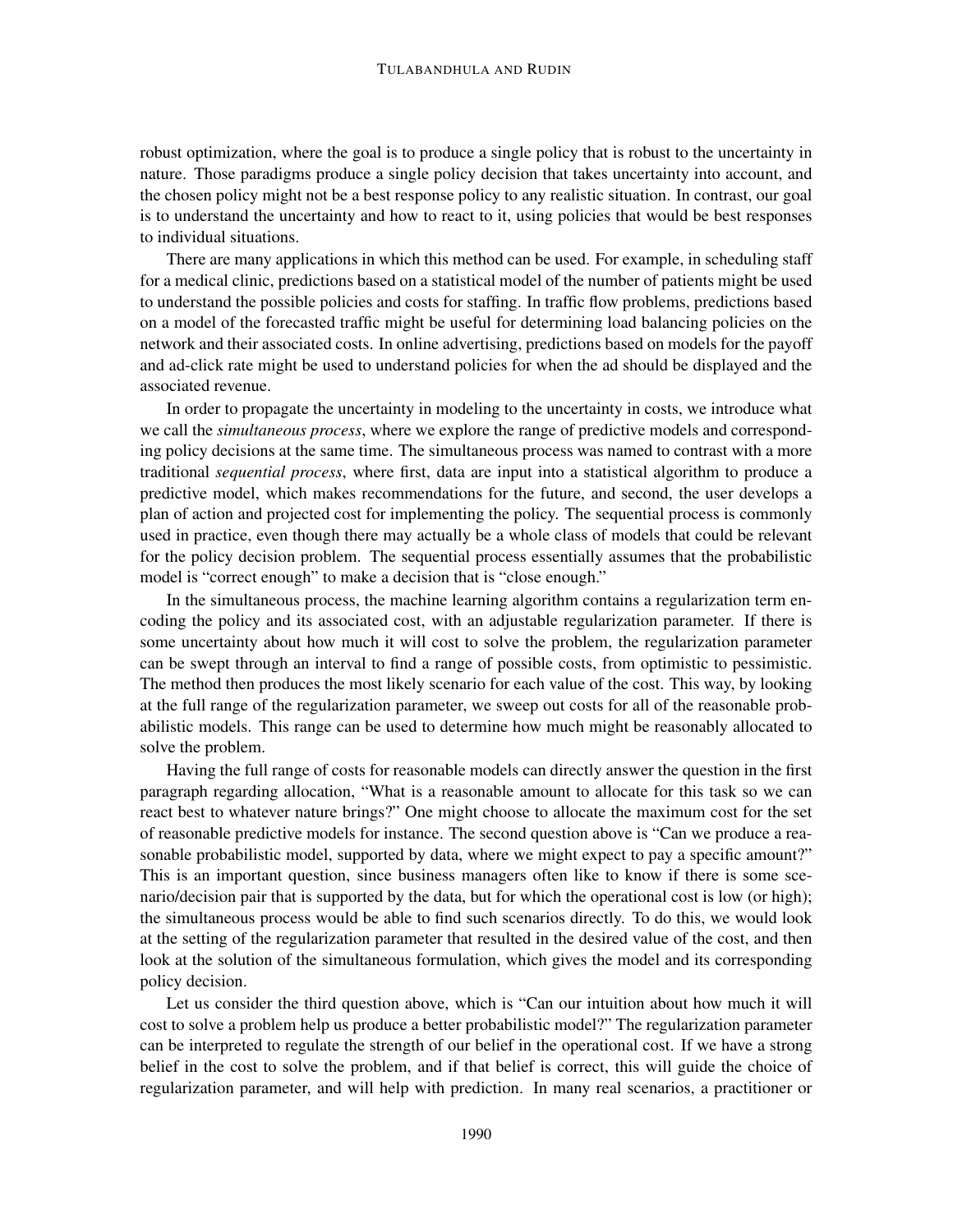domain expert might truly have a prior belief on the cost to complete a task. Arguably, a manager having this more grounded type of prior belief is much more natural than, for instance, the manager having a prior belief on the  $\ell_2$  norm of the coefficients of a linear model, or the number of nonzero coefficients in the model. Being able to encode this type of prior belief on cost could potentially be helpful for prediction: as with other types of prior beliefs, it can help to restrict the hypothesis space and can assist with generalization. In this work, we show that the restricted hypothesis spaces resulting from our method can often be bounded by an intersection of an an ℓ*<sup>q</sup>* ball with a halfspace - and this is true for many different types of decision problems. We analyze the complexity of this type of hypothesis space with a technique based on Maurey's Lemma (Barron, 1993; Zhang, 2002) that leads eventually to a counting problem, where we calculate the number of integer points within a polyhedron in order to obtain a covering number bound.

The operational cost regularization term can be the optimal value of a complicated optimization problem, like a scheduling problem. This means we will need to solve an optimization problem each time we evaluate the learning algorithm's objective. However, the practitioner must be able to solve that problem anyway in order to develop a plan of action; it is the same problem they need to solve in the traditional sequential process, or using standard decision theory. Since the decision problem is solved only on data from the present, whose labels are not yet known, solving the decision problem may not be difficult, especially if the number of unlabeled examples is small. In that case, the method can still scale up to huge historical data sets, since the historical data factors into the training error term but not the new regularization term, and both terms can be computed. An example is to compute a schedule for a day, based on factors of the various meetings on the schedule that day. We can use a very large amount of past meeting-length data for the training error term, but then we use only the small set of possible meetings coming up that day to pass into the scheduling problem. In that case, both the training error term and the regularization term are able to be computed, and the objective can be minimized.

The simultaneous process is a type of decision theory. To give some background, there are two types of relevant decision theories: normative (which assumes full information, rationality and infinite computational power) and descriptive (models realistic human behavior). Normative decision theories that address decision making under uncertainty can be classified into those based on ignorance (using no probabilistic information) and those based on risk (using probabilistic information). The former include maximax, maximin (Wald), minimax regret (Savage), criterion of realism (Hurwicz), equally likely (Laplace) approaches. The latter include utility based expected value and bayesian approaches (Savage). Info-gap, Dempster-Shafer, fuzzy logic, and possibility theories offer non-probabilistic alternatives to probability in Bayesian/expected value theories (French, 1986; Hansson, 1994).

The simultaneous process does not fit into any of the decision theories listed above. For instance, a core idea in the Bayesian approach is to choose a single policy that maximizes expected utility, or minimizes expected cost. Our goal is not to find a single policy that is useful on average. In contrast, our goal is to trace out a path of models, their specific (not average) optimal-response policies, and their costs. The policy from the Bayesian approach may not correspond to the best decision for any particular single model, whereas that is something we want in our case. We trace out this path by changing our prior belief on the operational cost (that is, by changing the strength of our regularization term). In Bayesian decision theory, the prior is over possible probabilistic models, rather than on possible costs as in this paper. Constructing this prior over possible probabilistic models can be challenging, and the prior often ends up being chosen arbitrarily, or as a matter of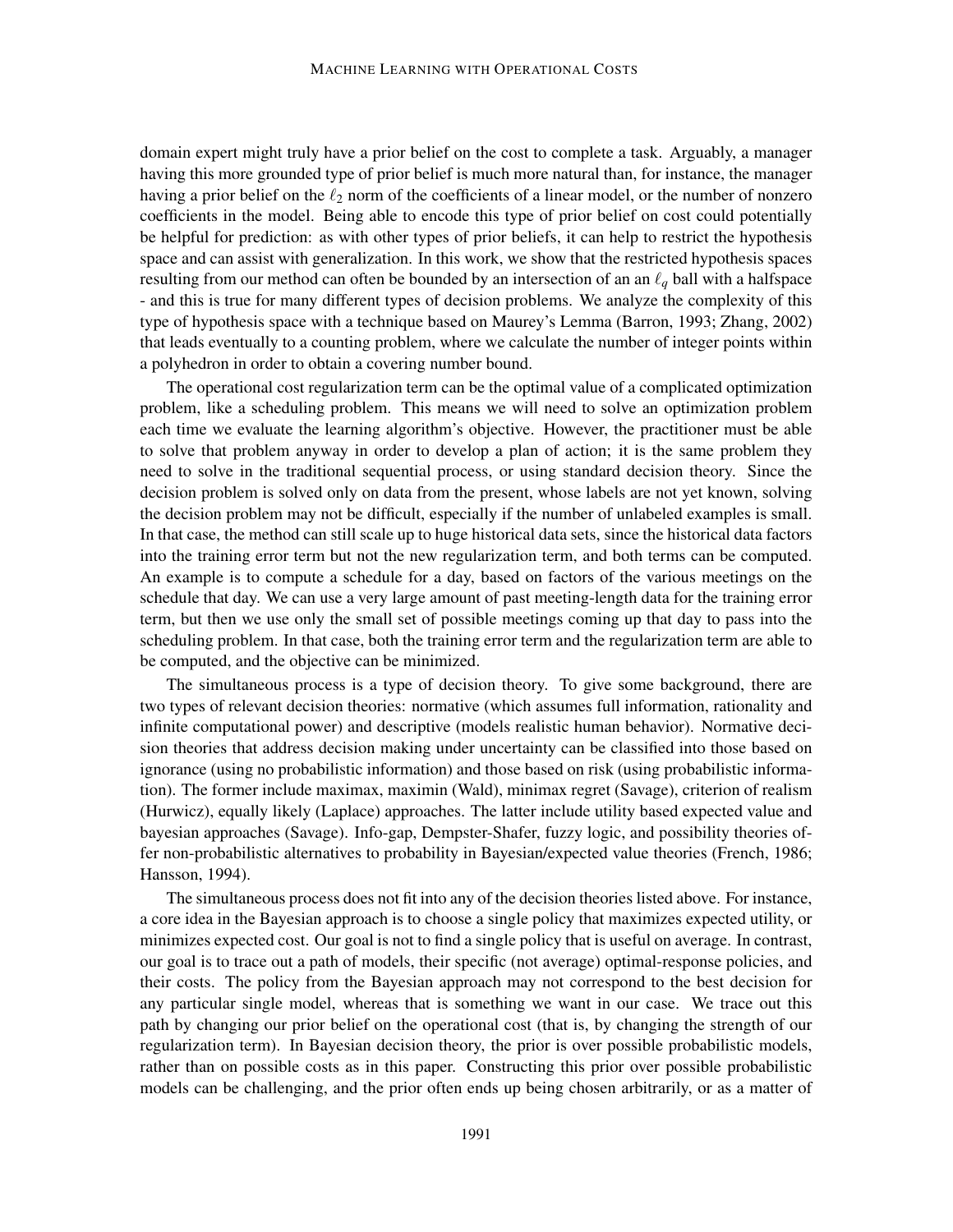convenience. In contrast, we assume only an unknown probability measure over the data, and the data itself defines the possible probabilistic models for which we compute policies.

Maximax (optimistic) and maximin (pessimistic) decision approaches contrast with the Bayesian framework and do not assume a distribution on the possible probabilistic models. In Section 4 we will discuss how these approaches are related to the simultaneous process. They overlap with the simultaneous process but not completely. Robust optimization is a maximin approach to decision making, and the simultaneous process also differs in principle from robust optimization. In robust optimization, one would generally need to allocate much more than is necessary for any single realistic situation, in order to produce a policy that is robust to almost all situations. However, this is not always true; in fact, we show in this work that in some circumstances, while sweeping through the regularization parameter, one of the results produced by the simultaneous process is the same as the one coming from robust optimization.

We introduce the sequential and simultaneous processes in Section 2. In Section 3, we give several examples of algorithms that incorporate these operational costs. In doing so, we provide answers for the first two questions Q1 and Q2 above, with respect to specific problems.

Our first example application is a staffing problem at a medical clinic, where the decision problem is to staff a set of stations that patients must complete in a certain order. The time required for patients to complete each station is random and estimated from past data. The second example is a real-estate purchasing problem, where the policy decision is to purchase a subset of available properties. The values of the properties need to be estimated from comparable sales. The third example is a call center staffing problem, where we need to create a staffing policy based on historical call arrival and service time information. A fourth example is the "Machine Learning and Traveling Repairman Problem" (ML&TRP) where the policy decision is a route for a repair crew. As mentioned above, there is a large subset of problems that can be formulated using the simultaneous process that have a special property: they are equivalent to robust optimization (RO) problems. Section 4 discusses this relationship and provides, under specific conditions, the equivalence of the simultaneous process with RO. Robust optimization, when used for decision-making, does not usually include machine learning, nor any other type of statistical model, so we discuss how a statistical model can be incorporated within an uncertainty set for an RO. Specifically, we discuss how different loss functions from machine learning correspond to different uncertainty sets. We also discuss the overlap between RO and the optimistic and pessimistic versions of the simultaneous process.

We consider the implications of the simultaneous process on statistical learning theory in Section 5. In particular, we aim to understand how operational costs affect prediction (generalization) ability. This helps answer the third question Q3, about how intuition about operational cost can help produce a better probabilistic model.

We show first that the hypothesis spaces for most of the applications in Section 3 can be bounded in a specific way - by an intersection of a ball and a halfspace - and this is true regardless of how complicated the constraints of the optimization problem are, and how different the operational costs are from each other in the different applications. Second, we bound the complexity of this type of hypothesis space using a technique based on Maurey's Lemma (Barron, 1993; Zhang, 2002) that leads eventually to a counting problem, where we calculate the number of integer points within a polyhedron in order to obtain a generalization bound. Our results show that it is possible to make use of much more general structure in estimation problems, compared to the standard (norm-constrained) structures like sparsity and smoothness; further, this additional structure can benefit generalization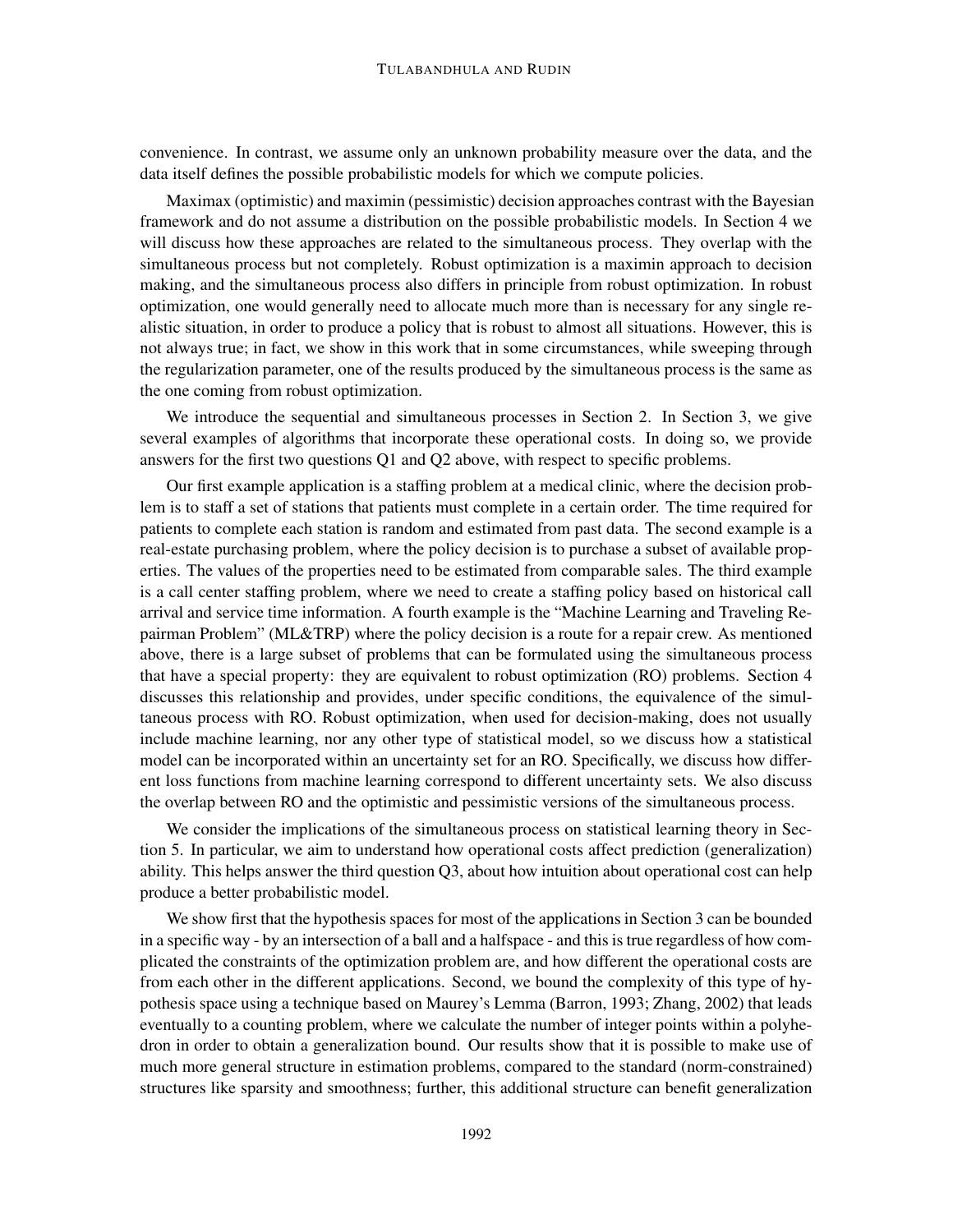ability. A shorter version of this work has been previously published (see Tulabandhula and Rudin, 2012).

### 2. The Sequential and Simultaneous Processes

We have a training set of (random) labeled instances,  $\{(x_i, y_i)\}_{i=1}^n$ , where  $x_i \in X$ ,  $y_i \in Y$  that we will use to learn a function  $f^*: X \to Y$ . Commonly in machine learning this is done by choosing f to be the solution of a minimization problem:

$$
f^* \in \operatorname{argmin}_{f \in \mathcal{F}^{\text{unc}}} \left( \sum_{i=1}^n l(f(x_i), y_i) + C_2 R(f) \right), \tag{1}
$$

for some loss function  $l : \mathcal{Y} \times \mathcal{Y} \to \mathbb{R}_+$ , regularizer  $R : \mathcal{F}^{unc} \to \mathbb{R}$ , constant  $C_2$  and function class *F*<sup>*unc*</sup>. Here,  $\mathcal{Y} \subset \mathbb{R}$ . Typical loss functions used in machine learning are the 0-1 loss, ramp loss, hinge loss, logistic loss and the exponential loss. Function class  $\mathcal{F}^{unc}$  is commonly the class of all linear functionals, where an element  $f \in \mathcal{F}^{unc}$  is of the form  $\beta^T x$ , where  $X \subset \mathbb{R}^p$ ,  $\beta \in \mathbb{R}^p$ . We have used '*unc*' in the superscript for  $\mathcal{F}^{unc}$  to refer to the word "unconstrained," since it contains all linear functionals. Typical regularizers *R* are the  $\ell_1$  and  $\ell_2$  norms of  $\beta$ . Note that nonlinearities can be incorporated into  $\mathcal{F}^{\text{unc}}$  by allowing nonlinear features, so that we now would have  $f(x)$  = ∑ *p*  $\int_{j=1}^{p} \beta_j h_j(x)$ , where  $\{h_j\}_j$  is the set of features, which can be arbitrary nonlinear functions of *x*; for simplicity in notation, we will equate  $h_j(x) = x_j$  and have  $X \subset \mathbb{R}^p$ .

Consider an organization making policy decisions. Given a new collection of unlabeled instances  $\{\tilde{x}_i\}_{i=1}^m$ , the organization wants to create a policy  $\pi^*$  that minimizes a certain operational cost  $OpCost(\pi, f^*, \{\tilde{x}_i\}_i)$ . Of course, if the organization knew the true labels for the  $\{\tilde{x}_i\}_i$ 's beforehand, it would choose a policy to optimize the operational cost based directly on these labels, and would not need *f*<sup>\*</sup>. Since the labels are not known, the operational costs are calculated using the model's predictions, the  $f^*(\tilde{x}_i)$ 's. The difference between the traditional sequential process and the new simultaneous process is whether *f* ∗ is chosen with or without knowledge of the operational cost.

As an example, consider  $\{\tilde{x}_i\}_i$  as representing machines in a factory waiting to be repaired, where the first feature  $\tilde{x}_{i,1}$  is the age of the machine, the second feature  $\tilde{x}_{i,2}$  is the condition at its last inspection, etc. The value  $f^*(\tilde{x}_i)$  is the predicted probability of failure for  $\tilde{x}_i$ . Policy  $\pi^*$ is the order in which the machines  $\{\tilde{x}_i\}_i$  are repaired, which is chosen based on how likely they are to fail, that is,  $\{f^*(\tilde{x}_i)\}_i$ , and on the costs of the various types of repairs needed. The traditional sequential process picks a model *f* ∗ , based on past failure data without the knowledge of operational cost, and afterwards computes  $\pi^*$  based on an optimization problem involving the  $\{f^*(\tilde{x}_i)\}_i$ 's and the operational cost. The new simultaneous process picks  $f^*$  and  $\pi^*$  at the same time, based on optimism or pessimism on the operational cost of  $\pi^*$ .

Formally, the sequential process computes the policy according to two steps, as follows.

**Step 1:** Create function  $f^*$  based on  $\{(x_i, y_i)\}_i$  according to (1). That is

$$
f^* \in \operatorname{argmin}_{f \in \mathcal{F}^{unc}} \left( \sum_{i=1}^n l(f(x_i), y_i) + C_2 R(f) \right).
$$

**Step 2:** Choose policy  $\pi^*$  to minimize the operational cost,

 $\pi^* \in \operatorname{argmin}_{\pi \in \Pi} \operatorname{OpCost}(\pi, f^*, \{\tilde{x}_i\}_i).$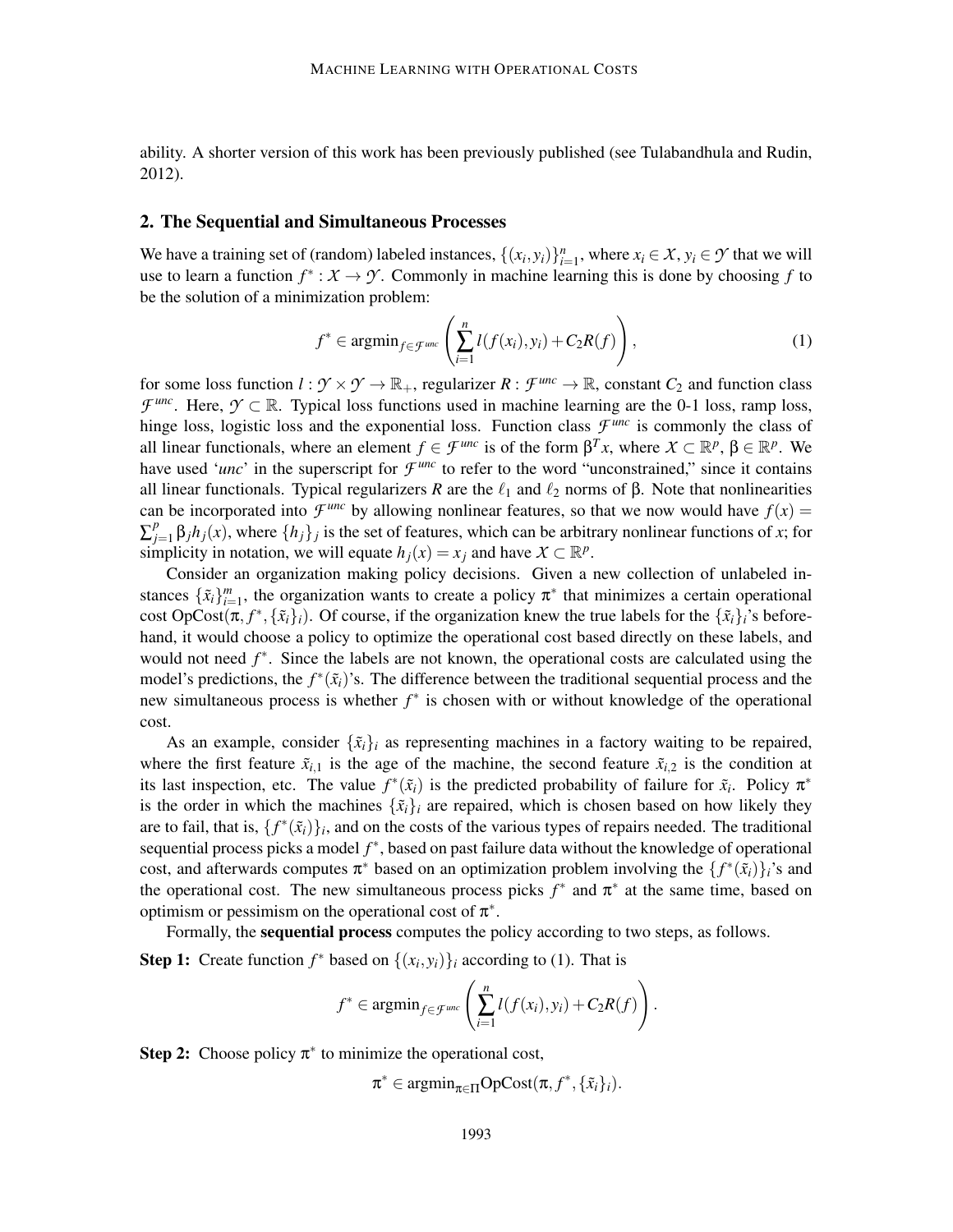The operational cost  $OpCost(\pi, f^*, {\{\tilde{x}_i\}_i})$  is the amount the organization will spend if policy  $\pi$  is chosen in response to the values of  $\{f^*(\tilde{x}_i)\}_i$ .

To define the simultaneous process, we combine Steps 1 and 2 of the sequential process. We can choose an **optimistic bias**, where we prefer (all else being equal) a model providing lower costs, or we can choose a **pessimistic bias** that prefers higher costs, where the degree of optimism or pessimism is controlled by a parameter  $C_1$ . in other words, the optimistic bias lowers costs when there is uncertainty, whereas the pessimistic bias raises them. The new steps are as follows.

**Step 1:** Choose a model  $f^{\circ}$  obeying one of the following:

Optimistic Bias: 
$$
f^{\circ} \in \operatorname*{argmin}_{f \in \mathcal{F}^{unc}} \left[ \sum_{i=1}^{n} l(f(x_i), y_i) + C_2 R(f) + C_1 \min_{\pi \in \Pi} \operatorname{OpCost}(\pi, f, \{\tilde{x}_i\}_i) \right],
$$
 (2)  
\nPessimistic Bias:  $f^{\circ} \in \operatorname*{argmin}_{f \in \mathcal{F}^{unc}} \left[ \sum_{i=1}^{n} l(f(x_i), y_i) + C_2 R(f) - C_1 \min_{\pi \in \Pi} \operatorname{OpCost}(\pi, f, \{\tilde{x}_i\}_i) \right].$  (3)

Step 2: Compute the policy:

$$
\pi^{\circ} \in \mathop{\rm argmin}_{\pi \in \Pi} {\rm OpCost}(\pi, f^{\circ}, \{\tilde{x}_i\}_i).
$$

When  $C_1 = 0$ , the simultaneous process becomes the sequential process; the sequential process is a special case of the simultaneous process.

The optimization problem in the simultaneous process can be computationally difficult, particularly if the subproblem to minimize OpCost involves discrete optimization. However, if the number of unlabeled instances is small, or if the policy decision can be broken into several smaller subproblems, then even if the training set is large, one can solve Step 1 using different types of mathematical programming solvers, including MINLP solvers (Bonami et al., 2008), Nelder-Mead (Nelder and Mead, 1965) and Alternating Minimization schemes (Tulabandhula et al., 2011). One needs to be able to solve instances of that optimization problem in any case for Step 2 of the sequential process. The simultaneous process is more intensive than the sequential process in that it requires repeated solutions of that optimization problem, rather than a single solution.

The regularization term  $R(f)$  can be for example, an  $\ell_1$  or  $\ell_2$  regularization term to encourage a sparse or smooth solution.

As the  $C_1$  coefficient swings between large values for optimistic and pessimistic cases, the algorithm finds the best solution (having the lowest loss with respect to the data) for each possible cost. Once the regularization coefficient is too large, the algorithm will sacrifice empirical error in favor of lower costs, and will thus obtain solutions that are not reasonable. When that happens, we know we have already mapped out the full range of costs for reasonable solutions. This range can be used for pre-allocation decisions.

By sweeping over a range of  $C_1$ , we obtain a range of costs that we might incur. Based on this range, we can choose to allocate a reasonable amount of resources so that we can react best to whatever nature brings. This helps answer question Q1 in Section 1. In addition, we can pick a value of *C*<sup>1</sup> such that the resulting operational cost is a specific amount. In this case, we checking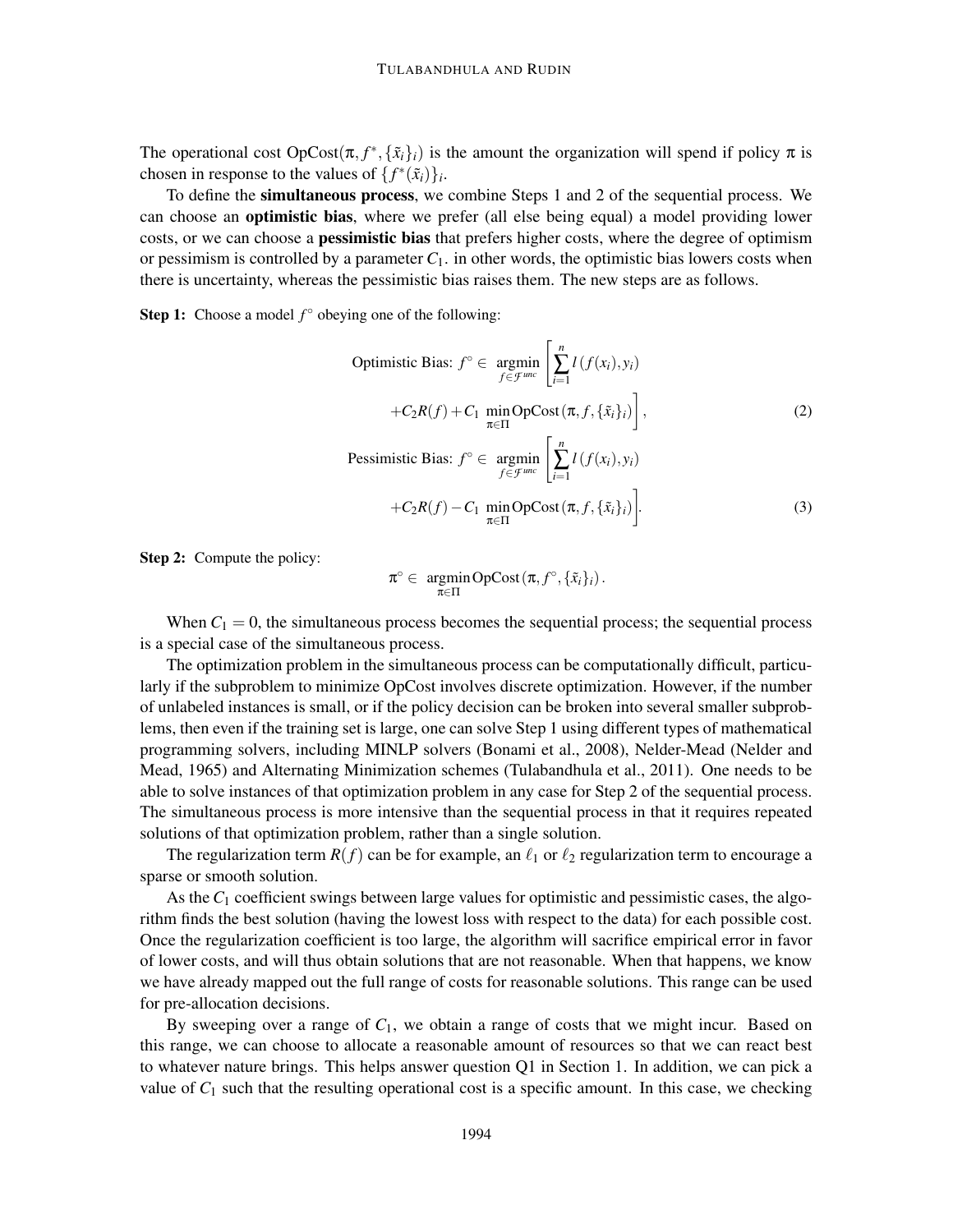whether a probabilistic model exists, corresponding to that cost, that is reasonably supported by data. This can answer question Q2 in Section 1.

It is possible for the set of feasible policies Π to depend on recommendations  $\{f(\tilde{x}_1),...,f(\tilde{x}_m)\}\$ , so that  $\Pi = \Pi(f, \{\tilde{x}_i\}_i)$  in general. We will revisit this possibility in Section 4. It is also possible for the optimization over  $\pi \in \Pi$  to be trivial, or the optimization problem could have a closed form solution. Our notation does accommodate this, and is more general.

One should not view the operational cost as a utility function that needs to be estimated, as in reinforcement learning, where we do not know the cost. Here one knows precisely what the cost will be under each possible outcome. Unlike in reinforcement learning, we have a complicated one shot decision problem at hand and have training data as well as future/unlabeled examples on which the predictive model makes prediction on.

The use of unlabeled data  $\{\tilde{x}_i\}_i$  has been explored widely in the machine learning literature under semi-supervised, transductive, and unsupervised learning. In particular, we point out that the simultaneous process is not a semi-supervised learning method (see Chapelle et al., 2006), since it does not use the unlabeled data to provide information about the underlying distribution. A small unlabeled sample is not very useful for semi-supervised learning, but could be very useful for constructing a low-cost policy. The simultaneous process also has a resemblance to transductive learning (see Zhu, 2007), whose goal is to produce the output labels on the set of unlabeled examples; in this case, we produce a function (namely the operational cost) applied to those output labels. The simultaneous process, for a fixed choice of  $C_1$ , can also be considered as a multi-objective machine learning method, since it involves an optimization problem having two terms with competing goals (see Jin, 2006).

### 2.1 The Simultaneous Process in the Context of Structural Risk Minimization

In the framework of statistical learning theory (e.g., Vapnik, 1998; Pollard, 1984; Anthony and Bartlett, 1999; Zhang, 2002), prediction ability of a class of models is guaranteed when the class has low "complexity," where complexity is defined via covering numbers, VC (Vapnik-Chervonenkis) dimension, Rademacher complexity, gaussian complexity, etc. Limiting the complexity of the hypothesis space imposes a bias, and the classical image associated with the bias-variance tradeoff is provided in Figure 1(a). The set of good models is indicated on the axis of the figure. Models that are not good are either overfitted (explaining too much of the variance of the data, having a high complexity), or underfitted (having too strong of a bias and a high empirical error). By understanding complexity, we can find a model class where both the training error and the complexity are kept low. An example of increasingly complex model classes is the set of nested classes of polynomials, starting with constants, then linear functions, second order polynomials and so on.

In predictive modeling problems, there is often no one right statistical model when dealing with finite data sets, in fact there may be a whole class of good models. In addition, it is possible that a small change in the choice of predictive model could lead to a large change in the cost required to implement the policy recommended by the model. This occurs, for instance, when costs are based on objects (e.g., products) that come in discrete amounts. Figure 1(b) illustrates this possibility, by showing that there may be a variety of costs amongst the class of good models. The simultaneous process can find the range of costs for the set of good models, which can be used for allocation of costs, as discussed in the first question Q1 in the introduction.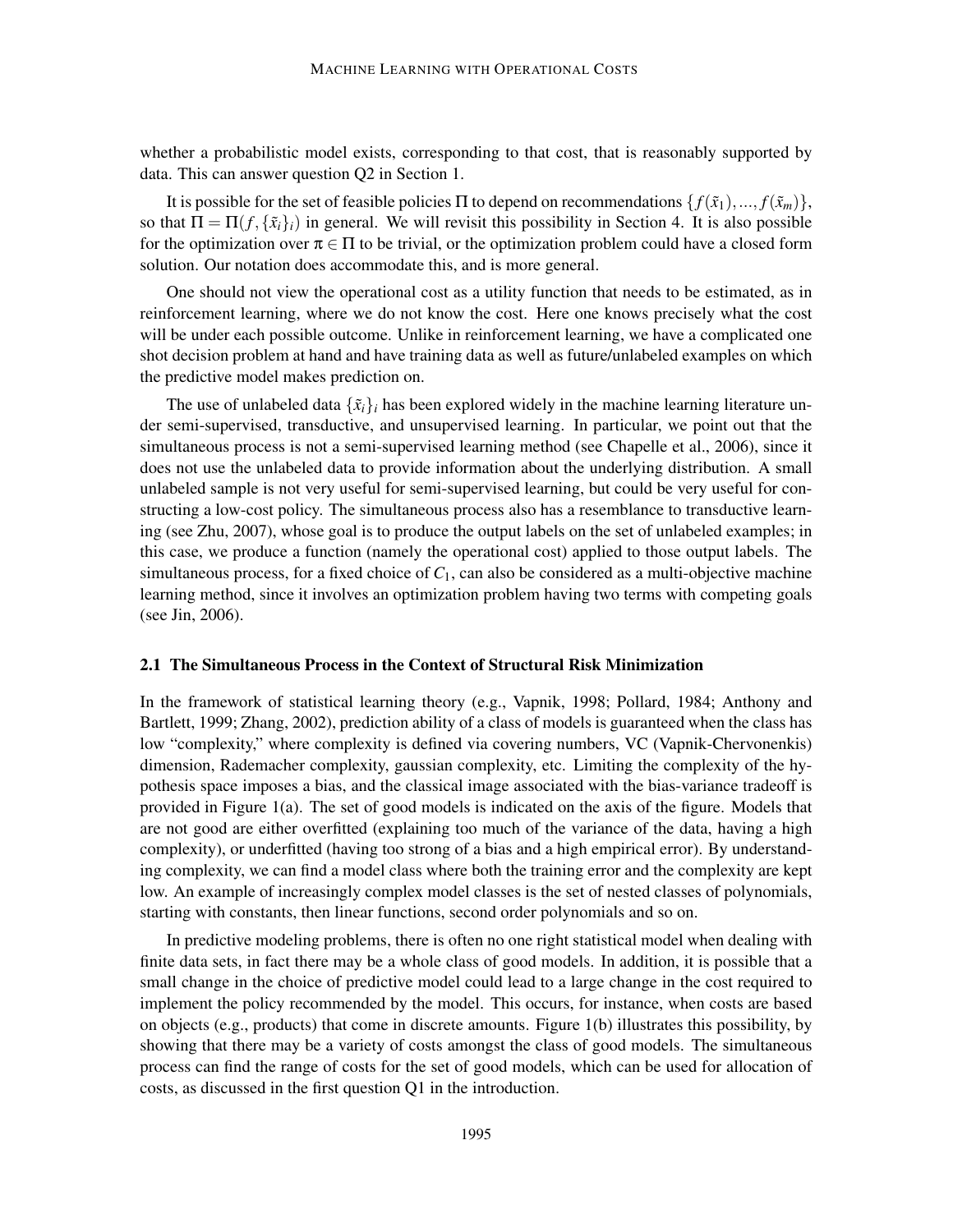

Figure 1: In all three plots, the x-axis represents model classes with increasing complexity. a) Relationship between training error and test error as a function of model complexity. b) A possible operational cost as a function of model complexity. c) Another possible operational cost.

Recall that question Q3 asked if our intuition about how much it will cost to solve a problem can help us produce a better probabilistic model. Figure 1 can be used to illustrate how this question can be answered. Assume we have a strong prior belief that the operational cost will not be above a certain fixed amount.

Accordingly, we will choose only amongst the class of low cost models. This can significantly limit the complexity of the hypothesis space, because the set of low-cost good models might be much smaller than the full space of good models. Consider, for example, the cost displayed in Figure 1(c), where only models on the left part of the plot would be considered, since they are low cost models. Because the hypothesis space is smaller, we may be able to produce a tighter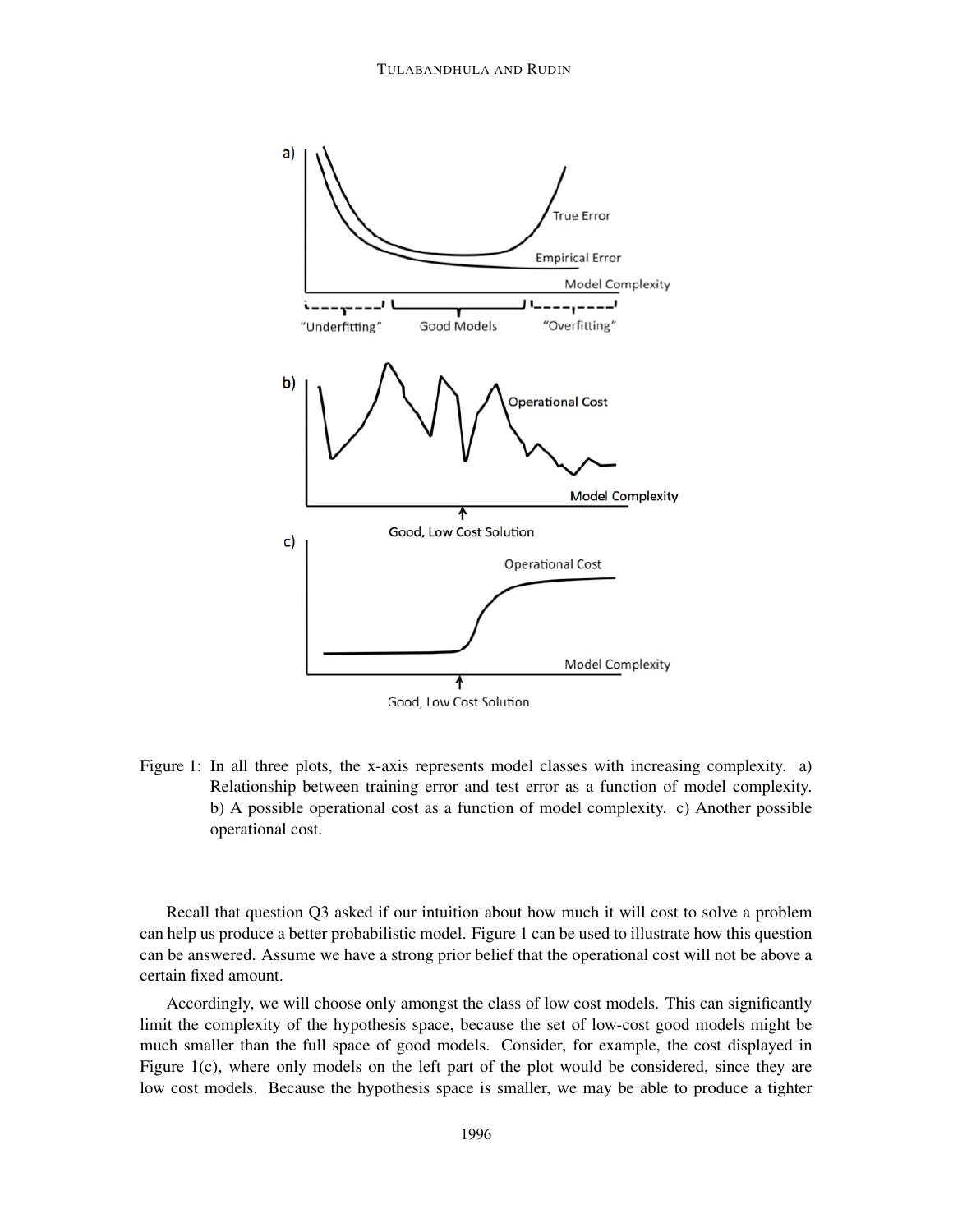bound on the complexity of the hypothesis space, thereby obtaining a better prediction guarantee for the simultaneous process than for the sequential process. In Section 5 we develop results of this type. These results indicate that in some cases, the operational cost can be an important quantity for generalization.

### 3. Conceptual Demonstrations

We provide four examples. In the first, we estimate manpower requirements for a scheduling task. In the second, we estimate real estate prices for a purchasing decision. In the third, we estimate call arrival rates for a call center staffing problem. In the fourth, we estimate failure probabilities for manholes (access points to an underground electrical grid). The first two are small scale reproducible examples, designed to demonstrate new types of constraints due to operational costs. In the first example, the operational cost subproblem involves scheduling. In the second, it is a knapsack problem, and in the third, it is another multidimensional knapsack variant. In the fourth, it is a routing problem. In the first, second and fourth examples, the operational cost leads to a linear constraint, while in the third example, the cost leads to a quadratic constraint.

Throughout this section, we will assume that we are working with linear functions *f* of the form  $β<sup>T</sup>x$  so that  $\Pi(f, \{\tilde{x}_i\}_i)$  can be denoted by  $\Pi(β, \{\tilde{x}_i\}_i)$ . We will set  $R(f)$  to be equal to  $\|\beta\|_2^2$ . We will also use the notation  $\mathcal{F}^R$  to denote the set of linear functions that satisfy an additional property:

$$
\mathcal{F}^R := \{ f \in \mathcal{F}^{unc} : R(f) \leq C_2^* \},
$$

where  $C_2^*$  is a known constant greater than zero. We will use constant  $C_2$  from (1), and also  $C_2^*$  from the definition of  $\mathcal{F}^R$ , to control the extent of regularization.  $C_2$  is inversely related to  $C_2^*$ . We use both versions interchangeably throughout the paper.

#### 3.1 Manpower Data and Scheduling with Precedence Constraints

We aim to schedule the starting times of medical staff, who work at 6 stations, for instance, ultrasound, X-ray, MRI, CT scan, nuclear imaging, and blood lab. Current and incoming patients need to go through some of these stations in a particular order. The six stations and the possible orders are shown in Figure 2. Each station is denoted by a line. Work starts at the check-in (at time  $\pi_1$ ) and ends at the check-out (at time  $\pi_5$ ). The stations are numbered 6-11, in order to avoid confusion with the times  $\pi_1$ - $\pi_5$ . The clinic has precedence constraints, where a station cannot be staffed (or work with patients) until the preceding stations are likely to finish with their patients. For instance, the check-out should not start until all the previous stations finish. Also, as shown in Figure 2, station 11 should not start until stations 8 and 9 are complete at time  $\pi_4$ , and station 9 should not start until station 7 is complete at time  $\pi_3$ . Stations 8 and 10 should not start until station 6 is complete. (This is related to a similar problem called *planning with preference* posed by F. Malucelli, Politecnico di Milano).

The operational goal is to minimize the total time of the clinic's operation, from when the checkin happens at time  $\pi_1$  until the check-out happens at time  $\pi_5$ . We estimate the time it takes for each station to finish its job with the patients based on two variables: the new load of patients for the day at the station, and the number of current patients already present. The data are available as *manpower* in the R-package *bestglm*, using "Hour," "Load" and "Stay" columns. The training error is chosen to be the least squares loss between the estimated time for stations to finish their jobs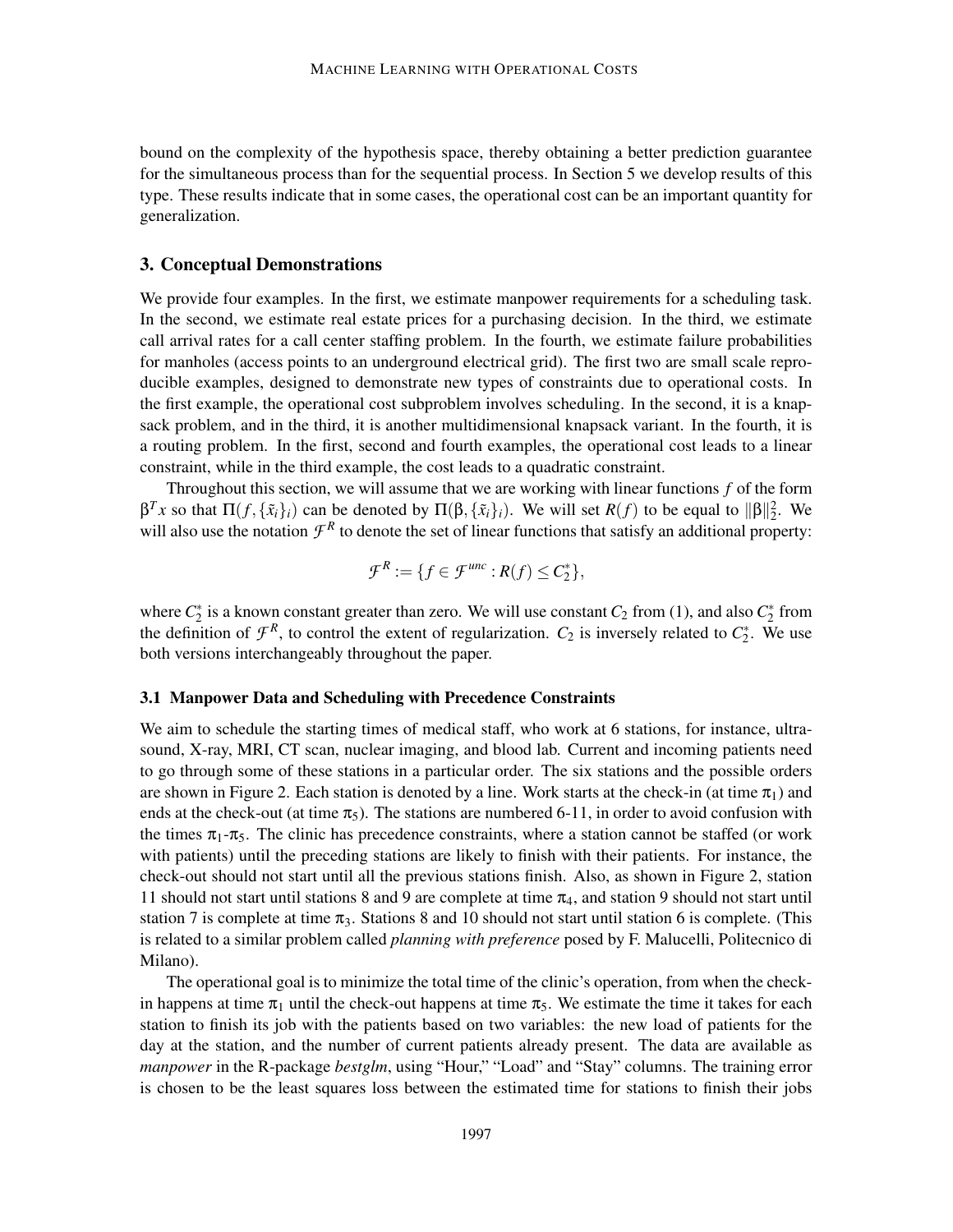

Figure 2: Staffing estimation with bias on scheduling with precedence constraints.

 $(β<sup>T</sup>x<sub>i</sub>)$  and the actual times it took to finish  $(y<sub>i</sub>)$ . The unlabeled data are the new load and current patients present at each station for a given period, given as  $\tilde{x}_6, \dots, \tilde{x}_{11}$ . Let  $\pi$  denote the 5-dimensional real vector with coordinates  $\pi_1, \ldots, \pi_5$ .

The operational cost is the total time  $\pi_5 - \pi_1$ . Step 1, with an optimistic bias, can be written as:

$$
\min_{\{\beta:\|\beta\|_2^2 \le C_2^*\}} \sum_{i=1}^n (y_i - \beta^T x_i)^2 + C_1 \min_{\pi \in \Pi(\beta,\{\tilde{x}_i\}_i)} (\pi_5 - \pi_1),
$$
\n(4)

where the feasible set  $\Pi(\beta, \{\tilde{x}_i\}_i)$  is defined by the following constraints:

$$
\pi_a + \beta^T \tilde{x}_i \le \pi_b; \ (a, i, b) \in \{ (1, 6, 2), (1, 7, 3), (2, 8, 4), (3, 9, 4), (2, 10, 5), (4, 11, 5) \} \pi_a \ge 0 \text{ for } a = 1, ..., 5.
$$

To solve (4) given values of  $C_1$  and  $C_2$ , we used a function-evaluation-based scheme called Nelder-Mead (Nelder and Mead, 1965) where at every iterate of  $\beta$ , the subproblem for  $\pi$  was solved to optimality (using Gurobi).<sup>1</sup>  $C_2$  was chosen heuristically based on (1) and kept fixed for the experiment beforehand.

Figure 3 shows the operational cost, training loss, and  $r^2$  statistic<sup>2</sup> for various values of  $C_1$ . For *C*<sub>1</sub> values between 0 and 0.2, the operational cost varies substantially, by ∼16%. The *r*<sup>2</sup> values for both training and test vary much less, by  $\sim$ 3.5%, where the best value happened to have the largest value of *C*1. For small data sets, there is generally a variation between training and test: for this data split, there is a 3.16% difference in *r* <sup>2</sup> between training and test for plain least squares, and this is similar across various splits of the training and test data. This means that for the scheduling problem, there is a range of reasonable predictive models within about ∼3.5% of each other.

What we learn from this, in terms of the three questions in the introduction, is that: 1) There is a wide range of possible costs within the range of reasonable optimistic models. 2) We have found a reasonable scenario, supported by data, where the cost is 16% lower than in the sequential case.

<sup>1.</sup> Gurobi is the Gurobi Optimizer v3.0 from Gurobi Optimization, Inc. 2010.

<sup>2.</sup> If  $\hat{y}_i$  are the predicted labels and  $\bar{y}$  is the mean of  $\{y_1, \ldots, y_n\}$ , then the value of the  $r^2$  statistic is defined as  $1 - \sum_i (y_i - \sum_i y_i)$  $\frac{\partial^2}{\partial t^2}$   $\sum_i (y_i - \bar{y})^2$ . Thus *r*<sup>2</sup> is an affine transformation of the sum of squares error. *r*<sup>2</sup> allows training and test accuracy to be measured on a comparable scale.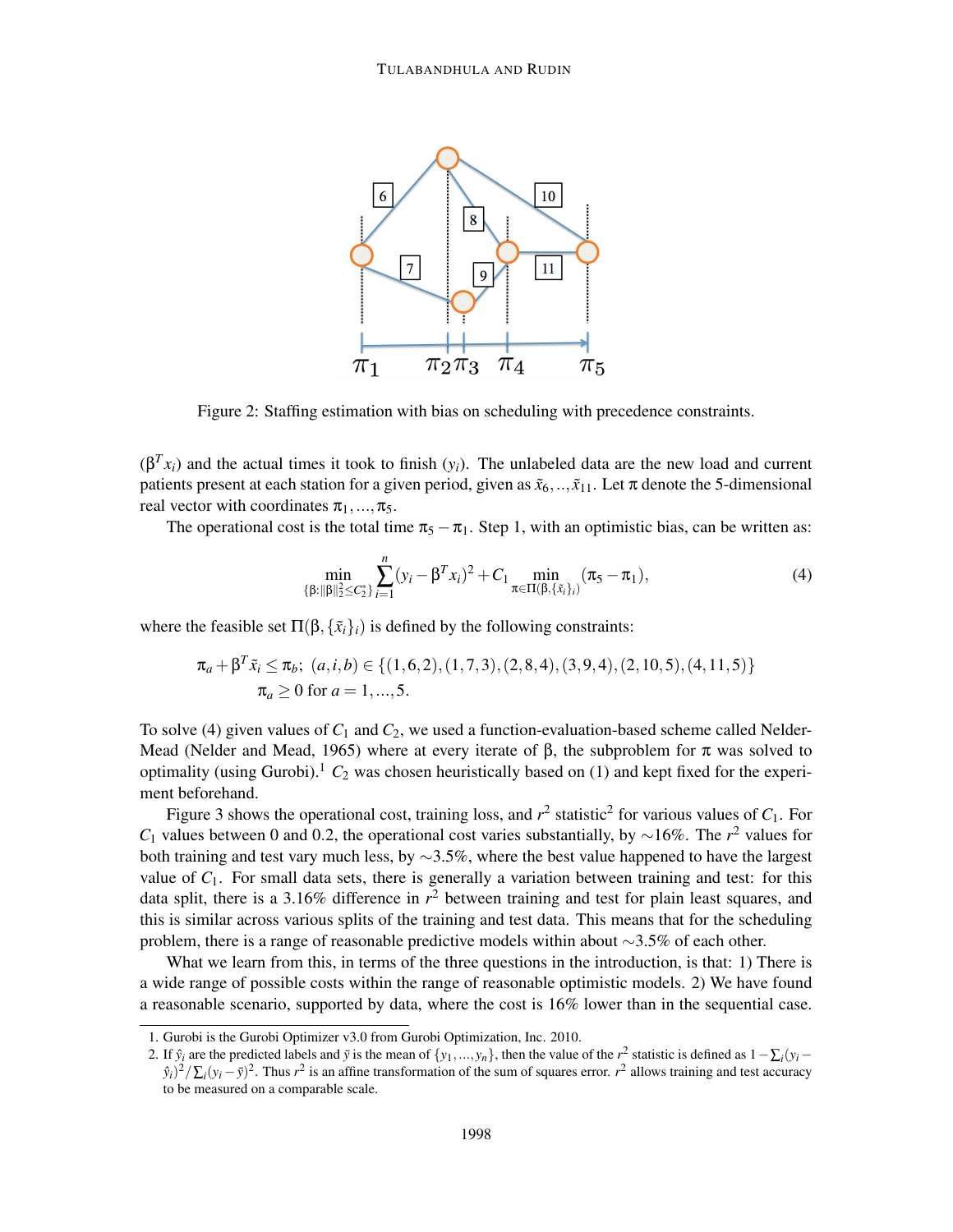

Figure 3: *Left:* Operational cost vs *C*1. *Center:* Penalized training loss vs *C*1. *Right:* R-squared statistic.  $C_1 = 0$  corresponds to the baseline, which is the sequential formulation.

3) If we have a prior belief that the cost will be lower, the models that are more accurate are the ones with lower costs, and therefore we may not want to designate the full cost suggested by the sequential process. We can perhaps designate up to 16% less.

*Connection to learning theory:* In the experiment, we used tradeoff parameter  $C_1$  to provide a soft constraint. Considering instead the corresponding hard constraint  $\min_{\pi} (\pi_5 - \pi_1) \leq \alpha$ , the total time must be at least the time for any of the three paths in Figure 2, and thus at least the average of them:

$$
\alpha \ge \min_{\pi \in \Pi\{\beta, \{\tilde{x}_i\}_i\}} \pi_5 - \pi_1
$$
  
\n
$$
\ge \max\{(\tilde{x}_6 + \tilde{x}_{10})^T \beta, (\tilde{x}_6 + \tilde{x}_8 + \tilde{x}_{11})^T \beta, (\tilde{x}_7 + \tilde{x}_9 + \tilde{x}_{11})^T \beta\}
$$
  
\n
$$
\ge z^T \beta
$$
 (5)

where

$$
z = \frac{1}{3} [(\tilde{x}_6 + \tilde{x}_{10}) + (\tilde{x}_6 + \tilde{x}_8 + \tilde{x}_{11}) + (\tilde{x}_7 + \tilde{x}_9 + \tilde{x}_{11})].
$$

The main result in Section 5, Theorem 6, is a learning theoretic guarantee in the presence of this kind of arbitrary linear constraint,  $z^T \beta \leq \alpha$ .

### 3.2 Housing Prices and the Knapsack Problem

A developer will purchase 3 properties amongst the 6 that are currently for sale and in addition, will remodel them. She wants to maximize the total value of the houses she picks (the value of a property is its purchase cost plus the fixed remodeling cost). The fixed remodeling costs for the 6 properties are denoted  $\{c_i\}_{i=1}^6$ . She estimates the purchase cost of each property from data regarding historical sales, in this case, from the *Boston Housing* data set (Bache and Lichman, 2013), which has 13 features. Let policy  $\pi \in \{0,1\}^6$  be the 6-dimensional binary vector that indicates the properties she purchases. Also,  $x_i$  represents the features of property *i* in the training data and  $\tilde{x}_i$  represents the features of a different property that is currently on sale. The training loss is chosen to be the sum of squares error between the estimated prices  $\beta^T x_i$  and the true house prices  $y_i$  for historical sales. The cost (in this case, total value) is the sum of the three property values plus the costs for repair work. A pessimistic bias on total value is chosen to motivate a min-max formulation. The resulting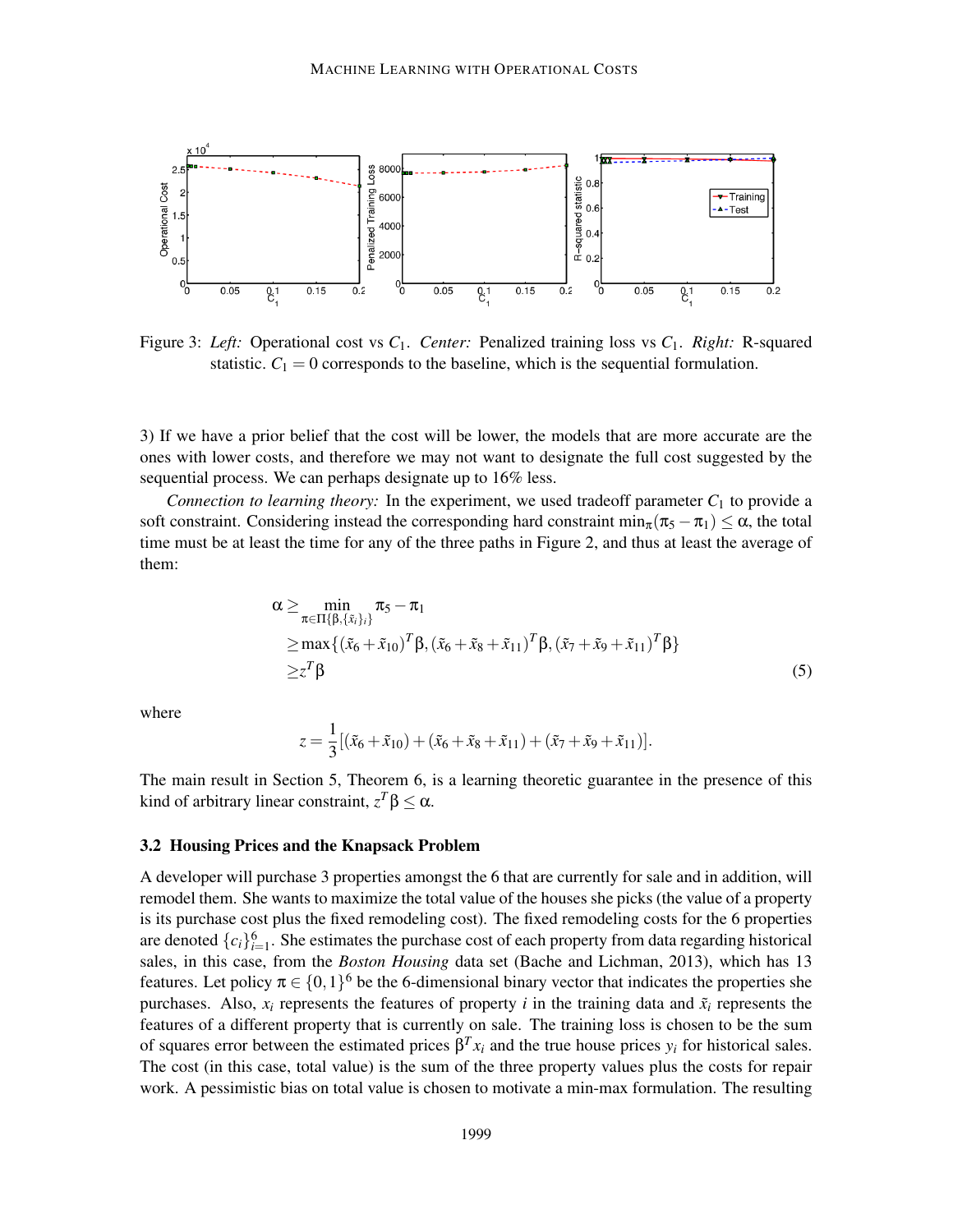(mixed-integer) program for Step 1 of the simultaneous process is:

$$
\min_{\beta \in \{\beta : \beta \in \mathbb{R}^{13}, \|\beta\|_2^2 \le C_2^*\}} \sum_{i=1}^n (y_i - \beta^T x_i)^2 + C_1 \left[ \max_{\pi \in \{0,1\}^6} \sum_{i=1}^6 (\beta^T \tilde{x}_i + c_i) \pi_i \right] \text{ subject to } \sum_{i=1}^6 \pi_i \le 3 \right].
$$
 (6)

Notice that the second term above is a 1-dimensional  $\{0,1\}$  knapsack instance. Since the set of policies  $\Pi$  does not depend on  $\beta$ , we can rewrite (6) in a cleaner way that was not possible directly with  $(4)$ :

$$
\min_{\beta} \max_{\pi} \left[ \sum_{i=1}^{n} (y_i - \beta^T x_i)^2 + C_1 \sum_{i=1}^{6} (\beta^T \tilde{x}_i + c_i) \pi_i \right]
$$
\nsubject to\n
$$
\beta \in \{\beta : \beta \in \mathbb{R}^{13}, ||\beta||_2^2 \le C_2^* \}
$$
\n
$$
\pi \in \left\{ \pi : \pi \in \{0, 1\}^6, \sum_{i=1}^{6} \pi_i \le 3 \right\}.
$$
\n(7)

To solve (7) with user-defined parameters  $C_1$  and  $C_2$ , we use fminimax, available through Matlab's Optimization toolbox.<sup>3</sup>

For the training and unlabeled set we chose, there is a change in policy above and below  $C_1 =$ 0.05, where different properties are purchased. Figure 4 shows the operational cost which is the predicted total value of the houses after remodeling, the training loss, and *r* <sup>2</sup> values for a range of *C*1. The training loss and *r* <sup>2</sup> values change by less than <sup>∼</sup>3.5%, whereas the total value changes about 6.5%. We can again draw conclusions in terms of the questions in the introduction as follows.

The pessimistic bias shows that even if the developer chose the best response policy to the prices, she might end up with the expected total value of the purchased properties on the order of 6.5% less if she is unlucky. Also, we can now produce a realistic model where the total value is 6.5% less. We can use this model to help her understand the uncertainty involved in her investment.

Before moving to the next application of the proposed framework, we provide a bound analogous to that of (5). Let us replace the soft constraint represented by the second term of (6) with a hard constraint and then obtain a lower bound:

$$
\alpha \geq \max_{\pi \in \{0,1\}^6, \sum_{i=1}^6 \pi_i \leq 3} \sum_{i=1}^6 (\beta^T \tilde{x}_i) \pi_i \geq \sum_{i=1}^6 (\beta^T \tilde{x}_i) \pi'_i,
$$
 (8)

where  $\pi'$  is some feasible solution of the linear programming relaxation of this problem that also gives a lower objective value. For instance picking  $\pi'_i = 0.5$  for  $i = 1, ..., 6$  is a valid lower bound giving us a looser constraint. The constraint can be rewritten:

$$
\beta^T\left(\frac{1}{2}\sum_{i=1}^n\tilde{x}_i\right)\leq\alpha.
$$

<sup>3.</sup> The version of the toolbox used is Version 5.1, Matlab R2010b, Mathworks, Inc.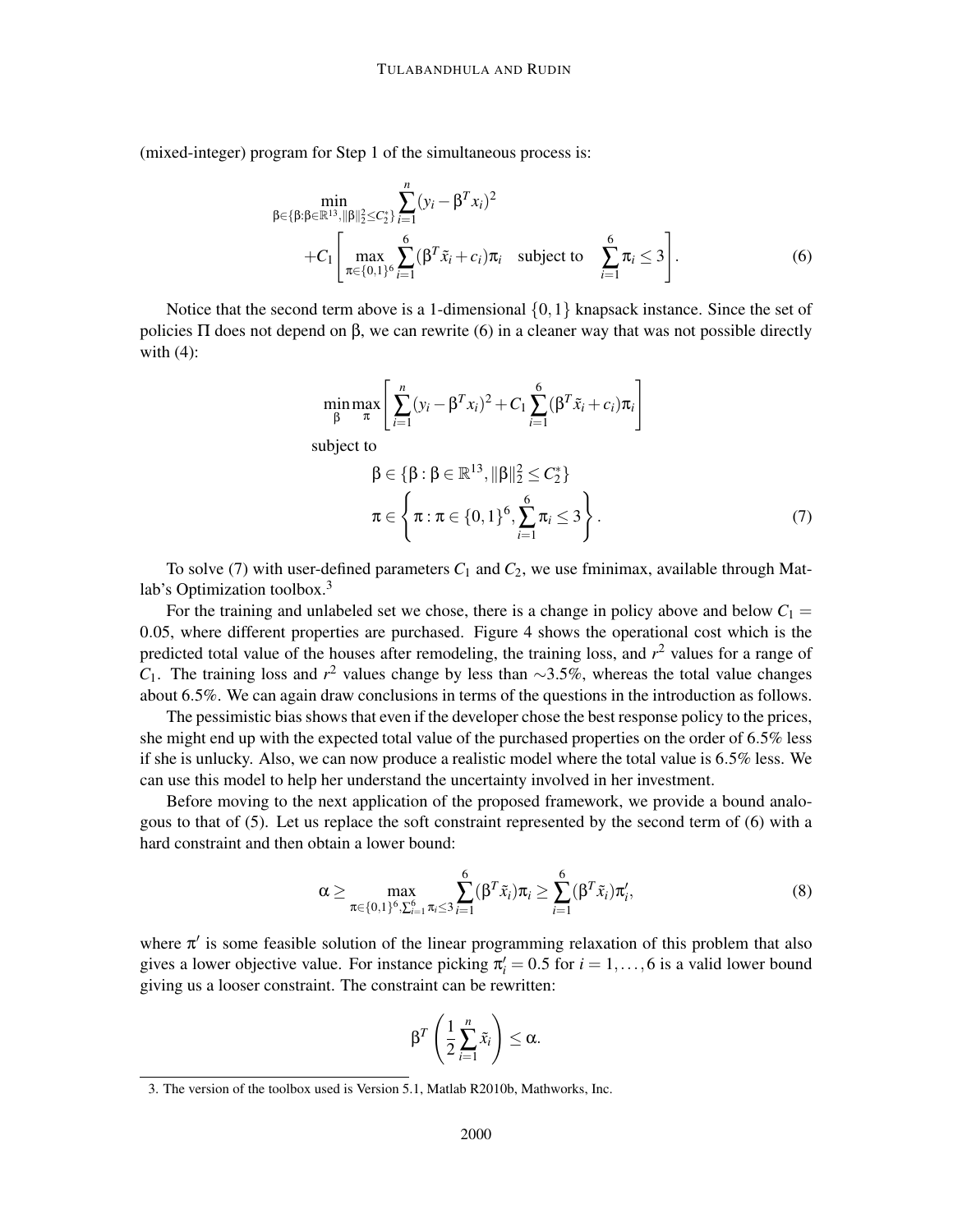

Figure 4: *Left:* Operational cost (total value) vs*C*1. *Center:* Penalized training loss vs*C*1. *Right:* Rsquared statistic.  $C_1 = 0$  corresponds to the baseline, which is the sequential formulation.

This is again a linear constraint on the function class parametrized by  $\beta$ , which we can use for the analysis in Section 5.

Note that if all six properties were being purchased by the developer instead of three, the knapsack problem would have a trivial solution and the regularization term would be explicit (rather than implicit).

#### 3.3 A Call Center's Workload Estimation and Staff Scheduling

A call center management wants to come up with the per-half-hour schedule for the staff for a given day between 10am to 10pm. The staff on duty should be enough to meet the demand based on call arrival estimates  $N(i)$ ,  $i = 1, ..., 24$ . The staff required will depend linearly on the demand per half-hour. The demand per half-hour in turn will be computed based on the Erlang C model (Aldor-Noiman et al., 2009) which is also known as the square-root staffing rule. This particular model relates the demand  $D(i)$  to the call arrival rate  $N(i)$  in the following manner:  $D(i) \propto N(i) + c\sqrt{N(i)}$ where *c* determines where on the QED (Quality Efficiency Driven) curve the center wants to operate on. We make the simplifying assumptions that the service time for each customer is constant, and that the coefficient *c* is 0.

If we know the call arrival rate  $N(i)$ , we can calculate the staffing requirements during each half hour. If we do not know the call arrival rate, we can estimate it from past data, and make optimistic or pessimistic staffing allocations.

There are additional staffing constraints as shown in Figure 5, namely, there are three sets of employees who work at the center such that: the first set can work only from 10am-3pm, the second can work from 1:30pm-6:30pm, and the third set works from 5pm-10pm. The operational cost is the total number of employees hired to work that day (times a constant, which is the amount each person is paid). The objective of the management is to reduce the number of staff on duty but at the same time maintain a certain quality and efficiency.

The call arrivals are modeled as a poisson process (Aldor-Noiman et al., 2009). What previous studies (Brown et al., 2001) have discovered about this estimation problem is that the square root of the call arrival rate tends to behave as a linear function of several features, including: day of the week, time of the day, whether it is a holiday/irregular day, and whether it is close to the end of the billing cycle.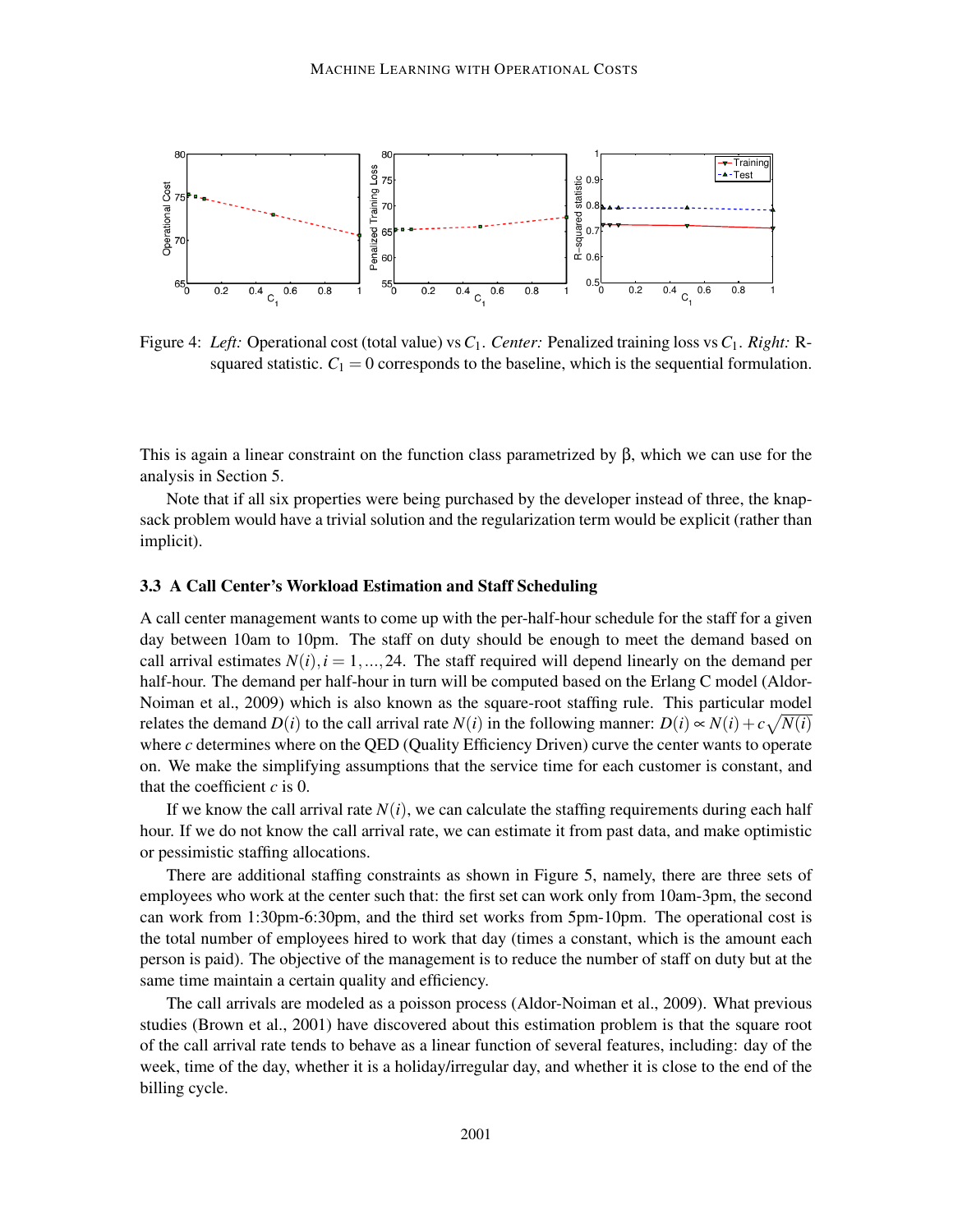

Figure 5: The three shifts for the call center. The cells represent half-hour periods, and there are 24 periods per work day. Work starts at 10am and ends at 10pm.

Data for call arrivals and features were collected over a period of 10 months from Mid-February 2004 to the end of December 2004 (this is the same data set as in Aldor-Noiman et al., 2009). After converting categorical variables into binary encodings (e.g., each of the 7 weekdays into 6 binary features) the number of features is 36, and we randomly split the data into a training set and test set (2764 instances for training; another 3308 for test).

We now formalize the optimization problem for the simultaneous process. Let policy  $\pi \in \mathbb{Z}_+^3$ be a size three vector indicating the number of employees for each of the three shifts. The training loss is the sum of squares error between the estimated square root of the arrival rate  $\beta^{T} x_i$  and the actual square root of the arrival rate  $y_i := \sqrt{N(i)}$ . The cost is proportional to the total number of employees signed up to work,  $\sum_i \pi_i$ . An optimistic bias on cost is chosen, so that the (mixed-integer) program for Step 1 is:

$$
\min_{\beta: \|\beta\|_2^2 \le C_2^*} \sum_{i=1}^n (y_i - \beta^T x_i)^2 \n+ C_1 \left[ \min_{\pi} \sum_{i=1}^3 \pi_i \text{ subject to } a_i^T \pi \ge (\beta^T \tilde{x}_i)^2 \text{ for } i = 1, ..., 24, \pi \in \mathbb{Z}_+^3 \right],
$$
\n(9)

where Figure 5 illustrates the matrix A with the shaded cells containing entry 1 and 0 elsewhere. The notation  $a_i$  indicates the  $i^{\text{th}}$  row of *A*:

$$
a_i(j) = \begin{cases} 1 & \text{if staff } j \text{ can work in half-hour period } i \\ 0 & \text{otherwise.} \end{cases}
$$

To solve (9) we first relax the  $\ell_2$ -norm constraint on  $\beta$  by adding another term to the function evaluation, namely  $C_2 \|\beta\|_2^2$ . This, way we can use a function-evaluation based scheme that works for unconstrained optimization problems. As in the manpower scheduling example, we used an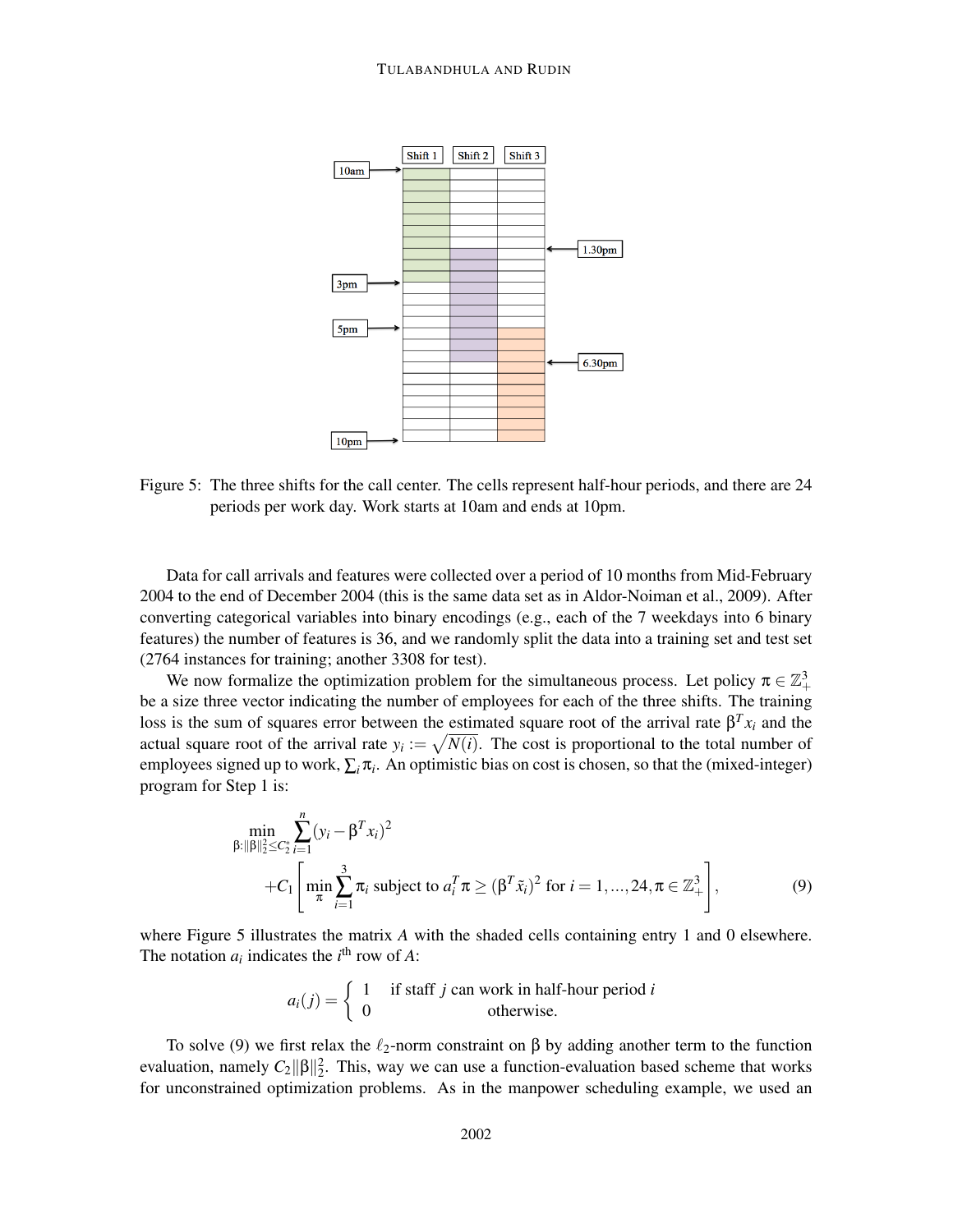![](_page_14_Figure_1.jpeg)

Figure 6: *Left:* Operational cost vs *C*1. *Center:* Penalized training loss vs *C*1. *Right:* R-squared statistic.  $C_1 = 0$  corresponds to the baseline, which is the sequential formulation.

implementation of the Nelder-Mead algorithm, where at each step, Gurobi was used to solve the mixed-integer subproblem for finding the policy.

Figure 6 shows the operational cost, the training loss, and  $r^2$  values for a range of  $C_1$ . The training loss and  $r^2$  values change only  $\sim$ 1.6% and  $\sim$ 3.9% respectively, whereas the operational cost changes about 9.2%. Similar to the previous two examples, we can again draw conclusions in terms of the questions in Section 1 as follows. The optimistic bias shows that the management might incur operational costs on the order of 9% less if they are lucky. Further, the simultaneous process produces a reasonable model where costs are about 9% less. If the management team believes they will be reasonably lucky, they can justify designating substantially less than the amount suggested by the traditional sequential process.

Let us now investigate the structure of the operational cost regularization term we have in (9). For convenience, let us stack the quantities  $(\beta^T \tilde{x}_i)^2$  as a vector  $b \in \mathbb{R}^{24}$ . Also let boldface symbol 1 represent a vector of all ones. If we replace the soft constraint represented by the second term with a hard constraint having an upper bound  $\alpha$ , we get:

$$
\alpha \geq \min_{\pi \in \mathbb{Z}_+^3: A\pi \geq b} \sum_{i=1}^3 \mathbf{1}^T \pi \geq \min_{\pi \in \mathbb{R}_+^3: A\pi \geq b} \sum_{i=1}^3 \mathbf{1}^T \pi \stackrel{(\pm)}{=} \max_{w \in \mathbb{R}_+^{24}: A^T w \leq \mathbf{1}} \sum_{i=1}^{24} w_i (\beta^T \tilde{x}_i)^2
$$
  

$$
\geq \sum_{i=1}^{(*)} \frac{1}{10} (\beta^T \tilde{x}_i)^2.
$$

Here  $\alpha$  is related to the choice of  $C_1$  and is fixed. (†) represents an LP relaxation of the integer program with  $\pi$  now belonging to the positive orthant rather than the cartesian product of set of positive integers.  $(\ddot{\uparrow})$  is due to LP strong duality and  $(*)$  is by choosing an appropriate feasible dual variable. Specifically, we pick  $w_i = \frac{1}{10}$  for  $i = 1, ..., 24$ , which is feasible because staff cannot work more than 10 half hour shifts (or 5 hours). With the three inequalities, we now have a constraint on β of the form:

$$
\sum_{i=1}^{24} (\beta^T \tilde{x}_i)^2 \leq 10\alpha.
$$

This is a quadratic form in β and gives an ellipsoidal feasible set. We already had a simple ellipsoidal feasibility constraint while defining the minimization problem of (9) of the form  $\|\beta\|_2^2 \le C_2^*$ . Thus, we can see that our effective hypothesis set (the set of linear functionals satisfying these constraints)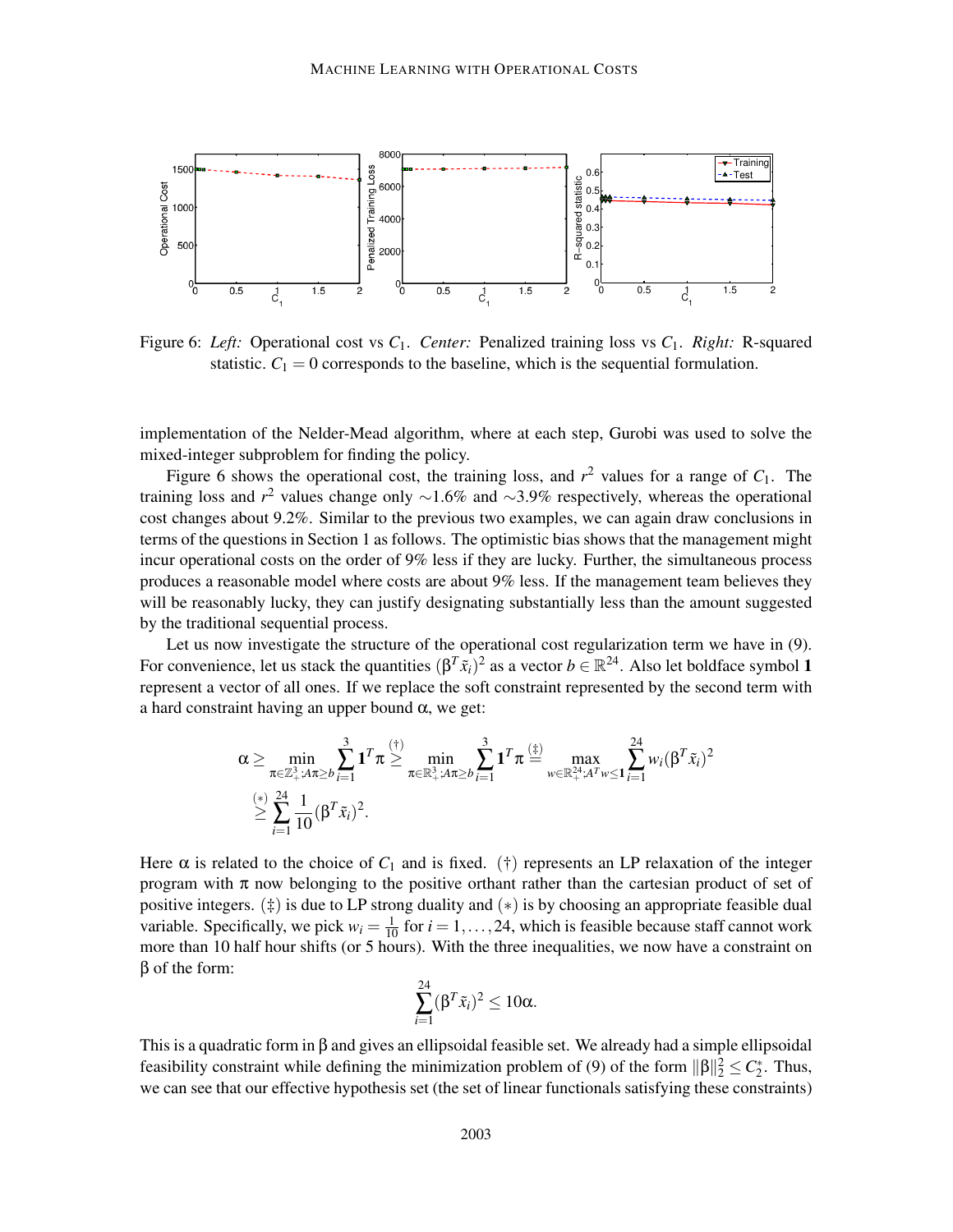has become smaller. This in turn affects generalization. We are investigating generalization bounds for this type of hypothesis set in separate ongoing work.

# 3.4 The Machine Learning and Traveling Repairman Problem (ML&TRP) (Tulabandhula et al., 2011)

Recently, power companies have been investing in intelligent "proactive" maintenance for the power grid, in order to enhance public safety and reliability of electrical service. For instance, New York City has implemented new inspection and repair programs for manholes, where a manhole is an access point to the underground electrical system. Electrical grids can be extremely large (there are on the order of 23,000-53,000 manholes in each borough of NYC), and parts of the underground distribution network in many cities can be as old as 130 years, dating from the time of Thomas Edison. Because of the difficulties in collecting and analyzing historical electrical grid data, electrical grid repair and maintenance has been performed reactively (fix it only when it breaks), until recently (Urbina, 2004). These new proactive maintenance programs open the door for machine learning to assist with smart grid maintenance.

Machine learning models have started to be used for proactive maintenance in NYC, where supervised ranking algorithms are used to rank the manholes in order of predicted susceptibility to failure (fires, explosions, smoke) so that the most vulnerable manholes can be prioritized (Rudin et al., 2010, 2012, 2011). The machine learning algorithms make reasonably accurate predictions of manhole vulnerability; however, they do not (nor would they, using any other prediction-only technique) take the cost of repairs into account when making the ranked lists. They do not know that it is unreasonable, for example, if a repair crew has to travel across the city and back again for each manhole inspection, losing important time in the process. The power company must solve an optimization problem to determine the best repair route, based on the machine learning model's output. We might wish to find a policy that is not only supported by the historical power grid data (that ranks more vulnerable manholes above less vulnerable ones), but also would give a better route for the repair crew. An algorithm that could find such a route would lead to an improvement in repair operations on NYC's power grid, other power grids across the world, and improvements in many different kinds of routing operations (delivery trucks, trains, airplanes).

The simultaneous process could be used to solve this problem, where the operational cost is the price to route the repair crew along a graph, and the probabilities of failure at each node in the graph must be estimated. We call this the "the machine learning and traveling repairman problem" (ML&TRP) and in our ongoing work (Tulabandhula et al., 2011) , we have developed several formulations for the ML&TRP. We demonstrated, using manholes from the Bronx region of NYC, that it is possible to obtain a much more practical route using the ML&TRP, by taking the cost of the route optimistically into account in the machine learning model. We showed also that from the routing problem, we can obtain a linear constraint on the hypothesis space, in order to apply the generalization analysis of Section 5 (and in order to address question Q3 of Section 1).

# 4. Connections to Robust Optimization

The goal of robust optimization (RO) is to provide the best possible policy that is acceptable under a wide range of situations.<sup>4</sup> This is different from the simultaneous process, which aims to find the

<sup>4.</sup> For more on Robust Optimation see http://en.wikipedia.org/wiki/Robust\_optimization.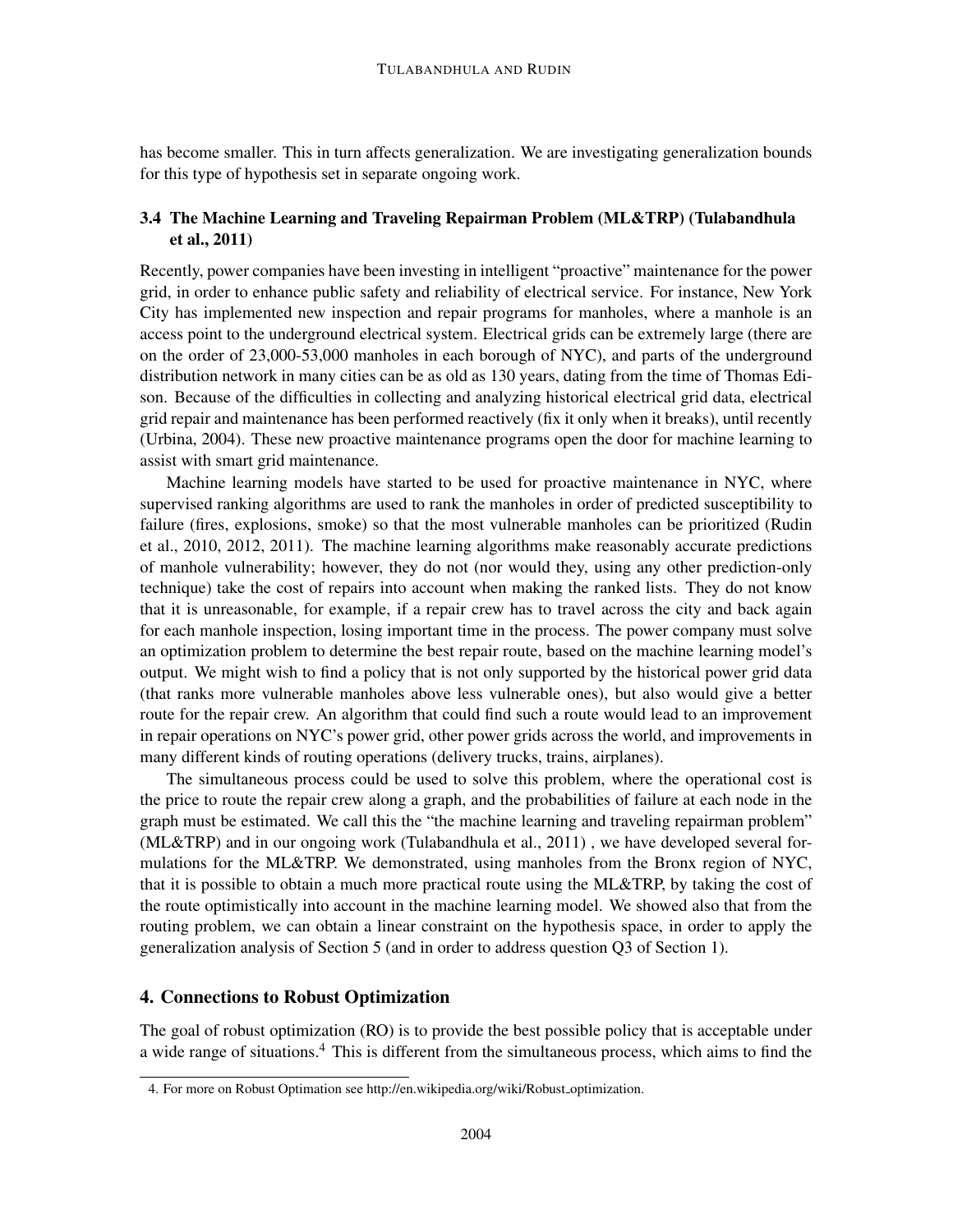best policies and costs for specific situations. Note that it is not always desirable to have a policy that is robust to a wide range of situations; this is a question of whether to respond to every situation simultaneously or whether to understand the single worst situation that could reasonably occur (which is what the pessimistic simultaneous formulation handles). In general, robust optimization can be overly pessimistic, requiring us to allocate enough to handle all reasonable situations; it can be substantially more pessimistic than the pessimistic simultaneous process.

In robust optimization, if there are several real-valued parameters involved in the optimization problem, we might declare a reasonable range, called the "uncertainty set," for each parameter (e.g.,  $a_1 \in [9, 10]$ ,  $a_2 \in [1, 2]$ ). Using techniques of RO, we would minimize the largest possible operational cost that could arise from parameter settings in these ranges. Estimation is not usually involved in the study of robust optimization (with some exceptions, see Xu et al., 2009, who consider support vector machines). On the other hand, one could choose the uncertainty set according to a statistical model, which is how we will build a connection to RO. Here, we choose the uncertainty set to be the class of models that fit the data to within ε, according to some fitting criteria.

The major goals of the field of RO include algorithms, geometry, and tractability in finding the best policy, whereas our work is not concerned with finding a robust policy, but we are concerned with estimation, taking the policy into account. Tractability for us is not always a main concern as we need to be able to solve the optimization problem, even to use the sequential process. Using even a small optimization problem as the operational cost might have a large impact on the model and decision. If the unlabeled set is not too large, or if the policy optimization problem can be broken into smaller subproblems, there is no problem with tractability. An example where the policy optimization might be broken into smaller subproblems is when the policy involves routing several different vehicles, where each vehicle must visit part of the unlabeled set; in that case there is a small subproblem for each vehicle. On the other hand, even though the goals of the simultaneous process and RO are entirely different, there is a strong connection with respect to the formulations for the simultaneous process and RO, and a class of problems for which they are equivalent. We will explore this connection in this section.

There are other methods that consider uncertainty in optimization, though not via the lens of estimation and learning. In the simplest case, one can perform both local and global sensitivity analysis for linear programs to ascertain uncertainty in the optimal solution and objective, but these techniques generally only handle simple forms of uncertainty (Vanderbei, 2008). Our work is also related to stochastic programming, where the goal is to find a policy that is robust to almost all of the possible circumstances (rather than all of them), where there are random variables governing the parameters of the problem, with known distributions (Birge and Louveaux, 1997). Again, our goal is not to find a policy that is necessarily robust to (almost all of) the worst cases, and estimation is again not the primary concern for stochastic programming, rather it is how to take known randomness into account when determining the policy.

### 4.1 Equivalence Between RO and the Simultaneous Process in Some Cases

In this subsection we will formally introduce RO. In order to connect RO to estimation, we will define the uncertainty set for RO, denoted *Fgood*, to be models for which the average loss on the sample is within ε of the lowest possible. Then we will present the equivalence relationship between RO and the simultaneous process, using a minimax theorem.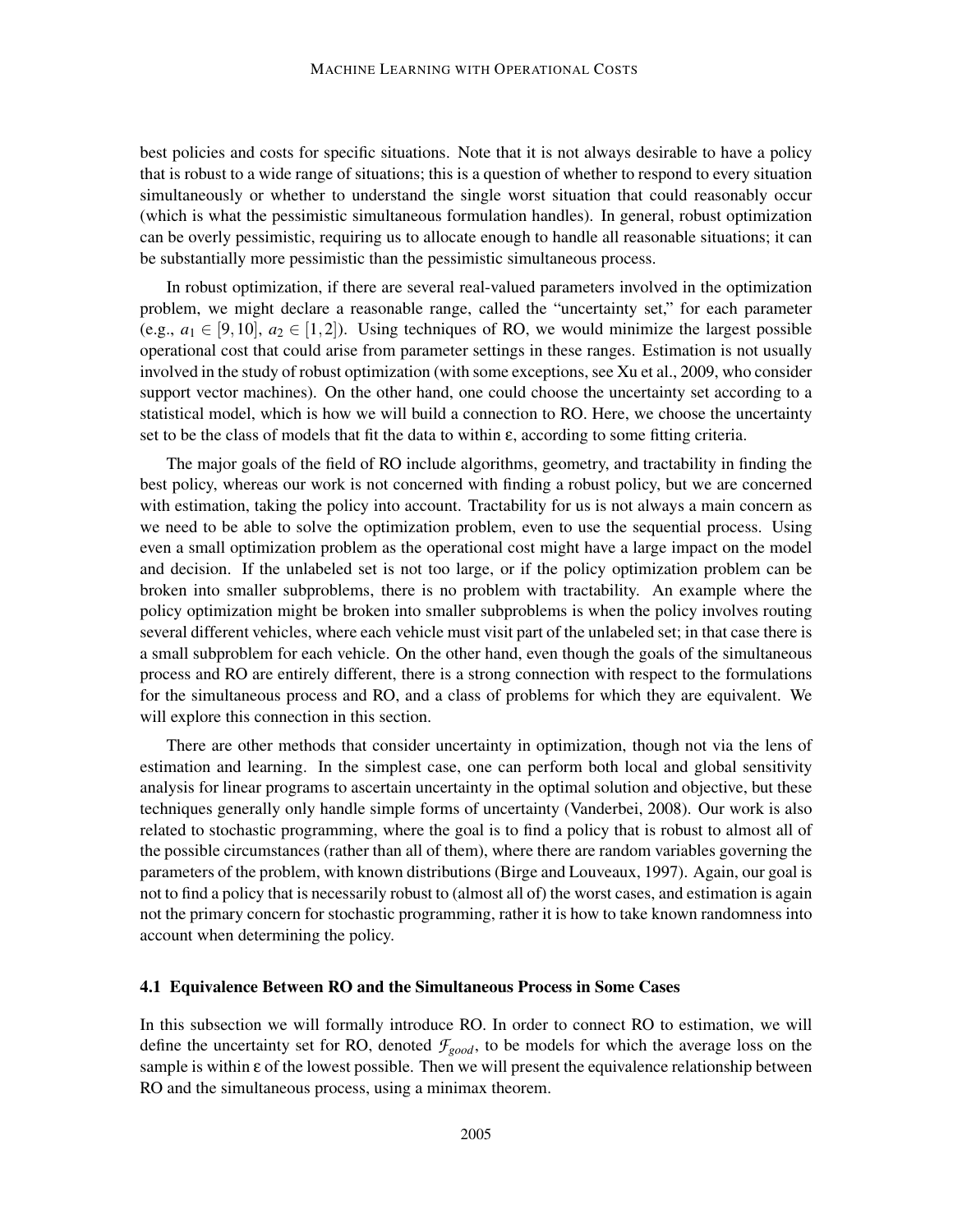In Section 2, we had introduced the notation  $\{(x_i, y_i)\}_i$  and  $\{\tilde{x}_i\}_i$  for labeled and unlabeled data respectively. We had also introduced the class  $\mathcal{F}^{unc}$  in which we were searching for a function  $f^*$ by minimizing an objective of the form (1). The uncertainty set *Fgood* will turn out to be a subset of *F*<sup>*unc*</sup> that depends on  $\{(x_i, y_i)\}_i$  and  $f^*$  but not on  $\{\tilde{x}_i\}_i$ .

We start with plain (non-robust) optimization, using a general version of the vanilla sequential process. Let *f* denote an element of the set  $f_{good}$ , where *f* is pre-determined, known and fixed. Let the optimization problem for the policy decision  $\pi$  be defined by:

$$
\min_{\pi \in \Pi(f; \{\tilde{x}\}_i)} \text{OpCost}(\pi, f; \{\tilde{x}_i\}), \qquad (\text{Base problem}) \tag{10}
$$

where  $\Pi(f; \{\tilde{x}_i\})$  is the feasible set for the optimization problem. Note that this is a more general version of the sequential process than in Section 2, since we have allowed the constraint set Π to be a function of both *f* and  $\{\tilde{x}_i\}_i$ , whereas in (2) and (3), only the objective and not the constraint set can depend on *f* and  $\{\tilde{x}_i\}_i$ . Allowing this more general version of  $\Pi$  will allow us to relate (10) to RO more clearly, and will help us to specify the additional assumptions we need in order to show the equivalence relationship. Specifically, in Section 2, OpCost depends on  $(f, \{x_i\}_i)$  but not  $\Pi$ ; whereas in RO, generally  $\Pi$  depends on  $(f, \{\tilde{x}_i\}_i)$  but not OpCost. The fact that OpCost does not need to depend on *f* and  $\{\tilde{x}_i\}_i$  is not a serious issue, since we can generally remove their dependence through auxiliary variables. For instance, if the problem is a minimization of the form (10), we can use an auxiliary variable, say *t*, to obtain an equivalent problem:

$$
\min_{\pi,t} \qquad \qquad (Base problem reformulated)
$$
\nsuch that  $\pi \in \Pi(f; \{\tilde{x}_i\})$ 

\nOpCost( $\pi, f; \{\tilde{x}_i\}$ )  $\leq t$ 

where the dependence on  $(f, \{\tilde{x}_i\}_i)$  is present only in the (new) feasible set. Since we had assumed *f* to be fixed, this is a deterministic optimization problem (convex, mixed-integer, nonlinear, etc.).

Now, consider the case when *f* is not known exactly but only known to lie in the uncertainty set  $\mathcal{F}_{good}$ . The robust counterpart to (10) can then be written as:

$$
\min_{\pi \in \bigcap_{g \in \mathcal{F}_{good}} \Pi(g; \{\bar{x}\}_i) } \max_{f \in \mathcal{F}_{good}} \text{OpCost}(\pi, f; \{\tilde{x}_i\}) \qquad \qquad (Robust counterpart) \qquad (11)
$$

where we obtain a "robustly feasible solution" that is guaranteed to remain feasible for all values of  $f \in \mathcal{F}_{good}$ . In general, (11) is much harder to solve than (10) and is a topic of much interest in the robust optimization community. As we discussed earlier, there is no focus in (11) on estimation, but it is possible to embed an estimation problem within the description of the set  $f_{good}$ , which we now define formally.

In Section 3,  $\mathcal{F}^R$  (a subset of  $\mathcal{F}^{unc}$ ) was defined as the set of linear functionals with the property that  $R(f) \leq C_2^*$ . That is,

$$
\mathcal{F}^R = \{f : f \in \mathcal{F}^{unc}, R(f) \leq C_2^*\}.
$$

We define  $f_{good}$  as a subset of  $f^R$  by adding an additional property:

$$
\mathcal{F}_{good} = \left\{ f : f \in \mathcal{F}^R, \sum_{i=1}^n l(f(x_i), y_i) \leq \sum_{i=1}^n l(f^*(x_i), y_i) + \varepsilon \right\},\tag{12}
$$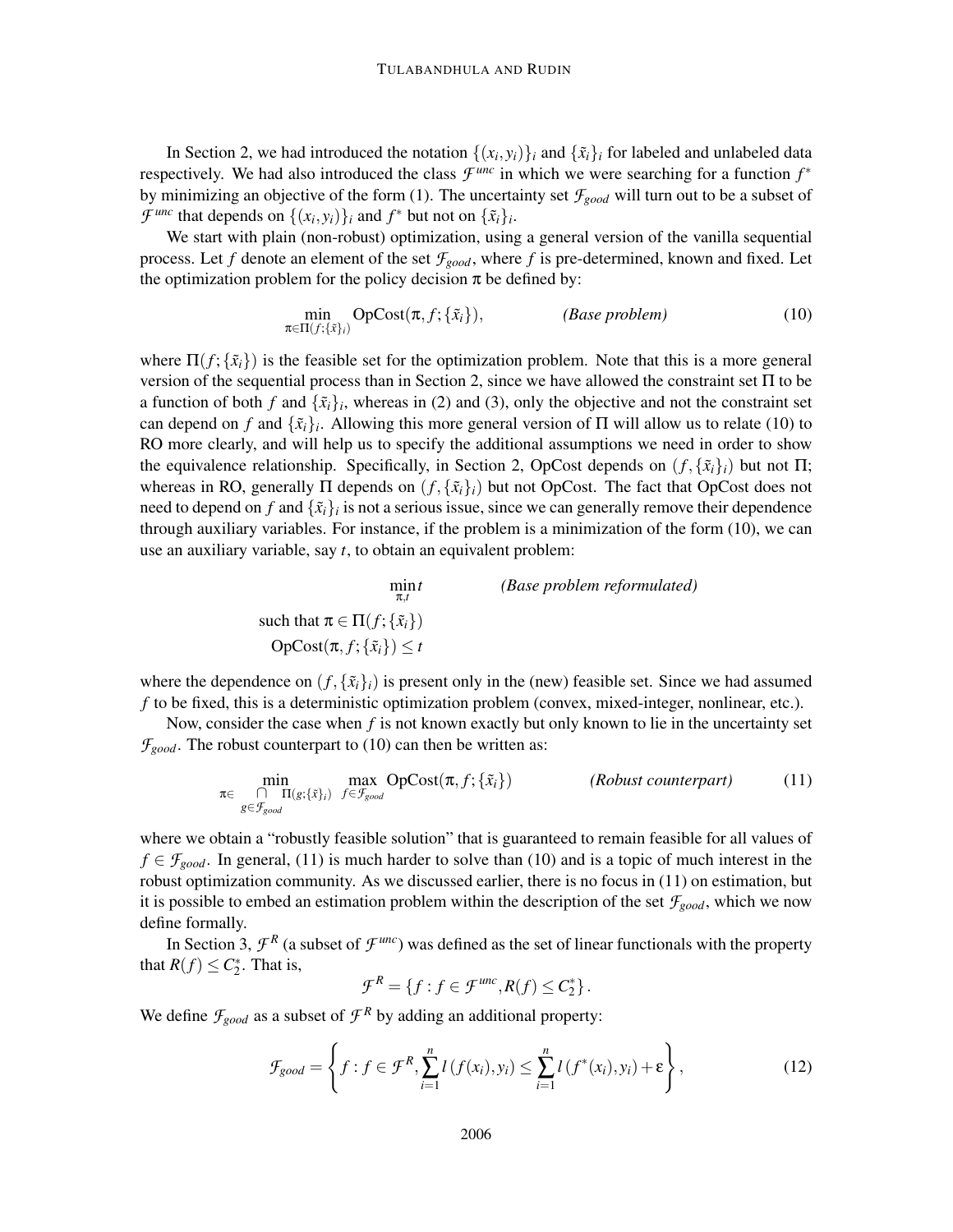for some fixed positive real  $\varepsilon$ . In (12), again  $f^*$  is a solution that minimizes the objective in (1) over  $\mathcal{F}^{unc}$ . The right hand side of the inequality in (12) is thus constant, and we will henceforth denote it with a single quantity  $C_1^*$ . Substituting this definition of  $\mathcal{F}_{good}$  in (11), and further making an important assumption (denoted A1) that  $\Pi$  is not a function of  $(f, \{x_i\}_i)$ , we get the following optimization problem:

$$
\min_{\pi \in \Pi} \max_{\{f \in \mathcal{F}^R: \sum_{i=1}^n l(f(x_i), y_i) \leq C_1^*\}} \left[ \text{OpCost}\left(\pi, f, \{\tilde{x}_i\}_i\right) \right] \quad \text{(Robust counterpart with assumptions)} \quad (13)
$$

where  $C_1^*$  now controls the amount of the uncertainty via the set  $\mathcal{F}_{good}$ .

Before we state the equivalence relationship, we restate the formulations for optimistic and pessimistic biases on operational cost in the simultaneous process from (2) and (3):

$$
\min_{f \in \mathcal{F}^{\text{unc}}} \left[ \sum_{i=1}^{n} l(f(x_i), y_i) + C_2 R(f) + C_1 \min_{\pi \in \Pi} \text{OpCost}(\pi, f, \{\tilde{x}_i\}_i) \right] \text{(Simultaneous optimistic)},
$$
\n
$$
\min_{f \in \mathcal{F}^{\text{unc}}} \left[ \sum_{i=1}^{n} l(f(x_i), y_i) + C_2 R(f) - C_1 \min_{\pi \in \Pi} \text{OpCost}(\pi, f, \{\tilde{x}_i\}_i) \right] \text{(Simultaneous pessimistic)}.\tag{14}
$$

Apart from the assumption A1 on the decision set  $\Pi$  that we made in (13), we will also assume that  $f_{good}$  defined in (12) is convex; this will be assumption A2. If we also assume that the objective OpCost satisfies some nice properties (A3), and that uncertainty is characterized via the set  $\mathcal{F}_{good}$ , then we can show that the two problems, namely (14) and (13), are equivalent. Let  $\Leftrightarrow$  denote equivalence between two problems, meaning that a solution to one side translates into the solution of the other side for some parameter values  $(C_1, C_1^*, C_2, C_2^*)$ .

**Proposition 1** Let  $\Pi(f; \{\tilde{x}_i\}_i) = \Pi$  be compact, convex, and independent of parameters f and  $\{\tilde{x}_i\}_i$ (assumption A1). Let  $\{f \in \mathcal{F}^R : \sum_{i=1}^n l(f(x_i), y_i) \leq C_1^*\}$  be convex (assumption A2). Let the cost *(to be minimized)*  $OpCost(\pi, f, \{\tilde{x}_i\}_i)$  *be concave continuous in f and convex continuous in*  $\pi$  *(assumption A3). Then, the robust optimization problem (13) is equivalent to the pessimistic bias optimization problem (14). That is,*

$$
\min_{\pi \in \Pi} \max_{\{f \in \mathcal{F}^R : \sum_{i=1}^n l(f(x_i), y_i) \leq C_1^*\}} \left[ \operatorname{OpCost}(\pi, f, \{\tilde{x}_i\}_i) \right] \Leftrightarrow \n\min_{f \in \mathcal{F}^{unc}} \left[ \sum_{i=1}^n l(f(x_i), y_i) + C_2 R(f) - C_1 \min_{\pi \in \Pi} \operatorname{OpCost}(\pi, f, \{\tilde{x}_i\}_i) \right].
$$

Remark 2 *That the equivalence applies to linear programs (LPs) is clear because the objective is linear and the feasible set is generally a polyhedron, and is thus convex. For integer programs, the objective* OpCost *satisfies continuity, but the feasible set is typically not convex, and hence, the result does not generally apply to integer programs. In other words, the requirement that the constraint set* Π *be convex excludes integer programs.*

To prove Proposition 1, we restate a well-known generalization of von Neumann's minimax theorem and some related definitions.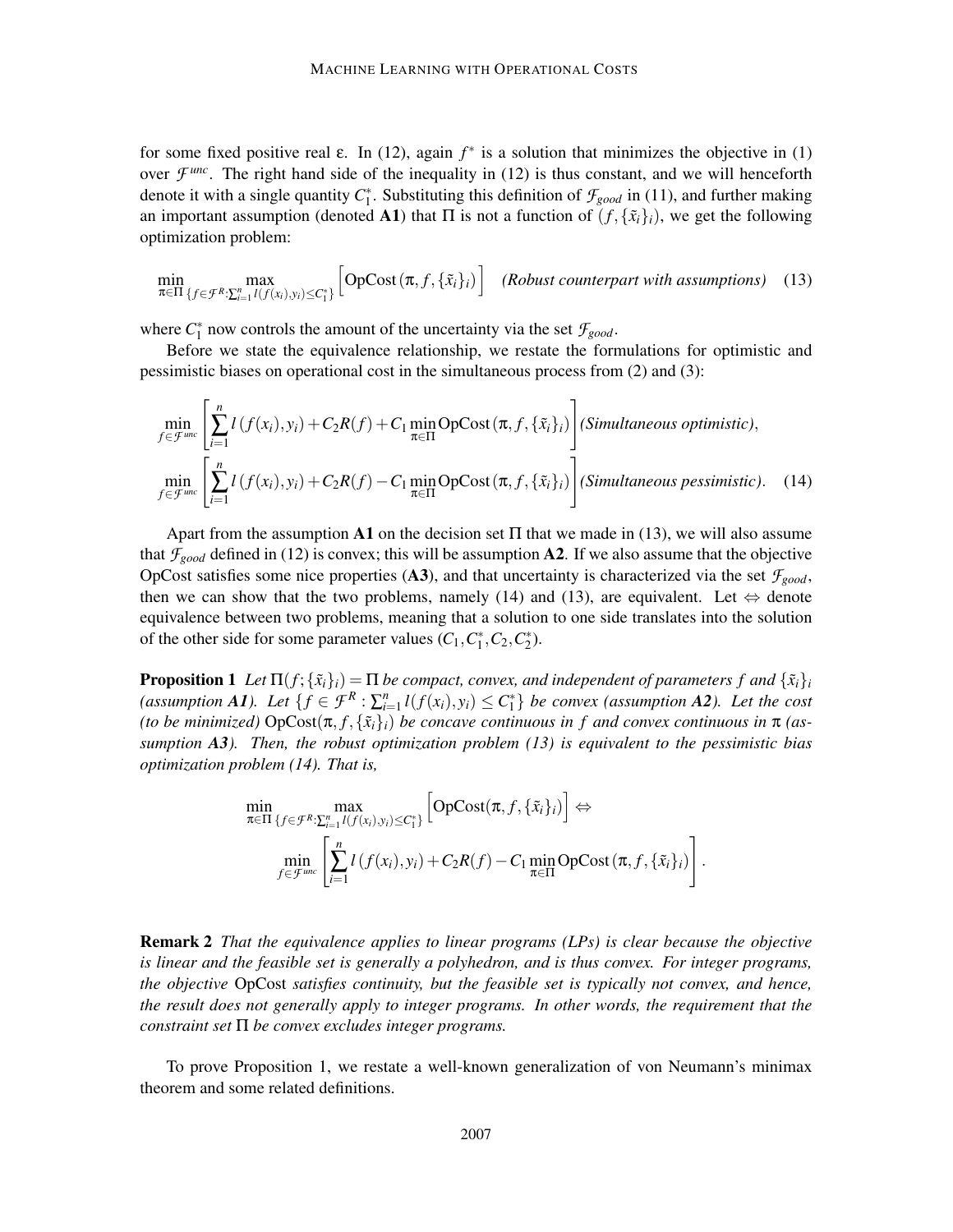Definition 3 *A linear topological space (also called a topological vector space) is a vector space over a topological field (typically, the real numbers with their standard topology) with a topology such that vector addition and scalar multiplication are continuous functions. For example, any normed vector space is a linear topological space. A function h is upper semicontinuous at a point p<sub>0</sub> if for every*  $\epsilon > 0$  *there exists a neighborhood U of p<sub>0</sub> such that*  $h(p) \leq h(p_0) + \epsilon$  *for all*  $p \in U$ . A function h defined over a convex set is quasi-concave if for all p, q and  $\lambda \in [0,1]$  we *have h*( $\lambda p + (1 - \lambda)q$ ) ≥ min(*h*(*p*),*h*(*q*)). Similar definitions follow for lower semicontinuity and *quasi-convexity.*

Theorem 4 *(Sion's minimax theorem Sion, 1958) Let* Π *be a compact convex subset of a linear topological space and* Ξ *be a convex subset of a linear topological space. Let G*(π,ξ) *be a real function on*  $\Pi \times \Xi$  *such that* 

- *(i)*  $G(\pi, \cdot)$  *is upper semicontinuous and quasi-concave on*  $\Xi$  *for each*  $\pi \in \Pi$ *;*
- *(ii)*  $G(\cdot,\xi)$  *is lower semicontinuous and quasi-convex on*  $\Pi$  *for each*  $\xi \in \Xi$ *.*

*Then*

$$
\min_{\pi \in \Pi} \sup_{\xi \in \Xi} G(\pi,\xi) = \sup_{\xi \in \Xi} \min_{\pi \in \Pi} G(\pi,\xi).
$$

We can now proceed to the proof of Proposition  $(1)$ .

**Proof** *(Of Proposition 1)* We start from the left hand side of the equivalence we want to prove:

$$
\min_{\pi \in \Pi} \max_{\{f \in \mathcal{F}^R : \sum_{i=1}^n l(f(x_i), y_i) \le C_1^*\}} \left[ \operatorname{OpCost}(\pi, f, \{\tilde{x}_i\}_i) \right]
$$
\n
$$
\stackrel{(a)}{\Leftrightarrow} \max_{\{f \in \mathcal{F}^R : \sum_{i=1}^n l(f(x_i), y_i) \le C_1^*\}} \min_{\pi \in \Pi} \left[ \operatorname{OpCost}(\pi, f, \{\tilde{x}_i\}_i) \right]
$$
\n
$$
\stackrel{(b)}{\Leftrightarrow} \max_{f \in \mathcal{F}^{\text{unc}}} \left[ -\frac{1}{C_1} \left( \sum_{i=1}^n l(f(x_i), y_i) - C_1^* \right) - \frac{C_2}{C_1} \left( R(f) - C_2^* \right) + \min_{\pi \in \Pi} \operatorname{OpCost}(\pi, f, \{\tilde{x}_i\}_i) \right]
$$
\n
$$
\stackrel{(c)}{\Leftrightarrow} \min_{f \in \mathcal{F}^{\text{unc}}} \left[ \sum_{i=1}^n l(f(x_i), y_i) + C_2 R(f) - C_1 \min_{\pi \in \Pi} \operatorname{OpCost}(\pi, f, \{\tilde{x}_i\}_i) \right].
$$

which is the right hand side of the logical equivalence in the statement of the theorem. In step (*a*) we applied Sion's minimax theorem (Theorem 4) which is satisfied because of the assumptions we made. In step (*b*), we picked Lagrange coefficients, namely  $\frac{1}{C_1}$  and  $\frac{C_2}{C_1}$ , both of which are positive. In particular,  $C_1^*$  and  $C_1$  as well as  $C_2^*$  and  $C_2$  are related by the Lagrange relaxation equivalence (strong duality). In  $(c)$ , we multiplied the objective with  $C_1$  throughout, pulled the negative sign in front, and removed the constant terms  $C_1^*$  and  $C_2C_2^*$  and used the following observation:  $\max_{a} -g(a) = -\min_{a} g(a)$ ; and finally, removed the negative sign in front as this does not affect equivalence.

The equivalence relationship of Proposition 1 shows that there is a problem class in which each instance can be viewed either as a RO problem or an estimation problem with an operational cost bias. We can use ideas from RO to make the simultaneous process more general. Before doing so, we will characterize *Fgood* for several specific loss functions.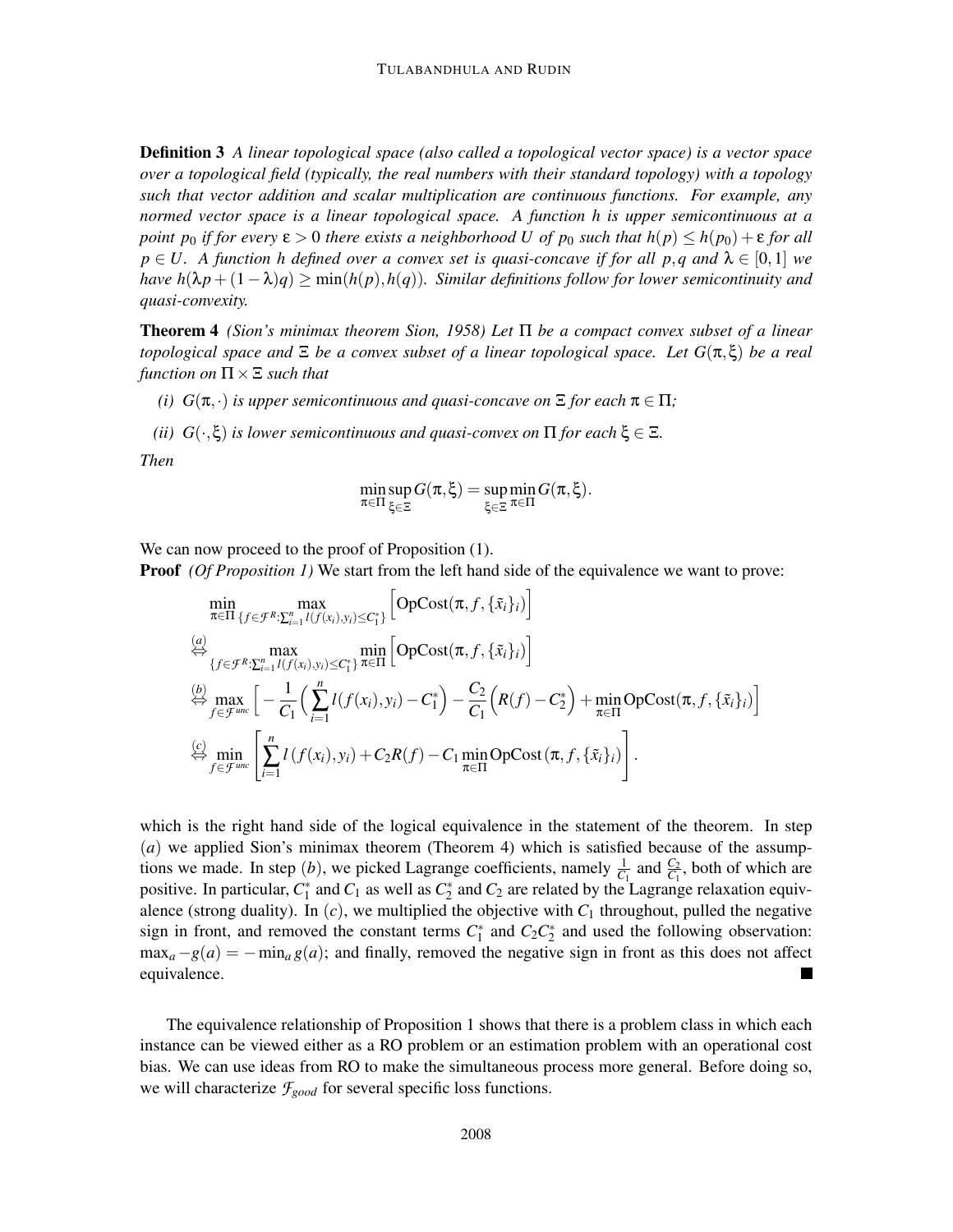### 4.2 Creating Uncertainty Sets for RO Using Loss Functions from Machine Learning

Let us for simplicity specialize our loss function to the least squares loss. Let *X* be an  $n \times p$  matrix with each training instance  $x_i$  forming the  $i^{\text{th}}$  row. Also let *Y* be the *n*-dimensional vector of all the labels  $y_i$ . Then the loss term of (1) can be written as:

$$
\sum_{i=1}^{n} (y_i - f(x_i))^2 = \sum_{i=1}^{n} (y_i - \beta^T x_i)^2 = ||Y - X\beta||_2^2.
$$

Let  $\beta^*$  be a parameter corresponding to  $f^*$  in (1). Then the definition of  $\mathcal{F}_{good}$  in terms of the least squares loss is:

$$
\mathcal{F}_{good} = \{f : f \in \mathcal{F}^R, ||Y - X\beta||_2^2 \le ||Y - X\beta^*||_2^2 + \varepsilon\} = \{f : f \in \mathcal{F}^R, ||Y - X\beta||_2^2 \le C_1^*\}.
$$

Since each  $f \in \mathcal{F}_{good}$  corresponds to at least one  $\beta$ , the optimization of (1) can be performed with respect to β. In particular, the constraint  $||Y - Xβ|| \leq C_1^*$  is an ellipsoid constraint on β. For the purposes of the robust counterpart in (11), we can thus say that the uncertainty is of the ellipsoidal form. In fact, ellipsoidal constraints on uncertain parameters are widely used in robust optimization, especially because the resulting optimization problems often remain tractable.

Box constraints are also a popular way of incorporating uncertainty into robust optimization. For box constraints, the uncertainty over the *p*-dimensional parameter vector  $\beta = [\beta_1, ..., \beta_p]^T$  is written for  $i = 1, ..., p$  as  $LB_i \leq \beta_i \leq UB_i$ , where  $\{LB_i\}_i$  and  $\{UB_i\}_i$  are real-valued upper and lower bounds that together define the box intervals.

Our main point in this subsection is that one can potentially derive a very wide range of uncertainty sets for robust optimization using different loss functions from machine learning. Box constraints and ellipsoidal constraints are two simple types of constraints that could potentially be the set  $\mathcal{F}_{good}$ , which arise from two different loss functions, as we have shown. The least squares loss leads to ellipsoidal constraints on the uncertainty set, but it is unclear what the structure would be for uncertainty sets arising from the 0-1 loss, ramp loss, hinge loss, logistic loss and exponential loss among others. Further, it is possible to create a loss function for fitting data to a probabilistic model using the method of maximum likelihood; uncertainty sets for maximum likelihood could thus be established. Table 4.2 shows several different popular loss functions and the uncertainty sets they might lead to. Many of these new uncertainty sets do not always give tractable mathematical programs, which could explain why they are not commonly considered in the optimization literature.

*The sequential process for RO.* If we design the uncertainty sets as described above, with respect to a machine learning loss function, the sequential process described in Section 2 can be used with robust optimization. This proceeds in three steps:

- 1. use a learning algorithm on the training data to get  $f^*$ ,
- 2. establish an uncertainty set based on the loss function and *f* ∗ , for example, ellipsoidal constraints arising from the least squares loss (or one could use any of the new uncertainty sets discussed in the previous paragraph),
- 3. use specialized optimization techniques to solve for the best policy, with respect to the uncertainty set.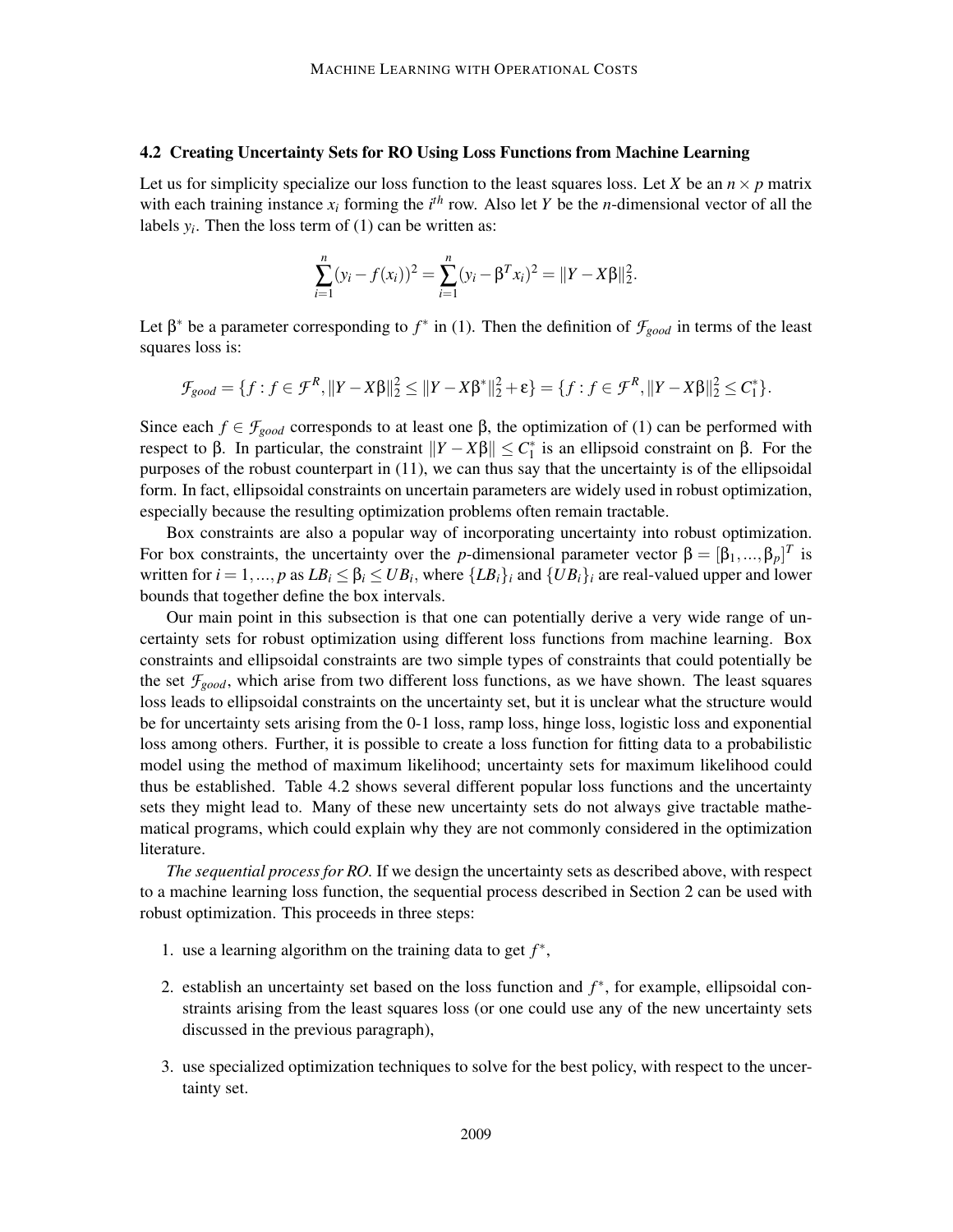| Loss function    | Uncertainty set description                                                                                                                                                                |
|------------------|--------------------------------------------------------------------------------------------------------------------------------------------------------------------------------------------|
| least squares    | $  Y-X\beta  _2^2 \le   Y-X\beta^*  _2^2 + \varepsilon$ (ellipsoid)                                                                                                                        |
| $0-1$ loss       |                                                                                                                                                                                            |
| logistic loss    | $\mathbf{1}_{[f(x_i)\neq y_i]} \leq \mathbf{1}_{[f^*(x_i)\neq y_i]} + \varepsilon$<br>$\sum_{i=1}^n \log(1 + e^{-y_i f(x_i)}) \leq \sum_{i=1}^n \log(1 + e^{-y_i f^*(x_i)}) + \varepsilon$ |
| exponential loss | $\sum_{i=1}^n e^{-y_i f(x_i)} \leq \sum_{i=1}^n e^{-y_i f^*(x_i)} + \varepsilon$                                                                                                           |
| ramp loss        | $\sum_{i=1}^n \min(1, \max(0, 1 - y_i f(x_i))) \leq \sum_{i=1}^n \min(1, \max(0, 1 - y_i f^*(x_i))) + \varepsilon$                                                                         |
| hinge loss       | $\sum_{i=1}^n \max(0, 1 - y_i f(x_i)) \leq \sum_{i=1}^n \max(0, 1 - y_i f^*(x_i)) + \varepsilon$                                                                                           |

Table 1: Table showing a summary of different possible uncertainty set descriptions that are based on ML loss functions.

We note that the uncertainty sets created by the 0-1 loss and ramp loss for instance, are nonconvex, consequently assumption (A2) and Proposition 1 do not hold for robust optimization problems that use these sets.

### 4.3 The Overlap Between The Simultaneous Process and RO

On the other end of the spectrum from robust optimization, one can think of "optimistic" optimization where we are seeking the best value of the objective in the best possible situation (as oppose to the worst possible situation in RO). For optimistic optimization, more uncertainty is favorable, and we find the best policy for the best possible situation. This could be useful in many real applications where one not only wants to know the worst-case conservative policy but also the best case risk-taking policy. A typical formulation, following (11) can be written as:

$$
\min_{\pi \in \bigcup_{g \in \mathcal{F}_{good}} \text{min} \atop g \in \mathcal{F}_{good}} \text{OpCost}(\pi, f; \{\tilde{x}_i\}).
$$
 (*Optimistic optimization*)

In optimistic optimization, we view operational cost optimistically (min*f*∈*Fgood* OpCost) whereas in the robust optimization counterpart (11), we view operational cost conservatively (max $_{f \in \mathcal{F}_{good}}$  OpCost). The policy  $\pi^*$  is feasible in more situations in RO ( $\min_{\pi \in \bigcap_{g \in \mathcal{F}_{good} \Pi}}$ ) since it must be feasible with respect to each  $g \in \mathcal{F}_{good}$ , whereas the OpCost is lower in optimistic optimization (min<sub>π∈∪*g*∈*F*<sub>*good*</sub> Π</sub>) since it need only be feasible with respect to at least one of the *g*'s. Optimistic optimization has not been heavily studied, possibly because a (min-min) formulation is relatively easier to solve than its (min-max) robust counterpart, and so is less computationally interesting. Also, one generally plans for the worst case more often than for the best case, particularly when no estimation is involved. In the case where estimation is involved, both optimistic and robust optimization could potentially be useful to a practitioner.

Both optimistic optimization and robust optimization, considered with respect to uncertainty sets  $f_{good}$ , have non-trivial overlap with the simultaneous process. In particular, we showed in Proposition 1 that pessimistic bias on operational cost is equivalent to robust optimization under specific conditions on OpCost and Π. Using an analogous proof, one can show that optimistic bias on operational cost is equivalent to optimistic optimization under the same set of conditions. Both robust and optimistic optimization and the simultaneous process encompass large classes of problems, some of which overlap. Figure 7 represents the overlap between the three classes of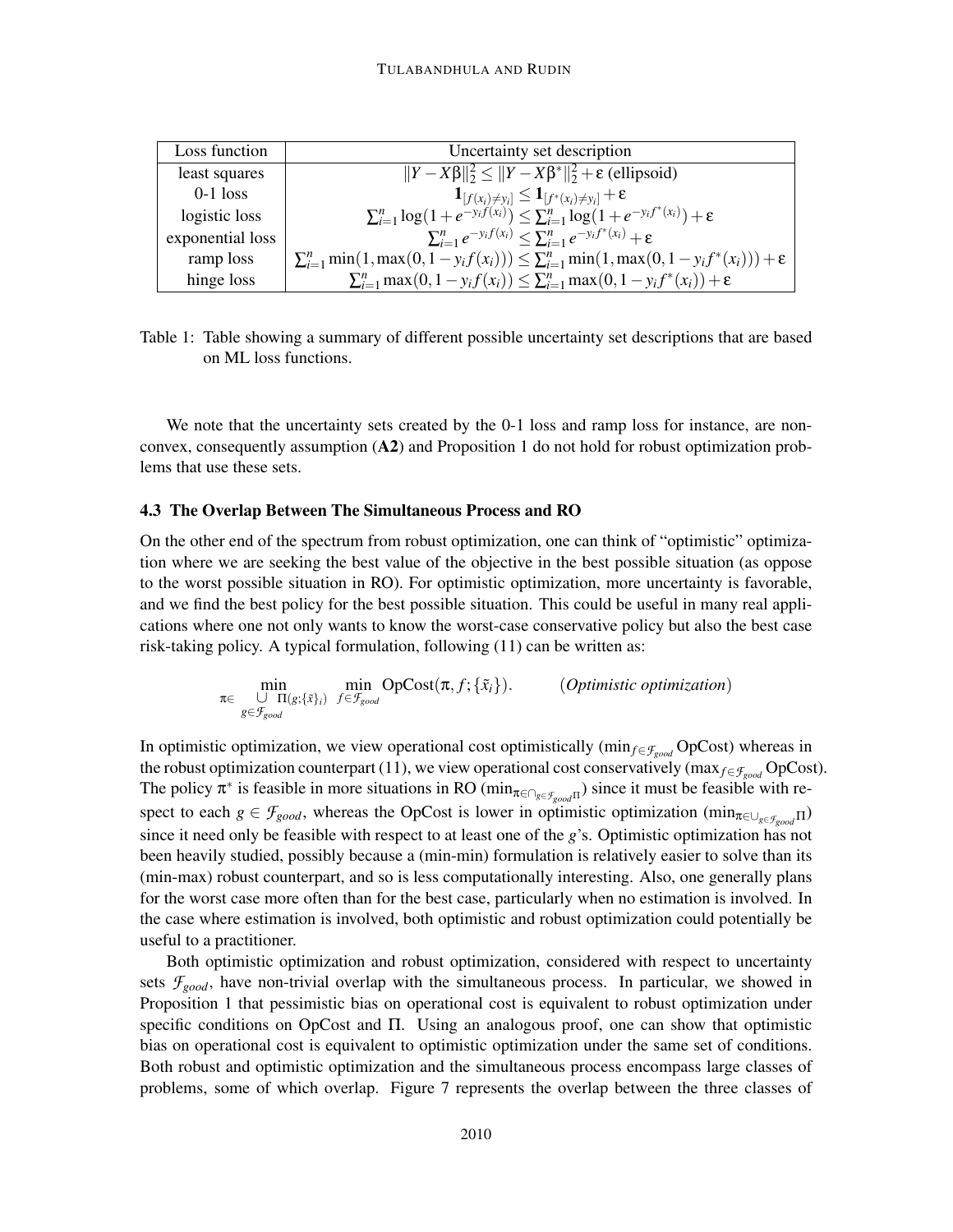![](_page_22_Figure_1.jpeg)

Figure 7: Set based description of the proposed framework (top circle) and its relation to robust (right circle) and optimistic (left circle) optimizations. The regions of intersection are where the conditions on the objective OpCost and the feasible set Π are satisfied.

problems. There is a class of problems that fall into the simultaneous process, but are not equivalent to robust or optimistic optimization problems. These are problems where we use operational cost to assist with estimation, as in the call center example and ML&TRP discussed in Section 3. Typically problems in this class have  $\Pi = \Pi(f; \{\tilde{x}_i\}_i)$ . This class includes problems where the bias can be either optimistic or pessimistic, and for which *Fgood* has a complicated structure, beyond ellipsoidal or box constraints. There are also problems contained in either robust optimization or optimistic optimization alone and do not belong to the simultaneous process. Typically, again, this is when  $\Pi$ depends on *f* . Note that the housing problem presented in Section 3 lies within the intersection of optimistic optimization and the simultaneous process; this can be deduced from (7).

In Section 5, we will provide statistical guarantees for the simultaneous process. These are very different from the style of probabilistic guarantees in the robust optimization literature. There are some "sample complexity" bounds in the RO literature of the following form: how many observations of uncertain data are required (and applied as simultaneous constraints) to maintain robustness of the solution with high probability? There is an unfortunate overlap in terminology; these are totally different problems to the sample complexity bounds in statistical learning theory. From the learning theory perspective, we ask: how many training instances does it take to come up with a model β that we reasonably know to be good? We will answer that question for a very general class of estimation problems.

### 5. Generalization Bound with New Linear Constraints

In this section, we give statistical learning theoretic results for the simultaneous process that involve counting integer points in convex bodies. Generalization bounds are probabilistic guarantees, that often depend on some measure of the complexity of the hypothesis space. Limiting the complexity of the hypothesis space equates to a better bound. In this section, we consider the complexity of hypothesis spaces that results from an operational cost bias.

This enables us to answer in a quantitative manner, question Q3 in the introduction: "Can our intuition about how much it will cost to solve a problem help us produce a better probabilistic model?"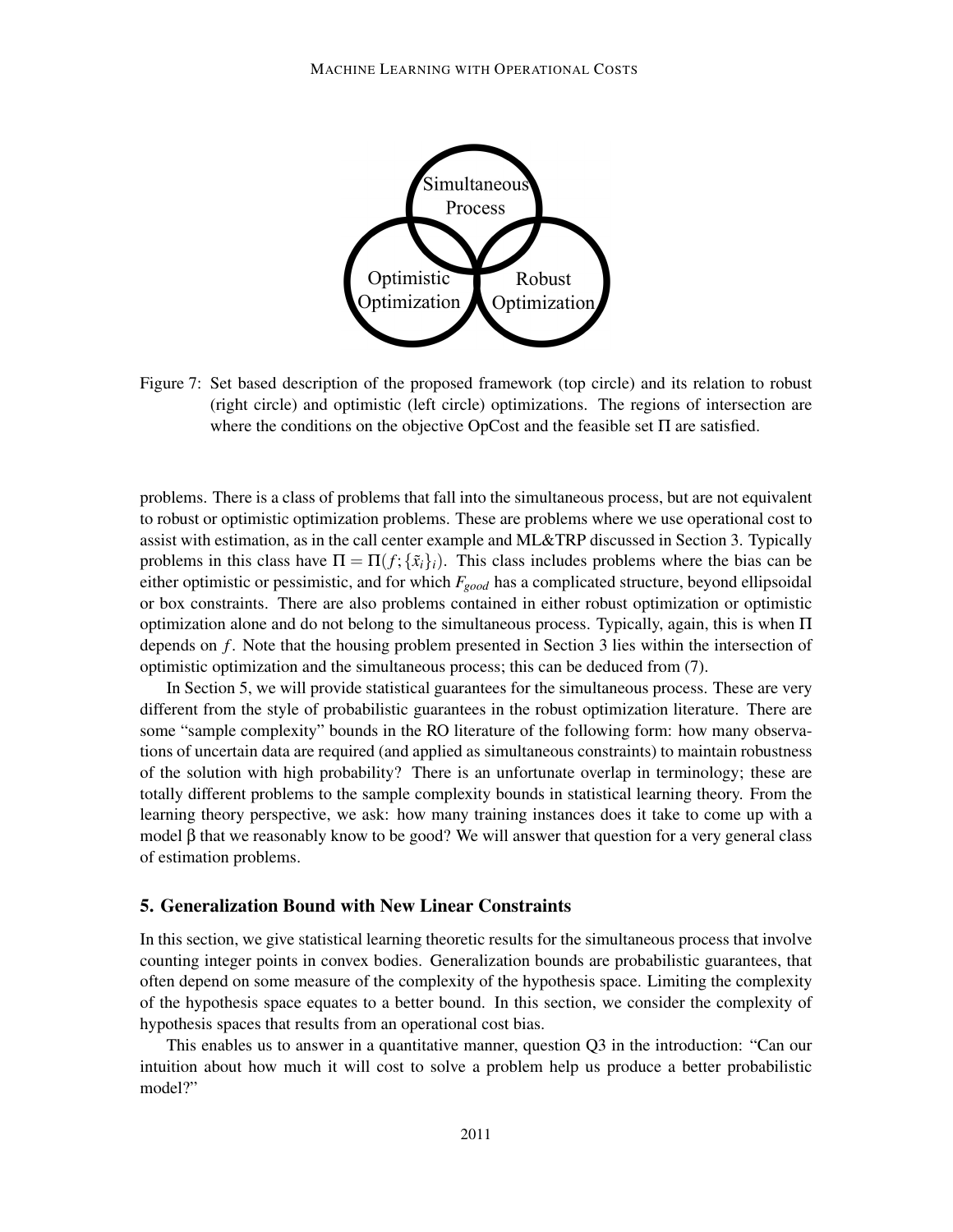![](_page_23_Figure_1.jpeg)

Figure 8: Left: hypothesis space for intersection of good models (circular, to represent  $\ell_q$  ball) with low cost models (models below cost threshold, one side of wiggly curve). Right: relaxation to intersection of a half space with an  $\ell_q$  ball.

Generalization bounds have been well established for *norm-based* constraints on the hypothesis space, but the emphasis has been more on qualitative dependence (e.g., using big-O notation) and the constants are not emphasized. On the other hand, for a practitioner, every prior belief should reduce the number of examples they need to collect, as these examples may each be expensive to obtain; thus constants within the bounds, and even their approximate values, become important (Bousquet, 2003). We thus provide bounds on the covering number for new types of hypothesis spaces, emphasizing the role of constants.

To establish the bound, it is sufficient to provide an upper bound on the covering number. There are many existing generic generalization bounds in the literature (e.g., Bartlett and Mendelson, 2002), which combined with our bound, will yield a specific generalization bound for machine learning with operational costs, as we will construct in Theorem 10.

In Section 3, we showed that a bias on the operational cost can sometimes be transformed into linear constraints on model parameter  $β$  (see Equations (5) and (8)). There is a broad class of other problems for which this is true, for example, for applications related to those presented in Section 3. Because we are able to obtain linear constraints for such a broad class of problems, we will analyze the case of linear constraints here. The hypothesis we consider is thus the intersection of an  $\ell_q$  ball and a halfspace. This is illustrated in Figure 8.

The plan for the rest of the section is as follows. We will introduce the quantities on which our main result in this section depends. Then, we will state the main result (Theorem 6). Following that, we will build up to a generalization bound (Theorem 10) that incorporates Theorem 6. After that will be the proof of Theorem 6.

Definition 5 *(Covering Number, Kolmogorov and Tikhomirov, 1959) Let A* ⊆ Γ *be an arbitrary set and* (Γ,ρ) *a (pseudo-)metric space. Let* | · | *denote set size.*

- *For any*  $\varepsilon > 0$ *, an*  $\varepsilon$ *-cover for A is a finite set*  $U \subseteq \Gamma$  *(not necessarily*  $\subseteq$  *A) s.t.*  $\forall a \in A$ ,  $\exists u \in U$ *with*  $d_{\rho}(a, u) \leq \varepsilon$ .
- *The covering number* of A is  $N(\varepsilon, A, \rho) := \inf_U |U|$  where U is an  $\varepsilon$ -cover for A.

We are given the set of *n* instances  $S := \{x_i\}_{i=1}^n$  with each  $x_i \in \mathcal{X} \subseteq \mathbb{R}^p$  where  $\mathcal{X} = \{x : ||x||_r \leq \mathcal{X} \leq \mathcal{X} \}$  $X_b$ ,  $2 \le r \le \infty$  and  $X_b$  is a known constant. Let  $\mu_X$  be a probability measure on X. Let  $x_i$  be arranged as rows of a matrix *X*. We can represent the columns of  $X = [x_1 \dots x_n]^T$  with  $h_j \in \mathbb{R}^n, j = 1, ..., p$ ,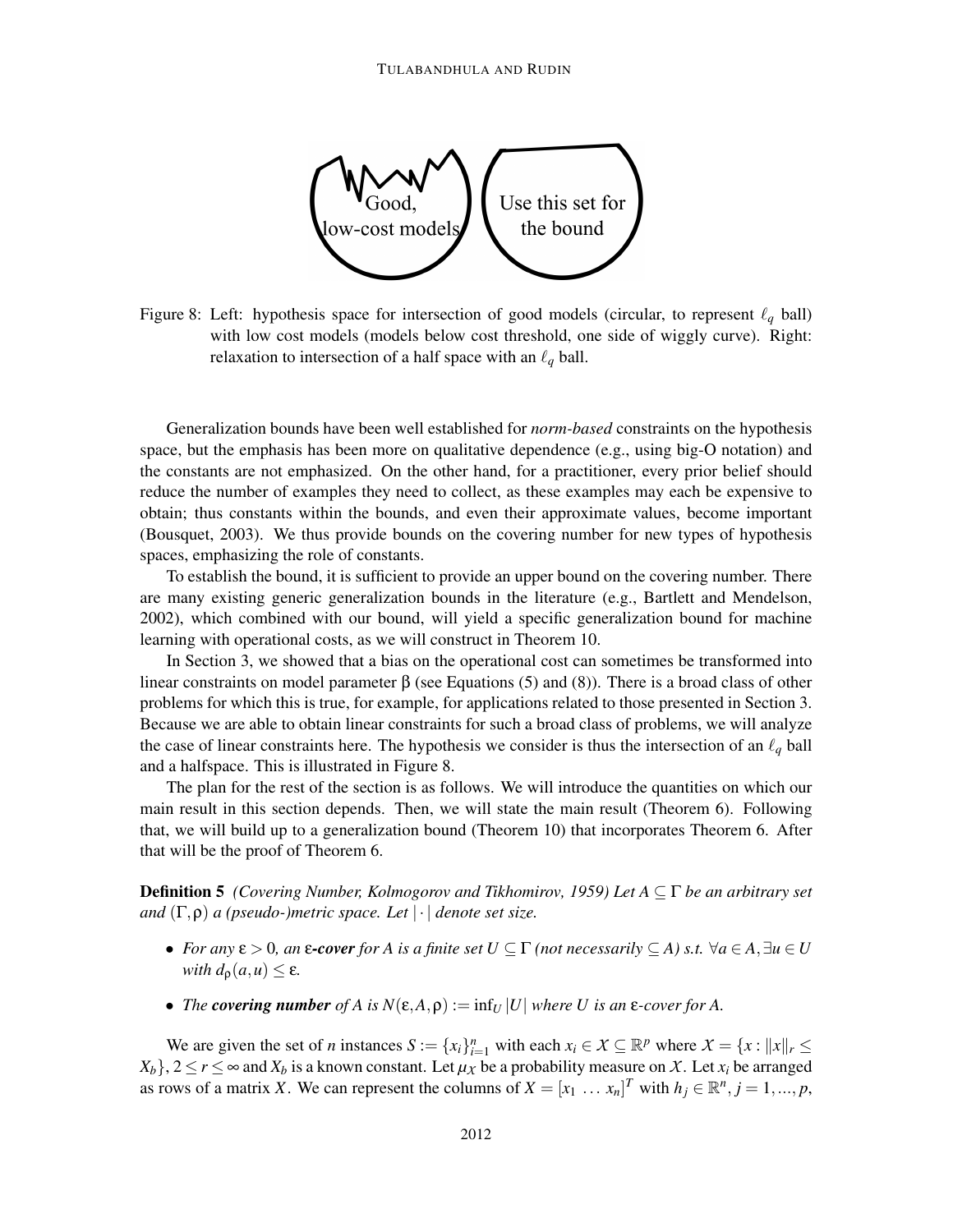so *X* can also be written as  $[h_1 \cdots h_p]$ . Define function class  $\mathcal F$  as the set of linear functionals whose coefficients lie in an  $\ell_q$  ball and with a set of linear constraints:

$$
\mathcal{F} := \{ f : f(x) = \beta^T x, \beta \in \mathcal{B} \} \text{ where}
$$
  

$$
\mathcal{B} := \left\{ \beta \in \mathbb{R}^p : ||\beta||_q \leq B_b, \sum_{j=1}^p c_{j\mathbf{v}} \beta_j + \delta_{\mathbf{v}} \leq 1, \delta_{\mathbf{v}} > 0, \mathbf{v} = 1, ..., V \right\},
$$

where  $1/r + 1/q = 1$  and  $\{c_{j} \}_{j,v}$ ,  $\{\delta_{v}\}_{v}$  and  $B_{b}$  are known constants. The linear constraints given by the  $c<sub>j</sub>$ 's force the hypothesis space  $\mathcal F$  to be smaller, which will help with generalization - this will be shown formally by our main result in this section. Let  $\mathcal{F}_{|S}$  be defined as the restriction of  $\mathcal F$ with respect to *S*.

Let  $\{\tilde{c}_{jv}\}_{j,v}$  be proportional to  $\{c_{jv}\}_{j,v}$ :

$$
\tilde{c}_{jv}
$$
 :=  $\frac{c_{jv}n^{1/r}X_bB_b}{\|h_j\|_r}$   $\forall j = 1,..., p$  and  $v = 1,..., V$ .

Let *K* be a positive number. Further, let the sets  $P^K$  parameterized by *K* and  $P_c^K$  parameterized by *K* and  $\{\tilde{c}_{jv}\}_{j,v}$  be defined as

$$
P^{K} := \left\{ (k_{1}, ..., k_{p}) \in \mathbb{Z}^{p} : \sum_{j=1}^{p} |k_{j}| \leq K \right\}.
$$

$$
P_{c}^{K} := \left\{ (k_{1}, ..., k_{p}) \in P^{K} : \sum_{j=1}^{p} \tilde{c}_{j} \times k_{j} \leq K \,\forall \nu = 1, ..., V \right\}.
$$
(15)

Let  $|P^K|$  and  $|P_c^K|$  be the sizes of the sets  $P^K$  and  $P_c^K$  respectively. The subscript *c* in  $P_c^K$  denotes that this polyhedron is a constrained version of  $P^{K}$ . As the linear constraints given by the  $c_{j}$ 's force the hypothesis space to be smaller, they force  $|P_{c}^{K}|$  to be smaller. Define  $\tilde{X}$  to be equal to *X* times a diagonal matrix whose  $j<sup>th</sup>$  diagonal element is  $\frac{n^{1/r}X_bB_b}{||b||}$  $\frac{f(Y \chi_b B_b)}{\|h_j\|_r}$ . Define  $\lambda_{\min}(\tilde{X}^T \tilde{X})$  to be the smallest eigenvalue of the matrix  $\tilde{X}^T\tilde{X}$ , which will thus be non-negative. Using these definitions, we state our main result of this section.

Theorem 6 *(Main result, covering number bound)*

$$
N(\sqrt{n}\varepsilon, \mathcal{F}_{|S}, \|\cdot\|_2) \leq \begin{cases} \min\{|P^{K_0}|, |P_c^K|\} & \text{if } \varepsilon < X_b B_b \\ 1 & \text{otherwise} \end{cases},\tag{16}
$$

*where*

$$
K_0 = \left\lceil \frac{X_b^2 B_b^2}{\varepsilon^2} \right\rceil
$$

*and*

$$
K = \max \left\{ K_0, \left\lceil \frac{n X_b^2 B_b^2}{\lambda_{\min}(\tilde{X}^T \tilde{X}) \left[ \min_{\mathsf{v}=1,\dots,V} \frac{\delta_{\mathsf{v}}}{\Sigma_{j=1}^p |\tilde{c}_{j\mathsf{v}}|} \right]^2} \right\rceil \right\}.
$$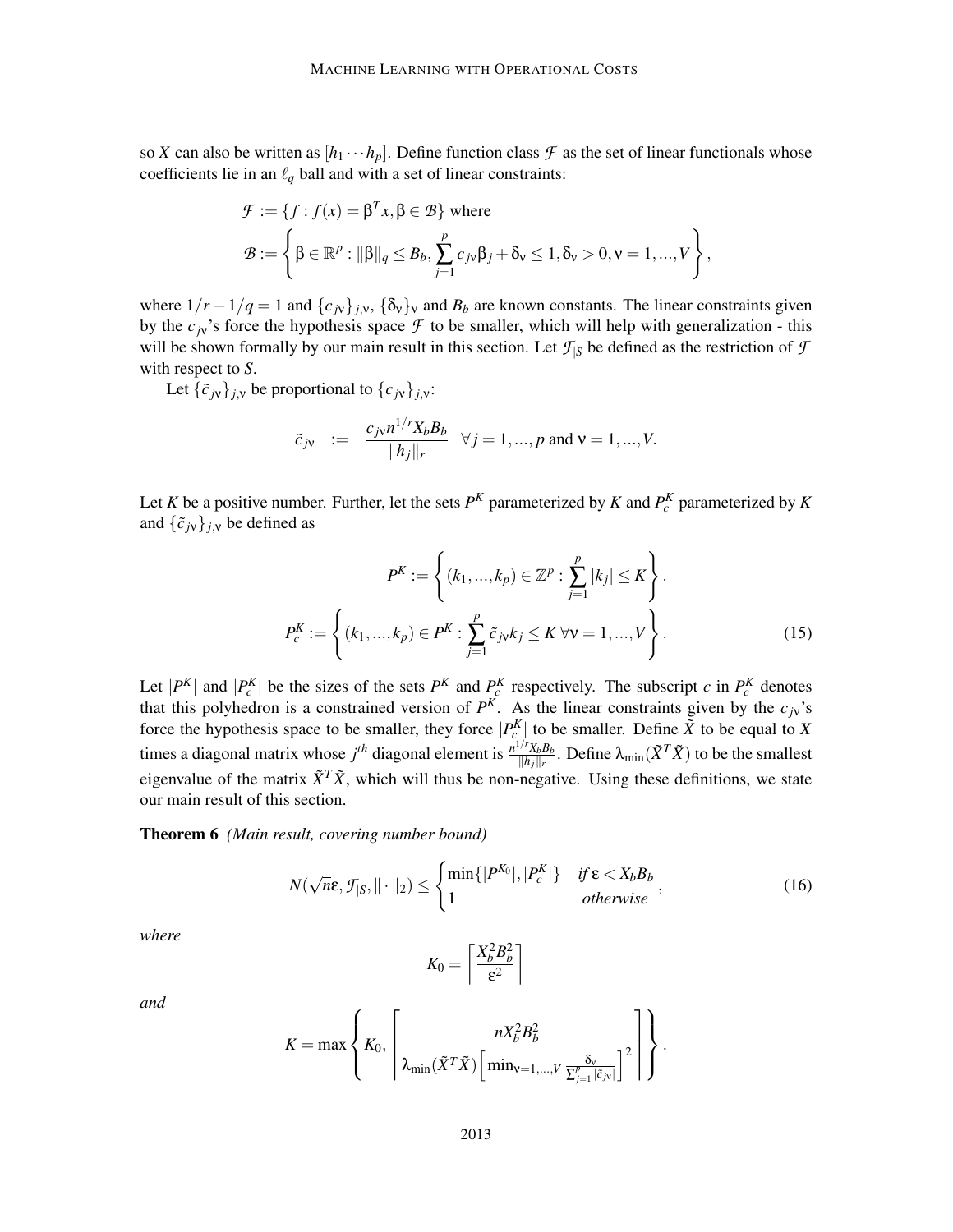The theorem gives a bound on the  $\ell_2$  covering number for the specially constrained class  $\mathcal{F}_{|S}$ . The bound improves as the constraints given by  $c<sub>j</sub>y$  on the operational cost become tighter. In other words, as the  $c_j$  impose more restrictions on the hypothesis space,  $|P_c^K|$  decreases, and the covering number bound becomes smaller. This bound can be plugged directly into an established generalization bound that incorporates covering numbers, and this is done in what follows to obtain Theorem 10.

Note that  $\min\{|P^{K_0}|, |P^K_c|\}$  can be tighter than  $|P^{K}_c|$  when ε is large. When ε is larger than  $X_bB_b$ , we only need one closed ball of radius  $\sqrt{n}\epsilon$  to cover  $\mathcal{F}_{|S}$ , so  $N(\sqrt{n}\epsilon, \mathcal{F}_{|S}$ ,  $\|\cdot\|_2) = 1$ . In that case, the covering number in Theorem 6 is appropriately bounded by 1. If  $\varepsilon$  is large, but not larger than  $X_b B_b$ , then  $|P_c^K|$  can be smaller than  $|P^{K_0}|$ .  $|P^{K_0}|$  is the size of the polytope without the operational cost constraints.  $|P_c^K|$  is the size of a potentially bigger polytope, but with additional constraints.

For this problem we generally assume that  $n > p$ ; that is the number of examples is greater than the dimensionality p. In such a case,  $\lambda_{\min}(\tilde{X}^T\tilde{X})$  can be shown to be bounded away from zero for a wide variety of distributions  $\mu_X$  (e.g., sub-gaussian zero-mean). When  $\lambda_{\min}(\tilde{X}^T\tilde{X}) = 0$ , the covering number bound becomes vacuous.

Let us introduce some notation in order to state the generalization bound results. Given any function  $f \in \mathcal{F}$ , we would like to minimize the expected future loss (also known as the expected risk), defined as:

$$
R^{\text{true}}(l \circ f) := \mathbb{E}_{(x,y)\sim \mu_{X\times \mathcal{Y}}}\Big[l(f(x), y)\Big] = \int l(f(x), y) \partial \mu_{X\times \mathcal{Y}}(x, y),
$$

where  $l : \mathcal{Y} \times \mathcal{Y} \to \mathbb{R}$  is the (fixed) loss function we had previously defined in Section 2. The loss on the training sample (also known as the empirical risk) is:

$$
R^{\text{emp}}(l \circ f, \{(x_i, y_i)\}_1^n) := \frac{1}{n} \sum_{i=1}^n l(f(x_i), y_i).
$$

We would like to know that  $R^{\text{true}}(l \circ f)$  is not too much more than  $R^{\text{emp}}(l \circ f, \{(x_i, y_i)\}_1^n)$ , no matter which *f* we choose from  $\mathcal{F}$ . A typical form of generalization bound that holds with high probability for every function in *F* is

$$
R^{\text{true}}(l \circ f) \le R^{\text{emp}}(l \circ f, \{(x_i, y_i)\}_1^n) + \text{Bound}(\text{complexity}(\mathcal{F}), n),\tag{17}
$$

where the complexity term takes into account the constraints on  $\mathcal{F}$ , both the linear constraints, and the  $\ell_q$ -ball constraint. Theorem 6 gives an upper bound on the term Bound(complexity( $f$ ),*n*) in (17) above. In order to show this explicitly, we will give the definition of Rademacher complexity, restate how it appears in the relation between expected future loss and loss on training examples, and state an upper-bound for it in terms of the covering number.

Definition 7 *(Rademacher Complexity) The empirical Rademacher complexity of F*|*<sup>S</sup> is*5

$$
\hat{\mathcal{R}}(\mathcal{F}_{|S}) = \mathbb{E}_{\sigma} \left[ \sup_{f \in \mathcal{F}} \frac{2}{n} \sum_{i=1}^{n} \sigma_i f(x_i) \right]
$$
(18)

*where*  $\{\sigma_i\}$  *are Rademacher random variables* ( $\sigma_i = 1$  *with prob.* 1/2 *and* −1 *with prob.* 1/2*). The Rademacher complexity is its expectation:*  $\mathcal{R}_n(\mathcal{F}) = \mathbb{E}_{S \sim (\mu_X)^n} [\hat{\mathcal{R}}(\mathcal{F}_{|S})]$ .

<sup>5.</sup> The factor 2 in the defining equation (18) is not very important. Some authors omit this factor and include it explicitly as a pre-factor in, for example, Theorem 8.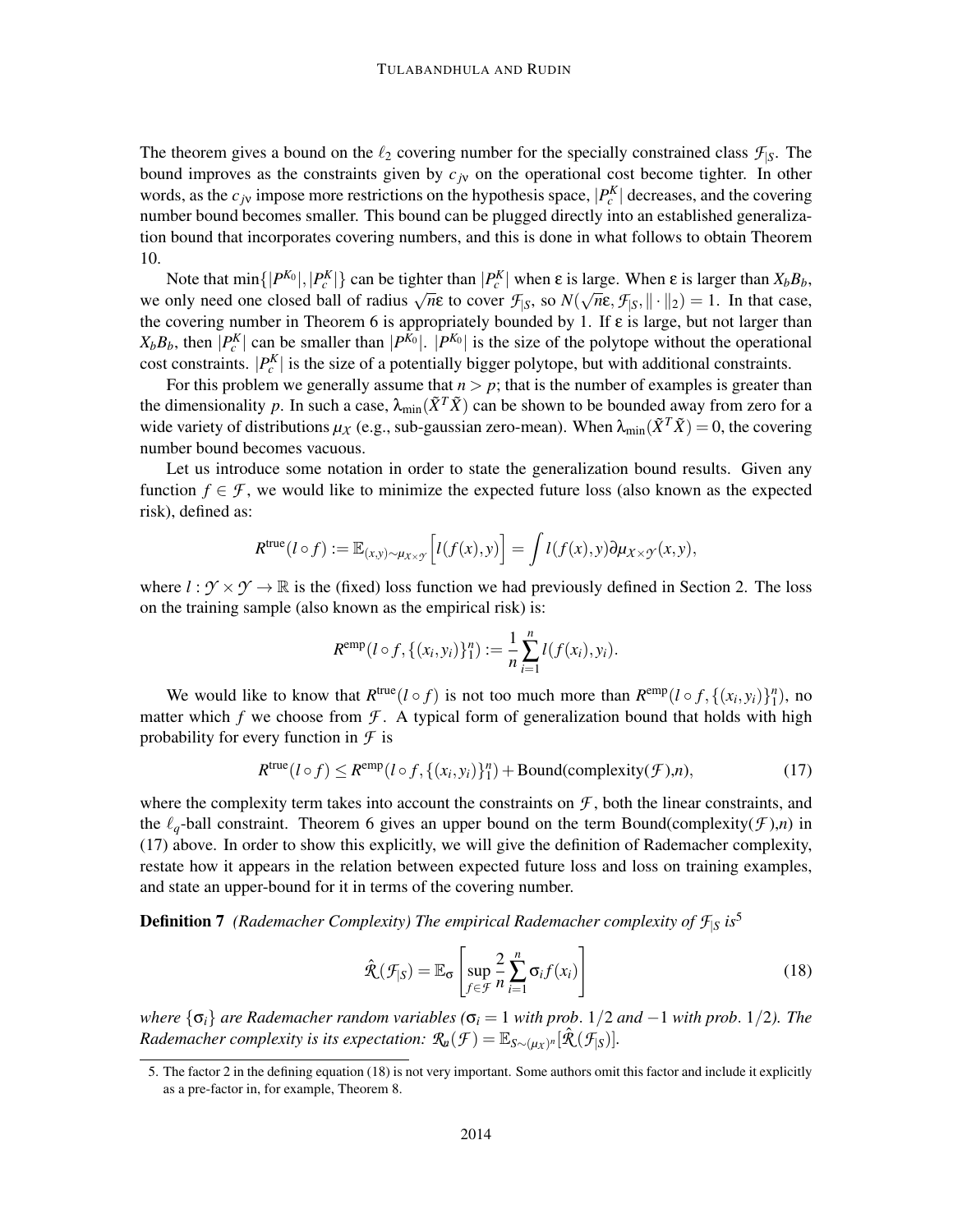The empirical Rademacher complexity  $\hat{\mathcal{R}}(\mathcal{F}_{|S})$  can be computed given *S* and *F*, and by concentration, will be close to the Rademacher complexity. The following result relates the true risk to the empirical risk and empirical Rademacher complexity for any function class *H* (see Bartlett and Mendelson, 2002, and references therein). Let the quantities  $\mathcal{H}_{S}$ ,  $R^{true}(l \circ h)$  and  $R^{emp}(l \circ h, \{x_i, y_i\}_1^n)$ be analogous to those we had defined for our specific class *F* .

**Theorem 8** *(Rademacher Generalization Bound) For all*  $\delta > 0$ *, with probability at least*  $1 - \delta$ , $\forall h \in$ *H ,*

$$
R^{\text{true}}(l \circ h) \leq R^{\text{emp}}(l \circ h, \{x_i, y_i\}_1^n) + \mathcal{L} \cdot \hat{\mathcal{R}}(\mathcal{H}_S) + \frac{3}{\sqrt{2}} \sqrt{\frac{\log \frac{1}{\delta}}{n}},
$$
(19)

*where L is the Lipschitz constant of the loss function.*

Note that (19) is an explicit form of (17). We will now relate  $\hat{\mathcal{R}}(\mathcal{F}_{|S})$  to covering numbers thus justifying the importance of statement (16) in Theorem 6. In particular the following infinite chaining argument also known as Dudley's integral (see Talagrand, 2005) relates  $\hat{\mathcal{R}}(\mathcal{F}_{|S})$  to the covering number of the set  $\mathcal{F}_{|S}$ .

**Theorem 9** *(Relating Rademacher Complexity to Covering Numbers) We are given that*  $\forall x \in X$ , *we have*  $f(x)$  ∈  $[-X_bB_b, X_bB_b]$ *. Then,* 

$$
\frac{1}{X_b B_b} \hat{\mathcal{R}}(\mathcal{F}_{|S}) \leq 12 \int_0^\infty \sqrt{\frac{2 \log N(\alpha, \mathcal{F}, L_2(\mu_X^n))}{n}} d\alpha = 12 \int_0^\infty \sqrt{\frac{2 \log N(\sqrt{n} \alpha, \mathcal{F}_{|S}, \|\cdot\|_2)}{n}} d\alpha.
$$

Our main result in Theorem 6 can be used in conjunction with Theorems 8 and 9, to directly see how the true error relates to the empirical error and the constraints on the restricted function class *F* (the  $\ell_a$ -norm bound on β and linear constraint on β from the operational cost bias). Explicitly, that bound is here.

Theorem 10 *(Generalization Bound for ML with Operational Costs) For all* δ > 0*, with probability*  $at least 1 − \delta, \forall f \in \mathcal{F}$ ,

$$
R^{\text{true}}(l \circ f) \leq R^{\text{emp}}(l \circ f, \{x_i, y_i\}_1^n) + 12 \mathcal{L} X_b B_b \int_0^\infty \sqrt{\frac{2 \log N(\sqrt{n} \epsilon, \mathcal{F}_{|S}, ||\cdot||_2)}{n}} d\epsilon + \frac{3}{\sqrt{2}} \sqrt{\frac{\log \frac{1}{\delta}}{n}},
$$

*where*

$$
N(\sqrt{n}\varepsilon, \mathcal{F}_{|S}, \|\cdot\|_2) \leq \begin{cases} \min\{|P^{K_0}|, |P_c^K|\} & \text{if } \varepsilon < X_b B_b \\ 1 & \text{otherwise} \end{cases},
$$

$$
K_0 = \left\lceil \frac{X_b^2 B_b^2}{\varepsilon^2} \right\rceil,
$$

*and*

$$
K = \max \left\{ K_0, \left\lceil \frac{n X_b^2 B_b^2}{\lambda_{\min}(\tilde{X}^T \tilde{X}) \left[ \min_{\mathsf{v}=1,\dots,V} \frac{\delta_{\mathsf{v}}}{\Sigma_{j=1}^p |\tilde{c}_{j\mathsf{v}}|} \right]^2} \right\rceil \right\}
$$

 $\mathbf{r}$ 

*are functions of* ε*.*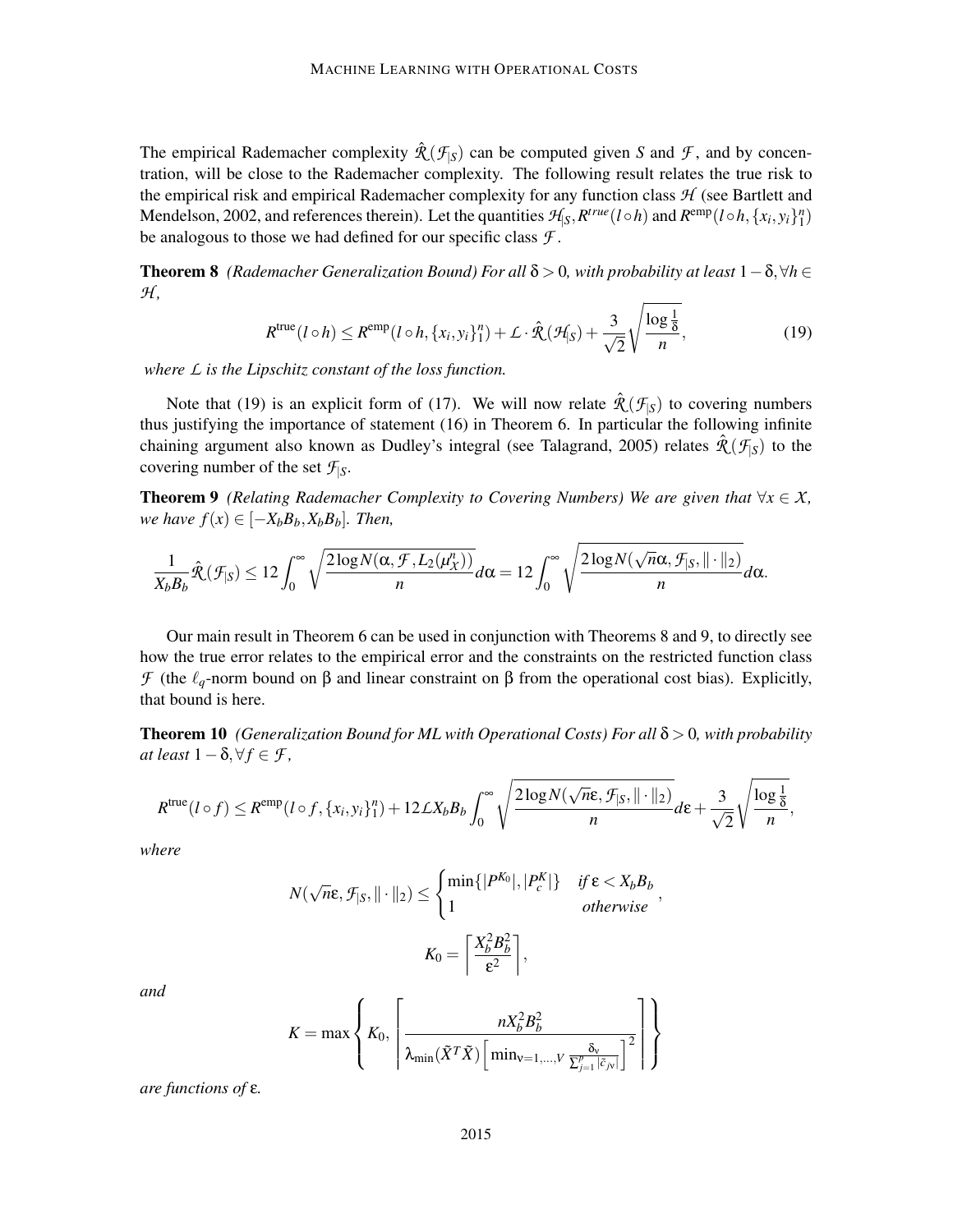This bound implies that prior knowledge about the operational cost can be important for generalization. As our prior knowledge on the cost becomes stronger, the size of the hypothesis space becomes more restrictive, as seen through the constraints given by the *cj*ν. When this happens, the  $|P_c^K|$  terms become smaller, and the whole bound becomes smaller. Note that the integral over  $\varepsilon$  is taken from  $\varepsilon = 0$  to  $\varepsilon = \infty$ . When  $\varepsilon$  is larger than  $X_b B_b$ , as noted earlier,  $N(\sqrt{n}\varepsilon, \mathcal{F}_{|S}, ||\cdot||_2) = 1$  and thus  $\log N(\sqrt{n}\epsilon, \mathcal{F}_{|S}, \|\cdot\|_2) = 0.$ 

Before we move onto building the necessary tools to prove Theorem 6, we compare our result with the bound in our work on the ML&TRP (Tulabandhula et al., 2011). In that work, we considered a linear function class with a constraint on the  $\ell_2$ -norm and one additional linear inequality constraint on β. We then used a sample independent volumetric cap argument to get a covering number bound. Theorem 6 is in some ways an improvement of the other result: (1) we can now have multiple linear constraints on  $\beta$ ; (2) our new result involves a sample-specific bounding technique for covering numbers, which is generally tighter; (3) our result applies to  $\ell_q$  balls for  $q \in [1,2]$ whereas the previous analysis holds only for  $q = 2$ . The volumetric argument in Tulabandhula et al. (2011) provided a scaling of the covering number. Specifically, the operational cost term for the ML&TRP allowed us to reduce the covering number term in the bound from  $\sqrt{\log N(\cdot,\cdot,\cdot)}$  to  $\sqrt{\log(\alpha N(\cdot,\cdot,\|\cdot\|_2))}$ , or equivalently  $\sqrt{\log N(\cdot,\cdot,\|\cdot\|_2) + \log \alpha}$ , where  $\alpha$  is a function of the operational cost constraint. If  $\alpha$  obeys  $\alpha \ll 1$ , then there is a noticeable effect on the generalization bound, compared to almost no effect when  $\alpha \approx 1$ . In the present work, the bound does not scale the covering number like this, instead it is a very different approach giving a more direct bound.

### 5.1 Proof of Theorem 6

We make use of Maurey's Lemma (Barron, 1993) in our proof (in the same spirit as Zhang, 2002). The main ideas of Maurey's Lemma are used in many machine learning papers in various contexts (e.g., Koltchinskii and Panchenko, 2005; Schapire et al., 1998; Rudin and Schapire, 2009). Our proof of Theorem 6 adapts Maurey's Lemma to handle polyhedrons, and allows us to apply counting techniques to bound the covering number.

Recall that  $X = [x_1 \dots x_n]^T$  was also defined column-wise as  $[h_1 \dots h_p]$ . We introduce two scaled sets  $\{\tilde{h}_j\}_j$  and  $\{\tilde{\beta}_j\}_j$  corresponding to  $\{h_j\}_j$  and  $\{\beta_j\}_j$  as follows:

$$
\tilde{h}_j := \frac{n^{1/r} X_b B_b}{\|h_j\|_r} h_j \text{ for } j = 1, ..., p; \text{ and}
$$

$$
\tilde{\beta}_j := \frac{\|h_j\|_r}{n^{1/r} X_b B_b} \beta_j \text{ for } j = 1, ..., p.
$$

These scaled sets will be convenient in places where we do not want to carry the scaling terms separately.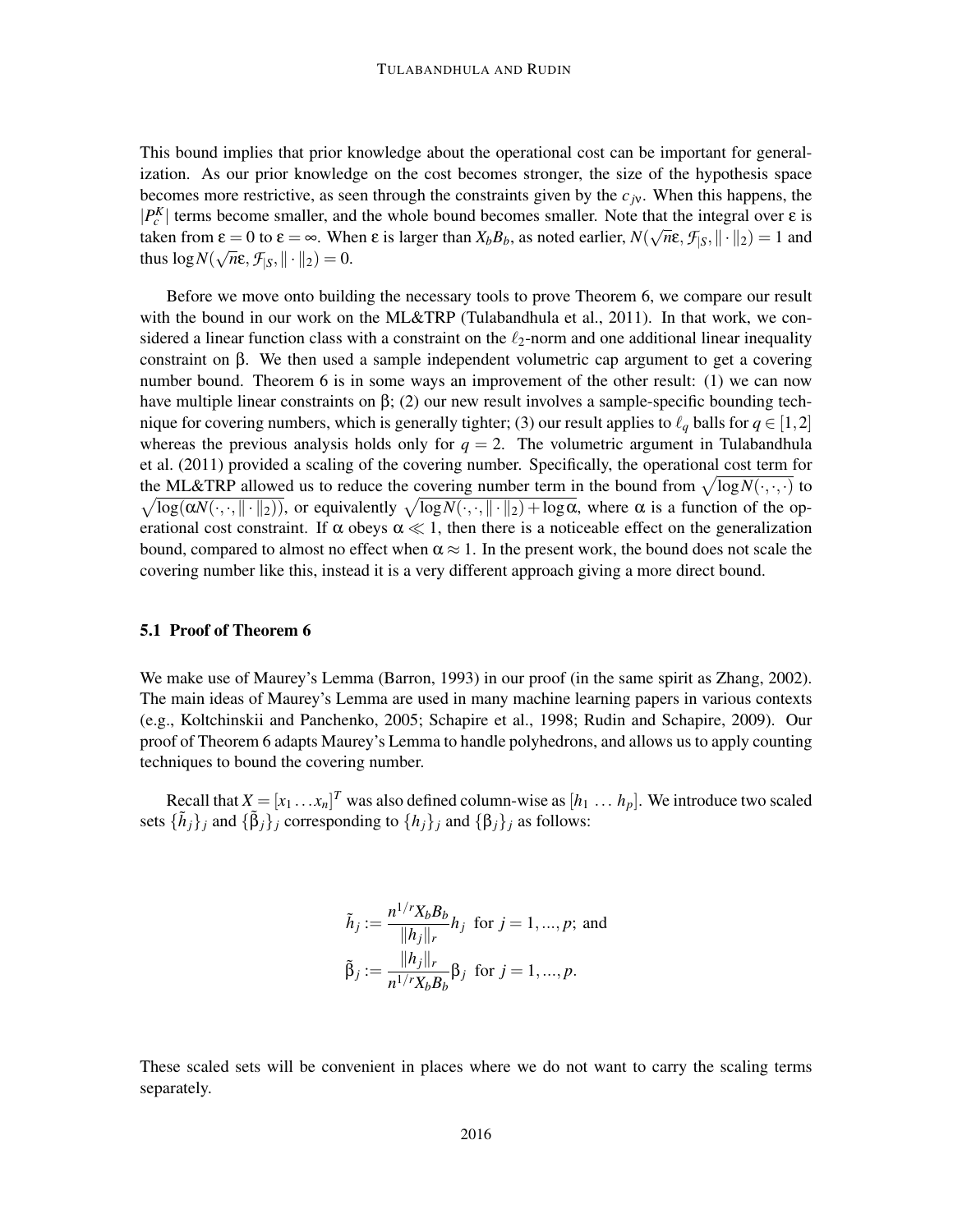Any vector *y* that is equal to  $X\beta$  can thus be written in three different ways:

$$
y = \sum_{j=1}^{p} \beta_j h_j, \text{ or}
$$
  
\n
$$
y = \sum_{j=1}^{p} \tilde{\beta}_j \tilde{h}_j, \text{ or}
$$
  
\n
$$
y = \sum_{j=1}^{p} |\tilde{\beta}_j| \text{sign}(\tilde{\beta}_j) \tilde{h}_j.
$$

Our first lemma is a restatement of Maurey's lemma (revised version of Lemma 1 in Zhang, 2002). We provide a proof based on the law of large numbers (Barron, 1993) though other proof techniques also exist (see Jones, 1992, for a proof based on iterative approximation).

The lemma states that every point *y* in the convex hull of  $\{h_j\}_j$  is close to one of the points  $y_K$ in a particular finite set.

**Lemma 11** Let  $\max_{j=1,\dots,p} \|\tilde{h}_j\|$  be less than or equal to some constant b. If y belongs to the convex *hull of set*  $\{\tilde{h}_j\}_j$ , then for every positive integer  $K \geq 1$ , there exists  $y_K$  in the convex hull of K points *of set*  $\{\tilde{h}_j\}_j$  *such that*  $||y - y_K||^2 \leq \frac{b^2}{K}$  $\frac{b^2}{K}$ .

**Proof** Let *y* be written in the form:

$$
y = \sum_{i=1}^p \bar{\gamma}_j \tilde{h}_j,
$$

where for each  $j = 1, ..., p, \bar{\gamma}_j \ge 0$  and  $\sum_{j=1}^{p}$  $\bar{q}_{j=1}^p \bar{\gamma}_j \leq 1$ . Let  $\bar{\gamma}_{p+1} := 1 - \sum_{j=1}^p \bar{\gamma}_j$  $_{j=1}^{p}$   $\bar{\gamma}_{j}$ .

Consider a discrete distribution *D* formed by the coefficient vector  $(\bar{\gamma}_1, ..., \bar{\gamma}_p, \bar{\gamma}_{p+1})$ . Associate a random variable  $\tilde{h}$  with support set  $\{\tilde{h}_1, ..., \tilde{h}_p, \mathbf{0}\}\$ . That is,  $Pr(\tilde{h} = \tilde{h}_j) = \tilde{\gamma}_j$ ,  $j = 1, ..., p$  and  $Pr(h = 0) = \overline{\gamma}_{p+1}.$ 

Draw *K* observations  $\{\tilde{h}^1, ..., \tilde{h}^K\}$  uniformly and independently from  $\mathcal D$  and form the sample average  $y_K := \frac{1}{K} \sum_{s=1}^K \tilde{h}^s$ . Here, we are using the superscript index to denote the observation number. The mean of this random variable  $y_K$  is:

$$
\mathbb{E}_{\mathcal{D}}[\mathsf{y}_K] = \frac{1}{K} \sum_{s=1}^K \mathbb{E}_{\mathcal{D}}[\tilde{h}^s] \text{ where}
$$
  

$$
\mathbb{E}_{\mathcal{D}}[\tilde{h}^s] = \sum_{j=1}^{p+1} \Pr(\tilde{\mathsf{h}} = \tilde{h}_j) \tilde{h}_j = \sum_{j=1}^p \bar{\gamma}_j \tilde{h}_j = \mathsf{y}
$$

hence  $\mathbb{E}_{\mathcal{D}}[y_K] = y$ .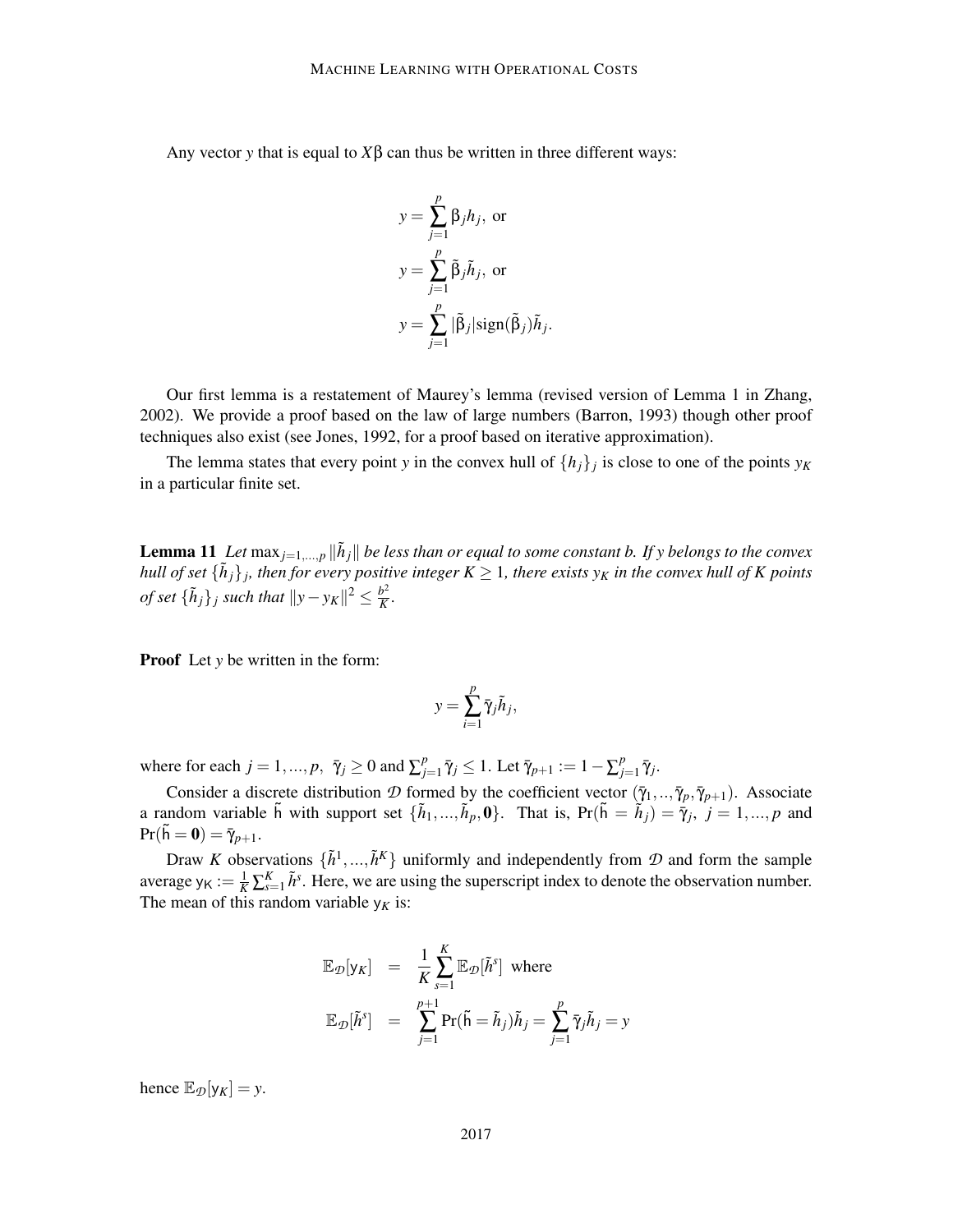The expected distance between  $y_K$  and  $y$  is:

$$
\mathbb{E}_{\mathcal{D}}[\|\mathbf{y}_{K}-\mathbf{y}\|^{2}] = \mathbb{E}_{\mathcal{D}}[\|\mathbf{y}_{K}-\mathbb{E}_{\mathcal{D}}[\mathbf{y}_{K}]\|^{2}] = \mathbb{E}\left[\sum_{i=1}^{n}(\mathbf{y}_{K}-\mathbb{E}_{\mathcal{D}}[\mathbf{y}_{K}])_{i}^{2}\right]
$$
\n
$$
\stackrel{\text{(i)}}{=} \sum_{i=1}^{n} \text{Var}((\mathbf{y}_{K})_{i}) \stackrel{\text{(s)}}{=} \sum_{i=1}^{n} \frac{1}{K} \text{Var}((\tilde{\mathsf{h}})_{i})
$$
\n
$$
\stackrel{\text{(i)}}{=} \frac{1}{K} \sum_{i=1}^{n} \left(\mathbb{E}_{\mathcal{D}}[(\tilde{\mathsf{h}})_{i}^{2}] - \mathbb{E}_{\mathcal{D}}[(\tilde{\mathsf{h}})_{i}]^{2}\right) \stackrel{\text{(c)}}{=} \frac{1}{K} \left(\mathbb{E}_{\mathcal{D}}[\|\tilde{\mathsf{h}}\|^{2}] - \|\mathbb{E}_{\mathcal{D}}[\tilde{\mathsf{h}}]\|^{2}\right)
$$
\n
$$
\leq \frac{1}{K} \mathbb{E}_{\mathcal{D}}[\|\tilde{\mathsf{h}}\|^{2}] \leq \frac{b^{2}}{K}
$$
\n(20)

where we have used *i* to be the index for the  $i^{th}$  coordinate of the *n* dimensional vectors. (†) follows from the definition of variance coordinate-wise. (\*) follows because each component of  $y<sub>K</sub>$  is a sample average. (‡) also follows from the definition of variance. At step ( $\circ$ ), we rewrite the previous summations involving squares into ones that use the Hilbert norm. Our assumption on  $\max_{j=1,\dots,p} \|\tilde{h}_j\|$  tells us that  $\mathbb{E}_{\mathcal{D}}[\|\tilde{h}\|^2] \leq b^2$  leading to (20). Since the squared Hilbert norm of the sample mean is bounded in this way, there exists a  $y<sub>K</sub>$  that satisfies the inequality, so that

$$
||y_K - y||^2 \leq \frac{b^2}{K}.
$$

П

The following corollary states explicitly that an approximation to *y* exists that is a linear combination with coefficients chosen from a particular discrete set.

**Corollary 12** *For any y and K as considered above, we can find non-negative integers*  $m_1, ..., m_p$ *such that*  $\sum_{j=1}^{p} m_j \leq K$  *and*  $||y - \sum_{j=1}^{p} m_j||$ *j*=1 *mj*  $\frac{n_j}{K} \tilde{h}_j \|^2 \leq \frac{b^2}{K}$  $\frac{b^2}{K}$ .

This follows immediately from the proof of Lemma 11, choosing  $m_j$  to be the coefficients of the  $\tilde{h}_j$ 's such that  $y_K = \sum_j \frac{m_j}{K}$  $\frac{n_j}{K}$  $\tilde{h}_j$ .

The above corollary means that counting the number of  $p$ -tuple non-negative integers  $m_1, ..., m_p$ gives us a covering of the set that *y* belongs to. In the case of Lemma 11, this set is the convex hull of  $\{\tilde{h}_j\}_j$ .

Before we can go further, we need to generalize the argument from the positive orthant of the  $\ell_1$ ball to handle any coefficients that are in the whole unit-length  $\ell_1$ -ball. This is what the following lemma accomplishes.

**Lemma 13** Let  $\max_{j=1,\dots,p} ||\tilde{h}_j||$  be less than or equal to some constant b. For any  $y = \sum_{j=1}^{p}$  $\sum_{j=1}^p \tilde{\beta}_j \tilde{h}_j$  $\sup \|\widetilde{\beta}\|_1 \leq 1$ , given a positive integer K, we can find a  $y_K$  such that

$$
||y - y_K||_2^2 \le \frac{b^2}{K}
$$

*where*  $y_K = \sum_{i=1}^p y_i^p$ *j*=1 *k j*  $\frac{k_j}{K} \tilde{h}_j$  is a combination of  $\{\tilde{h}_j\}$  with integers  $k_1,...,k_p$  such that  $\sum_{j=1}^p k_j$  $|l'_{j=1}|k_{j}| \leq K.$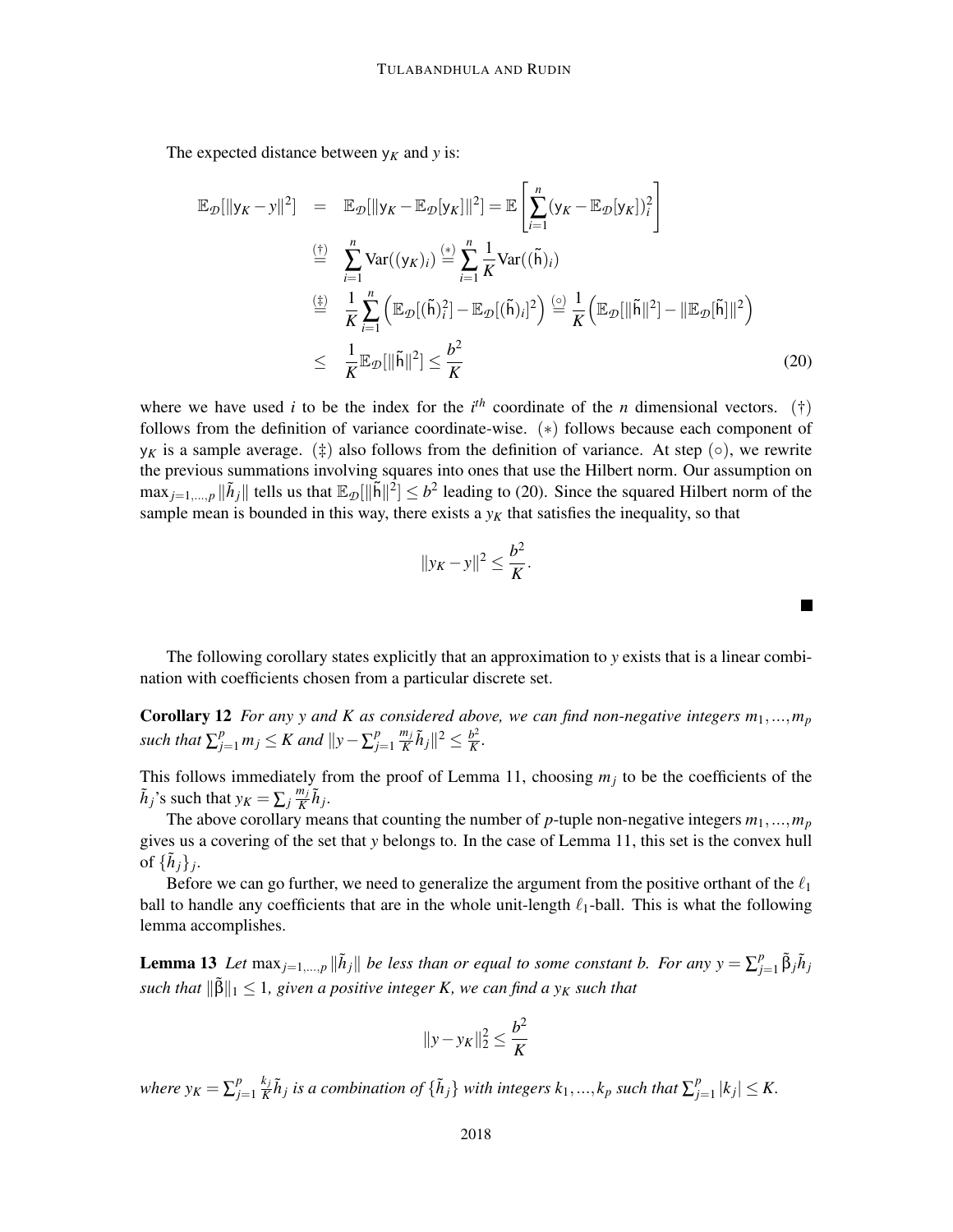**Proof** Lemma 11 cannot be applied directly since the  ${\{\tilde{\beta}_j\}}_j$  can be negative. We rewrite *y* or equivalently  $\sum_{i=1}^{p}$  $\sum_{j=1}^p \tilde{\beta}_j \tilde{h}_j$  as

$$
y = \sum_{j=1}^{p} |\tilde{\beta}_j| sign(\tilde{\beta}_j) \tilde{h}_j.
$$

Thus *y* lies in the convex combination of  $\{\text{sign}(\tilde{\beta}_j)\tilde{h}_j\}$ . Note that this step makes the convex hull depend on the *y* or  $\{\tilde{\beta}_j\}_j$  we start with. Nonetheless, we know by substituting  $\{\text{sign}(\tilde{\beta}_j)\tilde{h}_j\}_j$  for  ${\lbrace \tilde{h}_j \rbrace}_j$  in the statement of Lemma 11 and Corollary 12 that

- 1. we can find  $y<sub>K</sub>$ , or equivalently
- 2. we can find non-negative integers  $m_1, ..., m_p$  with  $\sum_{j=1}^p m_j \le K$ ,

such that  $||y - y_K||_2^2 \le \frac{b^2}{K}$  where  $y_K = \sum_{j=1}^p y_j$ *j*=1 *mj*  $\frac{n_j}{K}$ sign( $\tilde{\beta}_j$ ) $\tilde{h}_j$  holds. This implies there exist integers  $k_1, ..., k_p$  such that  $y_K = \sum_{i=1}^{p}$ *j*=1 *k j*  $\frac{k_j}{K} \tilde{h}_j$  where  $\sum_{j=1}^p$  $\int_{j=1}^{p} |k_j| \leq K$ . We simply let  $k_j = m_j \text{sign}(\tilde{\beta}_j)$ . Thus, we absorbed the signs of the  $\tilde{\beta}_i$ 's, and the coefficients no longer need to be nonnegative.

In other words, we have shown that if a particular  $y_K$  is in the convex hull of points  $\{\text{sign}(\tilde{\beta}_j)\tilde{h}_j\}_j$ , then the same  $y_K$  is a linear combination of  $\{\tilde{h}_j\}_j$  where the coefficients of the combination  $k_1/K, ..., k_p/K$  obey  $\sum_{i=1}^{p}$  $|l_{j=1}^{p} | k_j | \leq K$ . This concludes the proof.

We now want to answer the question of whether the  $k_1/K, \ldots, k_p/K$  can obey (related) linear constraints if the original  $\{\tilde{\beta}_j\}_j$  did so. These constraints on the  $\{\tilde{\beta}_j\}_j$ 's are the ones coming from constraints on the operational cost. In other words, we want to know that our (discretized) approximation of *y* also obeys a constraint coming from the operational cost.

Let  $\{\tilde{\beta}_j\}_j$  satisfy the linear constraints within the definition of  $\mathcal{B}$ , in addition to satisfying  $\|\tilde{\beta}\|_1 \leq$ 1:

$$
\sum_{j=1}^{p} \tilde{c}_{j\mathbf{v}} \tilde{\beta}_j + \delta_{\mathbf{v}} \le 1, \text{ for fixed } \delta_{\mathbf{v}} > 0, \mathbf{v} = 1, ..., V.
$$

We now want that for large enough *K*, the *p*-tuple  $k_1/K, ..., k_p/K$  also meets certain related linear constraints.

We will make use of the matrix  $\tilde{X}$ , defined before Theorem 6. It has the elements of the scaled set  $\{\tilde{h}_j\}_j$  as its columns:  $\tilde{X} := [\tilde{h}_1 \dots \tilde{h}_p].$ 

**Lemma 14** *Take any*  $y = \sum_{i=1}^{p}$  $\sum_{j=1}^{p} \tilde{\beta}_j \tilde{h}_j$ , and any  $y_K = \sum_{j=1}^{p}$ *j*=1 *k j*  $\frac{k_j}{K}$  $\tilde{h}_j$ , with:

$$
\sum_{j=1}^{p} \tilde{c}_{j\mathbf{v}} \tilde{\beta}_{j} + \delta_{\mathbf{v}} \le 1, \text{ for fixed } \delta_{\mathbf{v}} > 0, \mathbf{v} = 1, ..., V \text{ where } ||\tilde{\beta}||_{1} \le 1
$$

*and*  $||y - y_K||_2^2$  ≤ *b*<sup>2</sup>/*K. Whenever* 

$$
K \ge \frac{b^2}{\left[\min_{\mathbf{v}=1,\dots,V}\frac{\delta_{\mathbf{v}}}{\sum_{j=1}^p|\tilde{c}_{j\mathbf{v}}|}\right]^2 \lambda_{\min}(\tilde{X}^T\tilde{X})},
$$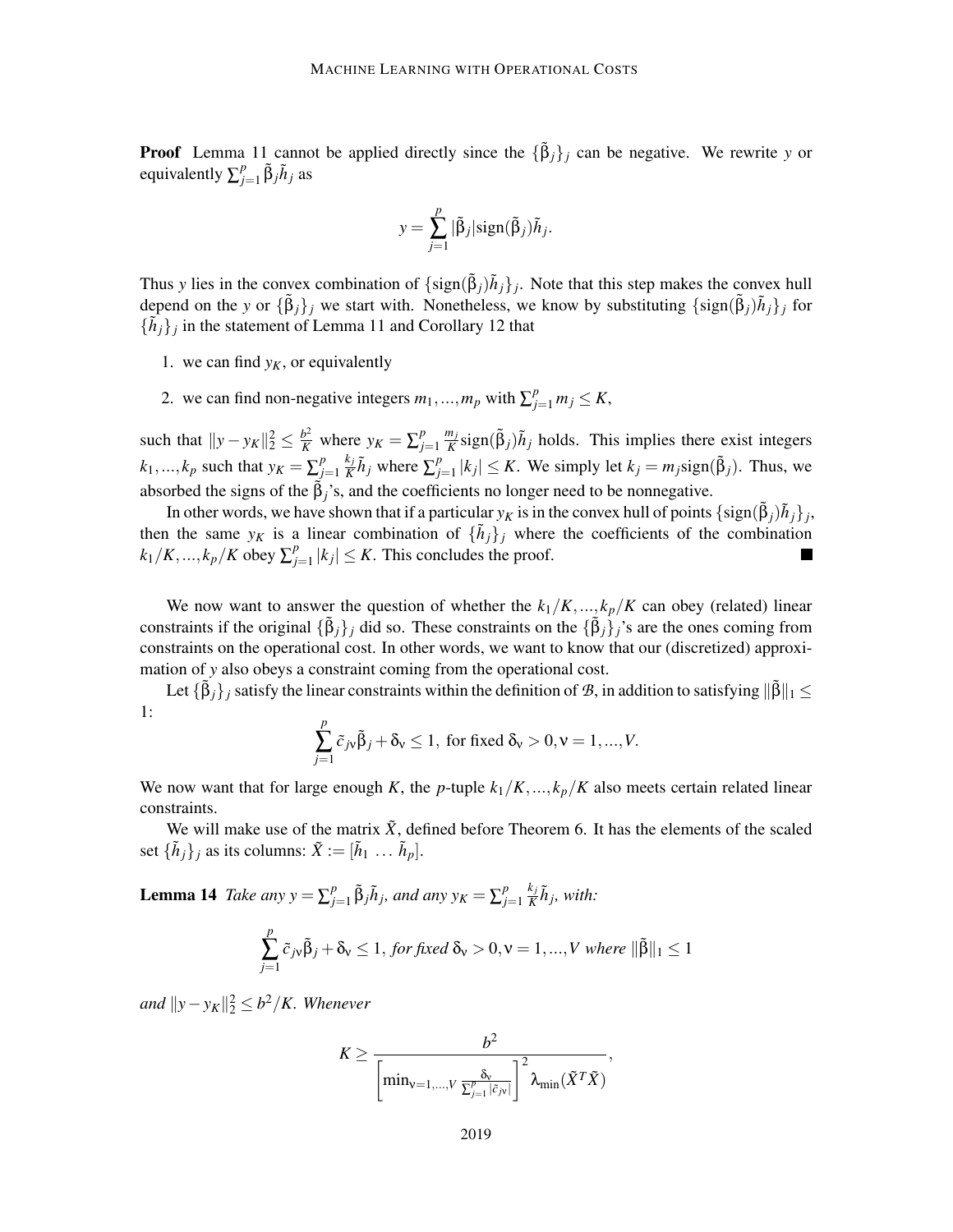*then the following linear constraints on*  $k_1/K, ..., k_p/K$  *hold:* 

$$
\sum_{j=1}^{p} \tilde{c}_{j\nu} \frac{k_j}{K} \le 1, \ v = 1, ..., V.
$$

This lemma states that as long as the discretization is fine enough, our approximation  $y_K$  obeys similar operational cost constraints to *y*.

### Proof

Let  $\kappa := [k_1/K \dots k_p/K]^T$ . Using the definition of  $\tilde{X}$ ,

$$
\frac{b^2}{K} \ge ||y - y_K||_2^2 = ||\tilde{X}\tilde{\beta} - \tilde{X}\kappa||_2^2 = ||\tilde{X}(\tilde{\beta} - \kappa)||_2^2
$$

$$
= (\tilde{\beta} - \kappa)^T \tilde{X}^T \tilde{X} (\tilde{\beta} - \kappa) \stackrel{(*)}{\geq} \lambda_{\min} (\tilde{X}^T \tilde{X}) ||\tilde{\beta} - \kappa||_2^2.
$$
 (21)

In (∗), we used the fact that for a positive (semi-)definite matrix *M* and for every non-zero vector  $z, z^T M z \ge \lambda_{\min}(M) z^T I z$ . (If  $\tilde{\beta} = \kappa$ , we are done since κ will obey the constraints  $\tilde{\beta}$  obeys.) Also, for any *z*, in each coordinate  $j, |z_j| \le \max_{j=1,\dots,p} |z_j| = ||z||_{\infty} \le ||z||_2$ . Combining this with (21), we have:

$$
\left|\tilde{\beta}_j - \frac{k_j}{K}\right| \leq \|\tilde{\beta} - \kappa\|_2 \leq \frac{b}{\sqrt{K\lambda_{\min}(\tilde{X}^T\tilde{X})}}.
$$

This implies that  $\kappa$  itself component-wise satisfies

$$
\tilde{\beta}_j - A \leq \frac{k_j}{K} \leq \tilde{\beta}_j + A \text{ where } A := \frac{b}{\sqrt{K\lambda_{\min}(\tilde{X}^T\tilde{X})}}.
$$

So far we know that for all  $v = 1, ..., V, \sum_{i=1}^{p}$  $\int_{j=1}^{p} \tilde{c}_{j} \tilde{\beta}_{j} + \delta_{v} \le 1$ , with  $\delta_{v} > 0$ , and each coordinate  $k_j/K$  within  $\kappa$  varies from  $\tilde{\beta}_j$  by at most an amount *A*. We would like to establish that the linear constraints  $\sum_{i=1}^{p}$ *p*<sub>j=1</sub>  $\tilde{c}_{j}$ ν  $\frac{k_j}{K}$   $\leq$  1,  $v$  = 1,...,*V*; always hold for such a κ. For each constraint ν, substituting the extremal values of  $k_j$  according to the sign of  $\tilde{c}_{jv}$ , we get the following upper bound:

$$
\sum_{j=1}^p \tilde{c}_{j\mathbf{v}} \frac{k_j}{K} \leq \sum_{\tilde{c}_{j\mathbf{v}} > 0} \tilde{c}_{j\mathbf{v}}(\tilde{\beta}_j + A) + \sum_{\tilde{c}_{j\mathbf{v}} < 0} \tilde{c}_{j\mathbf{v}}(\tilde{\beta}_j - A) = \sum_{j=1}^p \tilde{c}_{j\mathbf{v}}\tilde{\beta}_j + A \sum_{j=1}^p |\tilde{c}_{j\mathbf{v}}|.
$$

This sum  $\sum_{i=1}^{p}$  $\sum_{j=1}^p \tilde{c}_{j\vee} \tilde{\beta}_j + A \sum_{j=1}^p$  $\int_{j=1}^{p} |\tilde{c}_{j\nu}|$  is less than or equal to 1 iff  $A \sum_{j=1}^{p}$  $|_{j=1}^p |\tilde{c}_{j\mathsf{v}}| \leq \delta_{\mathsf{v}}.$ Thus we would like  $A \leq \frac{\delta_v}{\sum_{i=1}^p |S_i|}$  $\frac{\delta_v}{\sum_{j=1}^p |\tilde{c}_{j\nu}|}$  for all  $v = 1, ..., V$ . That is,

$$
\frac{b}{\sqrt{K\lambda_{\min}(\tilde{X}^T\tilde{X})}} = A \leq \min_{\mathsf{v}=1,\dots,V} \frac{\delta_{\mathsf{v}}}{\sum_{j=1}^p |\tilde{c}_{j\mathsf{v}}|}
$$

$$
\Leftrightarrow K \geq \frac{b^2}{\left[\min_{\mathsf{v}=1,\dots,V} \frac{\delta_{\mathsf{v}}}{\sum_{j=1}^p |\tilde{c}_{j\mathsf{v}}|}\right]^2 \lambda_{\min}(\tilde{X}^T\tilde{X})}.
$$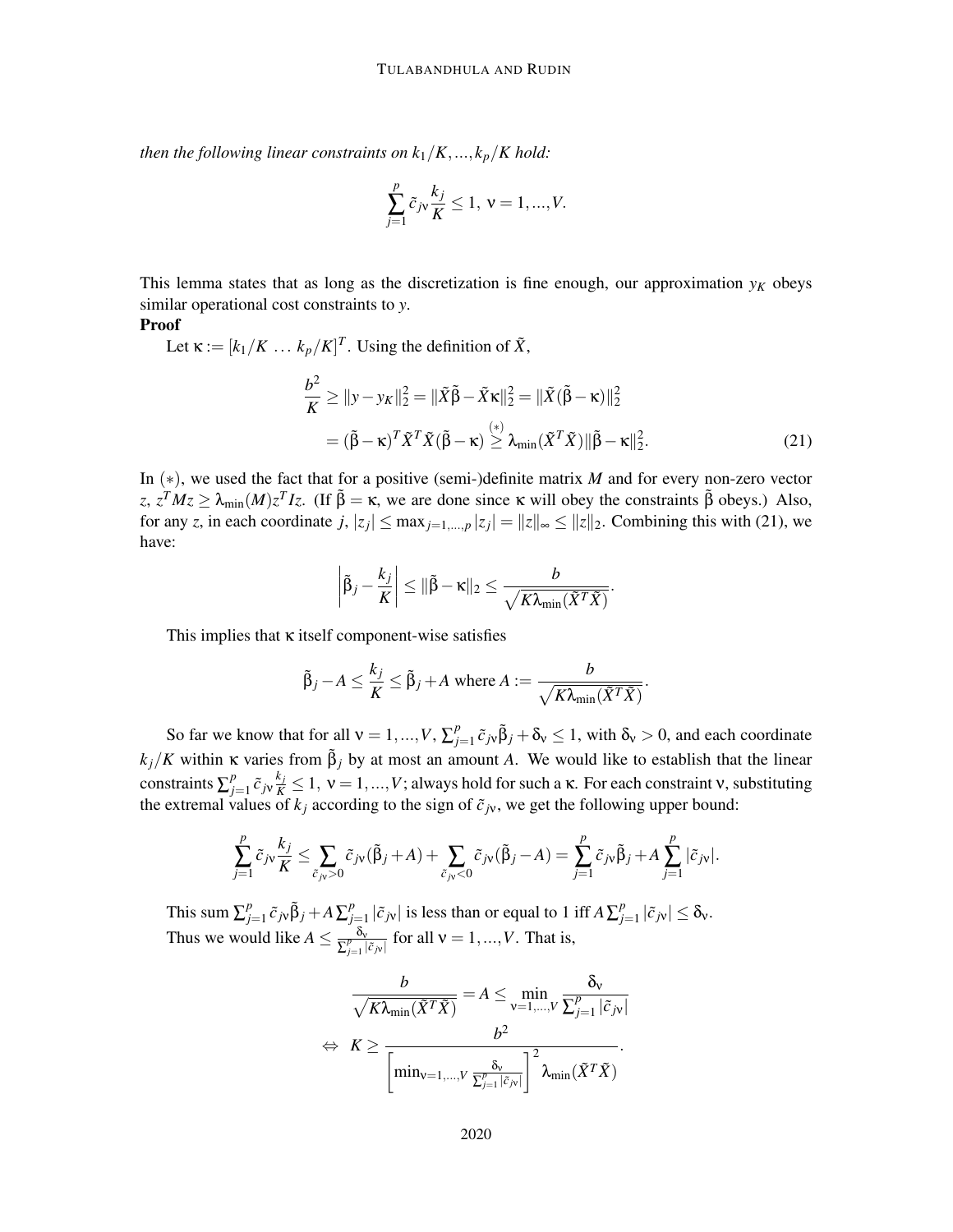We now proceed with the proof of our main result of this section. The result involves covering numbers, where the cover for the set will be the vectors with discretized coefficients that we have been working with in the lemmas above.

Proof *(of Theorem 6)*

Recall that

- the matrix *X* is defined as  $[h_1 \dots h_p];$
- the scaled versions of vector  $\{h_j\}_j$  are  $\tilde{h}_j = \frac{n^{1/r} X_b B_b}{\|h_j\|_r}$  $\frac{f(x, k_b B_b)}{\|h_j\|_r} h_j$  for  $j = 1, ..., p;$
- the scaled versions of coefficients  $\{\beta_j\}_j$  are  $\tilde{\beta}_j = \frac{||h_j||_r}{n^{1/r}X_bB_b}\beta_j$  for  $j = 1, ..., p$ ; and
- any vector  $y = X\beta = \sum_{j=1}^{p}$  $\sum_{j=1}^{p} \beta_j h_j$  can be rewritten as  $\sum_{j=1}^{p}$  $\sum_{j=1}^p \tilde{\beta}_j \tilde{h}_j$ .

We will prove three technical facts leading up to the result. **Fact 1.** If  $\|\beta\|_q \leq B_b$ , then  $\|\tilde{\beta}\|_1 \leq 1$ .

Because  $1/r + 1/q = 1$ , by Hölder's inequality we have:

$$
\sum_{j=1}^{p} |\tilde{\beta}_j| = \frac{1}{n^{1/r} B_b X_b} \sum_{j=1}^{p} ||h_j||_r |\beta_j|
$$
\n
$$
\leq \frac{1}{n^{1/r} B_b X_b} \left( \sum_{j=1}^{p} ||h_j||_r^r \right)^{1/r} \left( \sum_{j=1}^{p} |\beta^j|^q \right)^{1/q}.
$$
\n(22)

 $\blacksquare$ 

To bound the above notice that in our notation,  $(h_j)_i = (x_i)_j$ . That is, the *i*<sup>th</sup> component of feature vector  $h_j$ , that is,  $(h_j)_i$  is also the  $j^{\text{th}}$  component of example  $x_i$ . Thus,

$$
\left(\sum_{j=1}^p ||h_j||_r^r\right)^{1/r} = \left(\sum_{j=1}^p \sum_{i=1}^n ((h_j)_i)^r\right)^{1/r} = \left(\sum_{i=1}^n \sum_{j=1}^p ((h_j)_i)^r\right)^{1/r}
$$

$$
= \left(\sum_{i=1}^n ||x_i||_r^r\right)^{1/r} \le (nX_b^r)^{1/r} = n^{1/r}X_b.
$$

Plugging this into (22), and using the fact that  $\|\beta\|_q \leq B_b$ , we have

$$
\sum_{j=1}^p |\tilde{\beta}_j| \le \frac{1}{n^{1/r} B_b X_b} n^{1/r} X_b B_b = 1,
$$

that is,  $\|\tilde{\beta}\|_1 \leq 1$ .

Fact 2. Corresponding to the set of linear constraints on β:

$$
\sum_{j=1}^{p} c_{jv} \beta_j + \delta_v \le 1, \delta_v > 0, v = 1, ..., V,
$$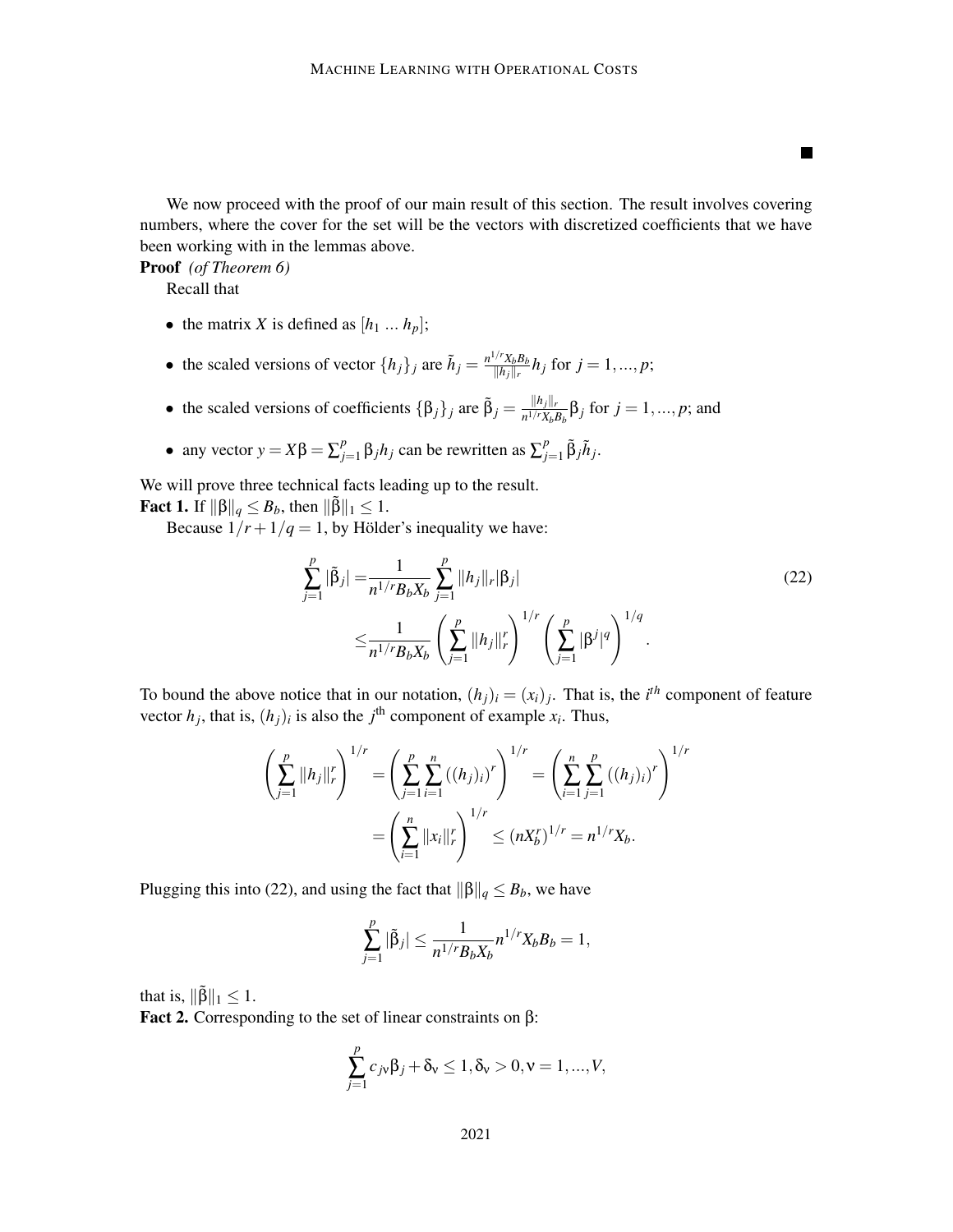there is a set of linear constraints on  $\tilde{\beta}_j$ , namely  $\sum_{i=1}^{p}$  $\sum_{j=1}^{p} \tilde{c}_{j\mathsf{v}} \tilde{\beta}_j + \delta_{\mathsf{v}} \leq 1, \mathsf{v} = 1, ..., V.$ 

Recall that  $\beta \in \mathcal{B}$  also means that  $\sum_{j}^{p}$  $\partial_{y=1}^p c_j \sqrt{\beta_j} + \delta$ ν ≤ 1 for some  $\delta$ ν > 0 for all ν = 1, ..., *V*. Thus, for all  $v = 1, ..., V$ :

$$
\sum_{j=1}^{p} c_{j\mathbf{v}} \beta_j + \delta_{\mathbf{v}} \le 1
$$
\n
$$
\Leftrightarrow \sum_{j=1}^{p} c_{j\mathbf{v}} \left( \frac{n^{1/r} X_b B_b}{\|h_j\|_r} \frac{\|h_j\|_r}{n^{1/r} X_b B_b} \right) \beta_j + \delta_{\mathbf{v}} \le 1
$$
\n
$$
\Leftrightarrow \sum_{j=1}^{p} \tilde{c}_{j\mathbf{v}} \tilde{\beta}_j + \delta_{\mathbf{v}} \le 1
$$

which is the set of corresponding linear constraints on  $\{\tilde{\beta}_j\}_j$  we want. **Fact 3.**  $\forall j = 1, ..., p, \|\tilde{h}_j\|_2 \leq n^{1/2}X_bB_b.$ 

Jensen's inequality implies that for any vector *z* in  $\mathbb{R}^n$ , and for any  $r \ge 2$ , it is true that  $\frac{1}{n^{1/2}} ||z||_2 \le$ 1  $\frac{1}{n^{1/r}} ||z||_r$ . Using this for our particular vector  $\tilde{h}_j$  and our given *r*, we get

$$
\|\tilde{h}_j\|_2 \le \|\tilde{h}_j\|_r n^{1/2} \frac{1}{n^{1/r}}
$$

But we know

$$
\|\tilde{h}_j\|_r = \left\|\frac{n^{1/r}X_bB_b}{\|h_j\|_r}h_j\right\|_r = \frac{n^{1/r}X_bB_b}{\|h_j\|_r}\|h_j\|_r = n^{1/r}X_bB_b.
$$

Thus, we have  $\|\tilde{h}_j\|_2 \le n^{1/2}X_bB_b$  for each *j*, and thus,  $\max_{j=1,\dots,p} \|\tilde{h}_j\|_2 \le n^{1/2}X_bB_b$ .

With those three facts established, we can proceed with the proof of Theorem 6. Facts 1 and 2 show that the requirements on  $\tilde{\beta}$  for Lemma 13 and Lemma 14 are satisfied. Fact 3 shows that the requirement on  $\{\tilde{h}_j\}_j$  for Lemma 13 is satisfied with constant *b* being set to  $n^{1/2}X_bB_b$ . Since the requirements on  $\{\tilde{h}_j\}$  and  $\{\tilde{\beta}_j\}$  are satisfied, we want to choose the right value of positive integer *K* such that Lemma 14 is satisfied and also we would like the squared distance between *y* and  $y<sub>K</sub>$ to be less than  $n\epsilon^2$ . To do this, we pick *K* to be the bigger of the two quantities:  $X_b^2 B_b^2 / \epsilon^2$  and that given in Lemma 14. That is,

$$
K = \left[ \max \left\{ \frac{X_b^2 B_b^2}{\epsilon^2}, \frac{n X_b^2 B_b^2}{\left[\min_{\mathbf{v}=1,\dots,V} \frac{\delta_{\mathbf{v}}}{\Sigma_{j=1}^p |\tilde{c}_{j\mathbf{v}}|}\right]^2 \lambda_{\min}(\tilde{X}^T \tilde{X})} \right\} \right].
$$
 (23)

.

This will force our discretization for the cover to be sufficiently fine that things will work out: we will be able to count the number of cover points in our finite set, and that will be our covering number.

To summarize, with this choice, for any  $y \in \mathcal{F}_{|S}$ , we can find integers  $k_1, ..., k_p$  such that the following hold simultaneously:

*a*. (It gives a valid discretization of *y*.)  $\sum_{i=1}^{p}$  $|l_{i=1}^{p} |k_i| \leq K$ ,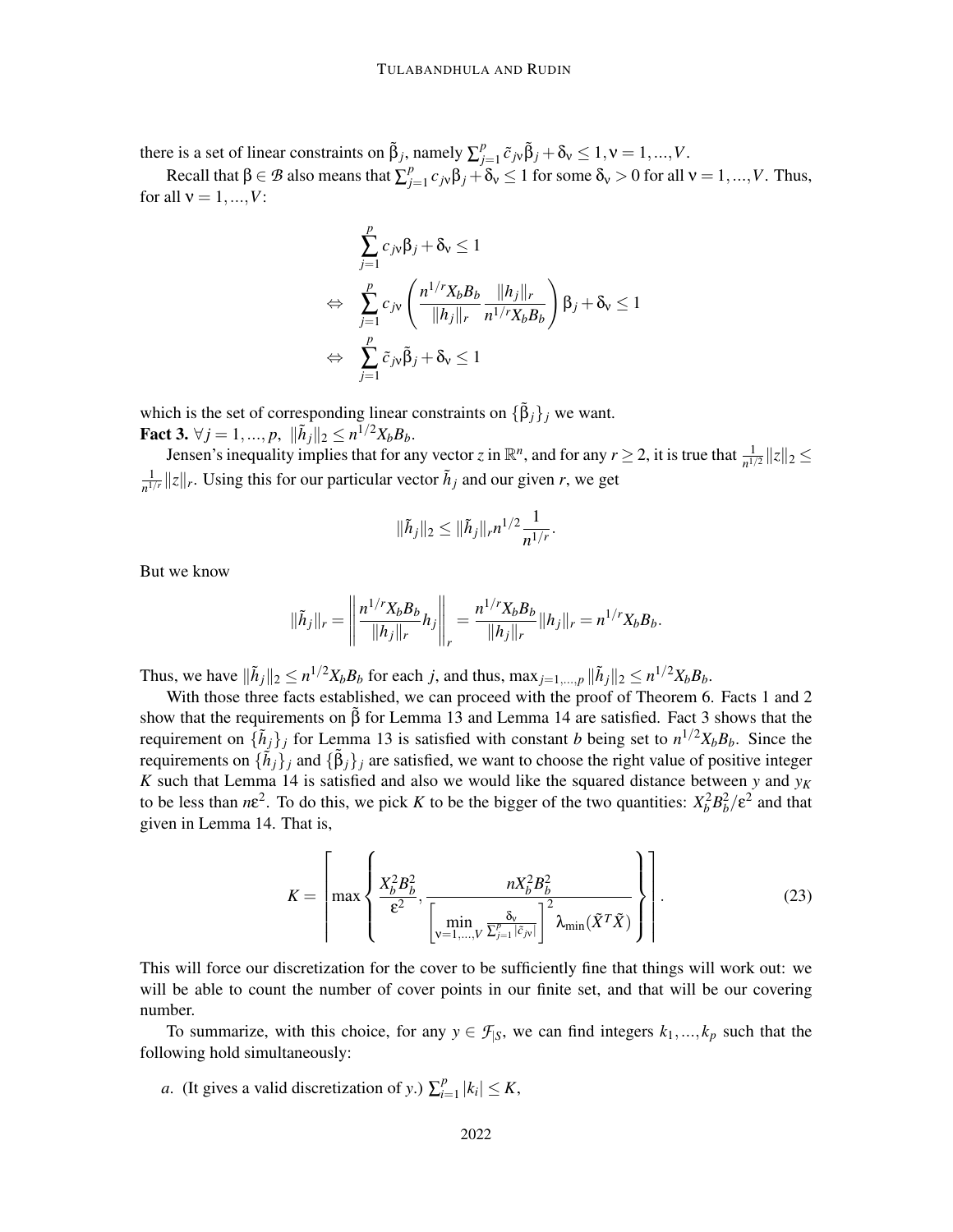*b*. (It gives a good approximation to *y*.) The approximation  $y_K = \sum_{i=1}^{p} y_i^2$  $\int_{j=1}^{p} \frac{k_i}{K} \tilde{h}_j$  is  $\epsilon \sqrt{n}$  close to  $y = \sum_{i=1}^{p}$  $j_{j=1}^p \tilde{\beta}_j \tilde{h}_j$ . That is,

$$
||y - y_K||_2^2 \le \frac{nX_b^2 B_b^2}{K} \le n\varepsilon^2, \text{and}
$$

*c*. (It obeys operational cost constraints.)  $\sum_{i=1}^{p}$  $\sum_{j=1}^{p} \tilde{c}_{j\mathbf{v}} \frac{k_j}{K} \leq 1, \mathbf{v} = 1, ..., V.$ 

In the above, the existence of  $k_1, ..., k_p$  satisfying (*a*) and (*b*) comes from Lemma 13 where we have also used *K* satisfying  $K \ge X_b^2 B_b^2 / \varepsilon^2 \ge 1$ . Lemma 14 along with the choice of *K* from (23) guarantees that  $(c)$  holds as well for this choice of  $k_1, ..., k_p$ .

Thus, by (*b*), any  $y \in \mathcal{F}_{|S}$  is within  $\varepsilon \sqrt{n}$  in  $\ell_2$  distance of at least one of the vectors with coefficients  $k_1/K, \ldots, k_p/K$ . Therefore counting the number of p-tuple integers  $k_1, \ldots, k_p$  such that (*a*) and (*c*) hold, or equivalently the number of solutions to (15), gives a bound on the covering number, which is  $|P_c^K|$ . That is,

$$
N(\sqrt{n}\varepsilon, \mathcal{F}_{|S}, \|\cdot\|_2) \leq |P_c^K|.
$$

If we did not have any linear constraints, we would have the following bound,

$$
N(\sqrt{n}\varepsilon, \mathcal{F}_{|S}, \|\cdot\|_2) \leq |P^{K_0}|,
$$

where  $K_0 := \left[\frac{X_b^2 B_b^2}{\epsilon^2}\right]$  by using Lemma 13 and very similar arguments as above.

In addition, when  $\varepsilon \ge X_b B_b$ , the covering number is exactly equal to 1 since we can cover the set  $\mathcal{F}_{|S}$  by a closed ball of radius  $\sqrt{n}X_bB_b$ .

Thus we modify our upper bound by taking the minimum of the two quantities  $|P^{K_0}|$  and  $|P^K_c|$ appropriately to get the result:

$$
N(\sqrt{n}\varepsilon, \mathcal{F}_{|S}, \|\cdot\|_2) \leq \begin{cases} \min\{|P^{K_0}|, |P^K_c|\} & \text{if } \varepsilon < X_b B_b \\ 1 & \text{otherwise.} \end{cases}
$$

Since Theorem 6 suggests that  $|P_c^K|$  may be an important quantity for the learning process, we discuss how to compute it. We assume that  $\tilde{c}_{j_v}$  are rationals for all  $j = 1, ..., p, v = 1, ..., V$ , so that we can multiply each of the *V* constraints describing  $P_c^K$  by the corresponding gcd of the *p* denominators. This is without loss of generality because the rationals are dense in the reals. This ensures that all the constraints describing polyhedron  $P_c^K$  have integer coefficients. Once this is achieved, we can run Barvinok's algorithm (using for example, Lattice Point Enumeration, see De Loera, 2005, and references therein) that counts integer points inside polyhedra and runs in polynomial time for fixed dimension (which is *p* here). Using the output of this algorithm within our generalization bound will yield a much tighter bound than in previous works (for example, the bound in Zhang, 2002, Theorem 3), especially when  $(r, q) = (\infty, 1)$ ; this is true simply because we are counting more carefully. Note that counting integer points in polyhedrons is a fundamental question in a variety of fields including number theory, discrete optimization, combinatorics to name a few, and making an explicit connection to bounds on the covering number for linear function classes can potentially open doors for better sample complexity bounds.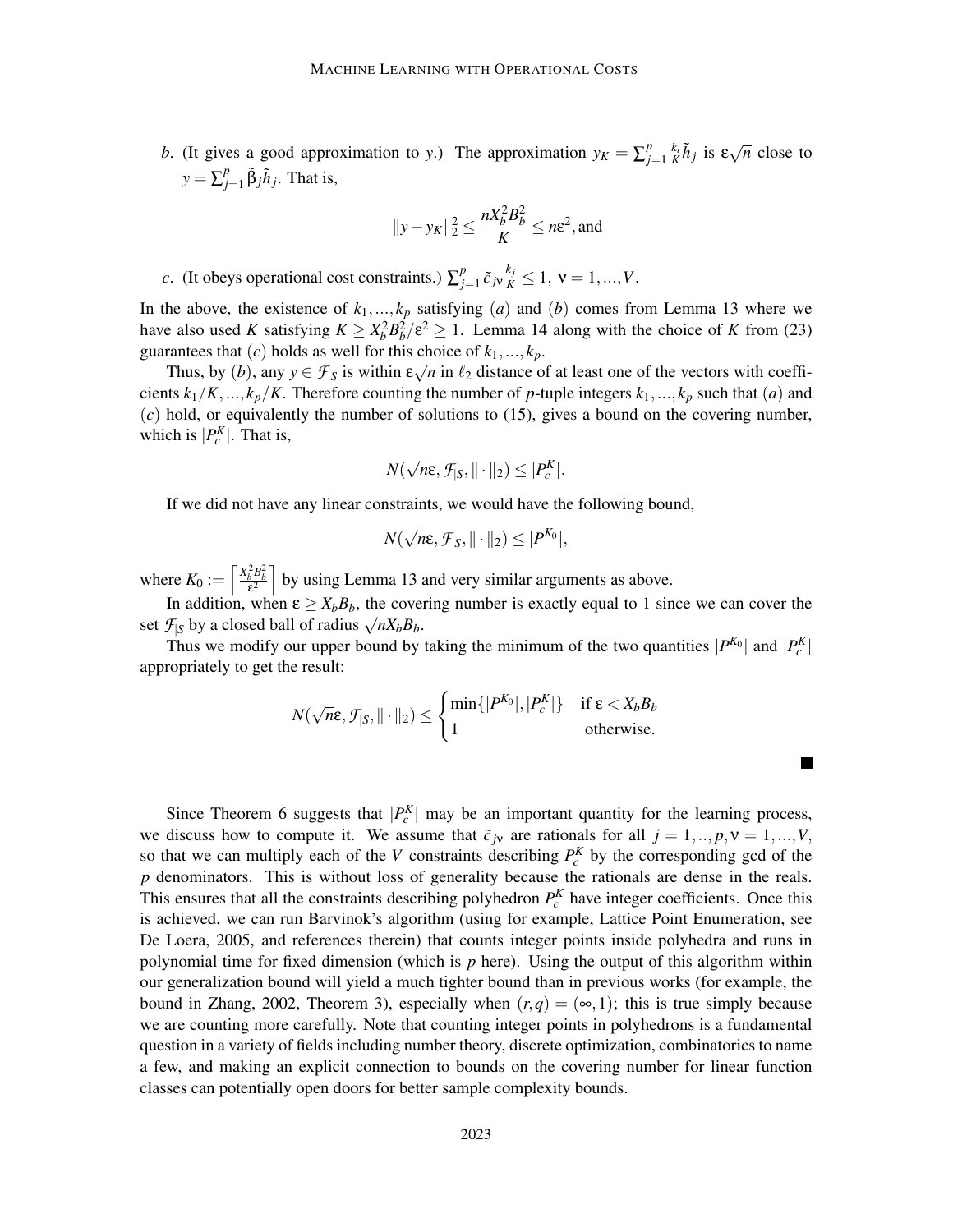### 6. Discussion and Conclusion

The perspective taken in this work contrasts with traditional decision analysis and predictive modeling; in these fields, a single decision is often the only end goal. Our goal involves exploring how predictive modeling influences decisions and their costs. Unlike traditional predictive modeling, our regularization terms involve optimization problems, and are not the usual vector norms.

The simultaneous process serves as a way to understand uncertainty in decision-making, and can be directly applied to real problems. We centered our discussion and demonstrations around three questions, namely: "What is a reasonable amount to allocate for this task so we can react best to whatever nature brings?" (answered in Section 3), "Can we produce a reasonable probabilistic model, supported by data, where we might expect to pay a specific amount?" (answered in Section 3), and "Can our intuition about how much it will cost to solve a problem help us produce a better probabilistic model?" (answered in Section 5). The first two were answered by exploring how optimistic and pessimistic views can influence the probabilistic models and the operational cost range. Given the range of reasonable costs, we could allocate resources effectively for whatever nature brings. Also given a specific cost value, we could pick a corresponding probabilistic model and verify that it can be supported by data. The third question was comprehensively answered in Section 5 by evaluating how intuition about the operational cost can restrict the probabilistic model space and in turn lead to better sample complexity if the intuition is correct.

These are questions that are not handled in a natural way by current paradigms. Answering these three questions are not the only uses for the simultaneous process. For instance, domain experts could use the simultaneous process to explore the space of probabilistic models and policies, and then simply pick the policy among these that most agrees with their intuition. Or, they could use the method to refine the probabilistic model, in order to exclude solutions that the simultaneous process found that did not agree with their intuition.

The simultaneous process is useful in cases where there are many potentially good probabilistic models, yielding a large number of (optimal-response) policies. This happens when the training data are scarce, or the dimensionality of the problem is large compared to the sample size, and the operational cost is not smooth. These conditions are not difficult to satisfy, and do occur commonly. For instance, data can be scarce (relative to the number of features) when they are expensive to collect, or when each each instance represents a real-world entity where few exist; for instance, each example might be a product, customer, purchase record, or historic event. Operational cost calculations commonly involve discrete optimization; there can be many scheduling, knapsack, routing, constraint-satisfaction, facility location, and matching problems, well beyond what we considered in our simple examples. The simultaneous process can be used in cases where the optimization problem is difficult enough that sampling the posterior of Bayesian models, with computing the policy at each round, is not feasible.

We end the paper by discussing the applicability of our policy-oriented estimation strategy in the real world. Prediction is the end goal for machine learning problems in vision, image processing and biology, and in other scientific domains, but there are many domains where the learning algorithm is used to make recommendations for a subsequent task. We showed applications in Section 3 but it is not hard to find applications in other domains, where using either the traditional sequential process, decision theory, or robust optimization may not suffice. Here are some other potential domains:

• Internet advertising, where the goal of the advertising platform is to choose which ad to show a customer. For each customer and advertiser, there is an uncertain estimate of the probability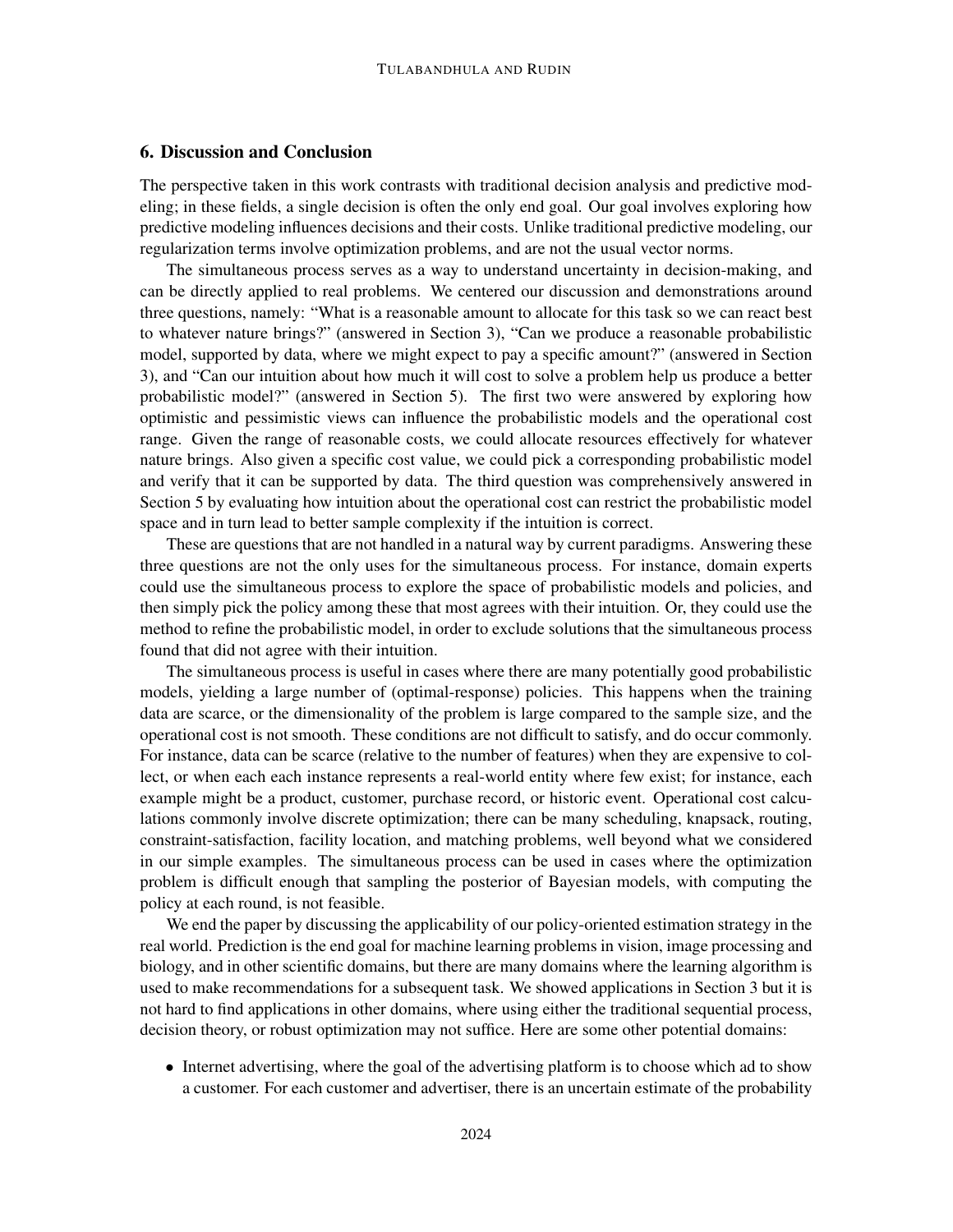that the customer will click the ad from that advertiser. These estimates determine which ad will be shown next, which is a discrete decision (Muthukrishnan et al., 2007).

- Portfolio management, where we allocate our budget among *n* risky assets with uncertain returns, and each asset has a different cost associated with the investment (Konno and Yamazaki, 1991).
- Maintenance applications (in addition to the ML&TRP Tulabandhula et al., 2011), where we estimate probabilities of failure for each piece of equipment, and create a policy for repairing, inspecting, or replacing the equipment. Certain repairs are more expensive than others, so the costs of various policy decisions could potentially change steeply as the probability model changes.
- Traffic flows on transportation networks, where the problem can be that of load balancing based on resource constraints and forecasted demands (Koulakezian et al., 2012).
- Policy decisions based on dynamical system simulations, for instance, climate policy, where a politician wants to understand the uncertainty in policy decisions based on the results of a large-scale simulation. If the simulation cannot be computed for all initial values, its result can be estimated using a machine learning algorithm (Barton et al., 2010).
- Pharmaceutical companies choosing a subset of possible drug targets to test, where the drugs are predicted to be effective, and cannot be overly expensive to produce (Yu et al., 2012). This might be similar in many ways to the real-estate purchasing problem discussed in Section 3.
- Machine task scheduling on multi-core processors, where we need to allocate processors to various jobs during a large computation. This could be very similar to the problem of scheduling with constraints addressed in Section 3. If we optimistically estimate the amount of time each job takes, we will hopefully free up processors on time so they can be ready for the next part of the computation.

We believe the simultaneous process will open the door for other methods dealing with the interaction of machine learning and decision-making that fall outside the realm of the usual paradigms.

### Acknowledgments

Funding for this project comes in part from a Fulbright Science and Technology Fellowship, an award from the Solomon Buchsbaum Research Fund, and NSF grant IIS-1053407.

# **References**

- Sivan Aldor-Noiman, Paul D. Feigin, and Avishai Mandelbaum. Workload forecasting for a call center: Methodology and a case study. *The Annals of Applied Statistics*, 3(4):1403–1447, 2009.
- Martin Anthony and Peter L. Bartlett. *Neural network Learning: Theoretical Foundations*. Cambridge University Press, 1999.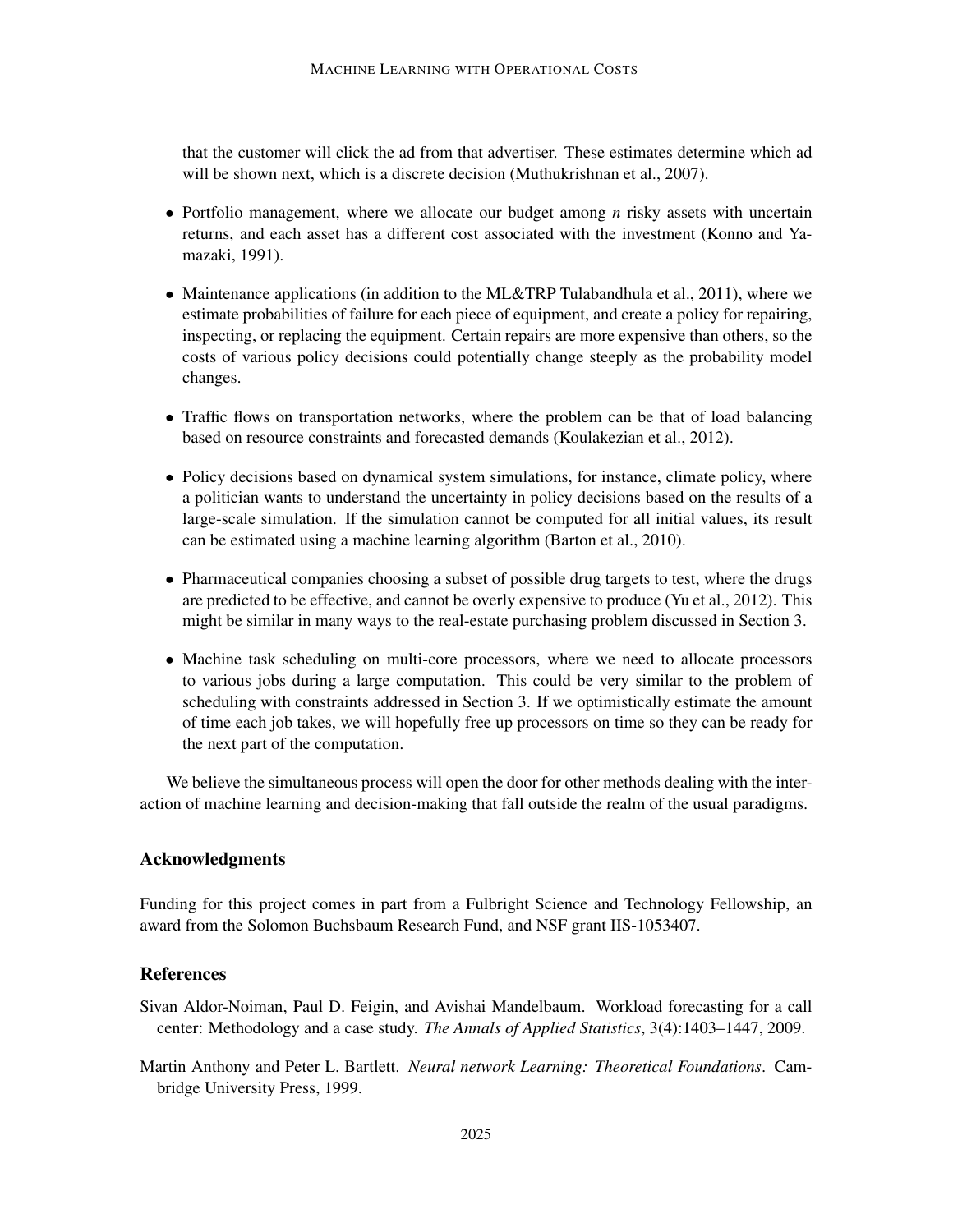- Kevin Bache and Moshe Lichman. UCI machine learning repository, 2013. URL http://archive.ics.uci.edu/ml.
- Andrew R. Barron. Universal approximation bounds for superpositions of a sigmoidal function. *Information Theory, IEEE Transactions on*, 39(3):930–945, 1993.
- Peter L. Bartlett and Shahar Mendelson. Gaussian and Rademacher complexities: Risk bounds and structural results. *Journal of Machine Learning Research*, 3:463–482, 2002.
- Russell R. Barton, Barry L. Nelson, and Wei Xie. A framework for input uncertainty analysis. In *Winter Simulation Conference*, pages 1189–1198. WSC, 2010.
- John R. Birge and François Louveaux. *Introduction to Stochastic Programming*. Springer Verlag, 1997.
- Pierre Bonami, Lorenz T. Biegler, Andrew R. Conn, Gérard Cornuéjols, Ignacio E. Grossmann, Carl D. Laird, Jon Lee, Andrea Lodi, François Margot, Nicolas W. Sawaya, and Andreas Wächter. An algorithmic framework for convex mixed integer nonlinear programs. *Discrete Optimization*, 5(2):186–204, 2008.
- Olivier Bousquet. New approaches to statistical learning theory. *Annals of the Institute of Statistical Mathematics*, 55(2):371–389, 2003.
- Lawrence D. Brown, Ren Zhang, and Linda Zhao. Root-unroot methods for nonparametric density estimation and poisson random-effects models. *Department of Statistics University of Pennsylvania, Tech. Rep*, 2001.
- Olivier Chapelle, Bernhard Scholkopf, and Alexander Zien, editors. ¨ *Semi-Supervised Learning*. MIT Press, Cambridge, MA, 2006.
- Jesus A. De Loera. The many aspects of counting lattice points in polytopes. ´ *Mathematische Semesterberichte*, 52(2):175–195, 2005.
- Simon French. *Decision Theory: An Introduction to the Mathematics of Rationality*. Halsted Press, 1986.
- Sven Ove Hansson. *Decision Theory: A Brief Introduction*. Online manuscript. Department of Philosophy and the History of Technology, Royal Institute of Technology, Stockholm, 1994.
- Yaochu Jin. *Multi-Objective Machine Learning, In Studies in Computational Intelligence*, volume 16. Springer, 2006.
- Lee K. Jones. A simple lemma on greedy approximation in Hilbert space and convergence rates for projection pursuit regression and neural network training. *The Annals of Statistics*, 20(1): 608–613, 1992.
- Andrey Nikolaevich Kolmogorov and Vladimir Mikhailovich Tikhomirov. ε-entropy and ε-capacity of sets in function spaces. *Uspekhi Matematicheskikh Nauk*, 14(2):3–86, 1959.
- Vladimir Koltchinskii and Dmitriy Panchenko. Complexities of convex combinations and bounding the generalization error in classification. *The Annals of Statistics*, 33(4):1455–1496, 2005.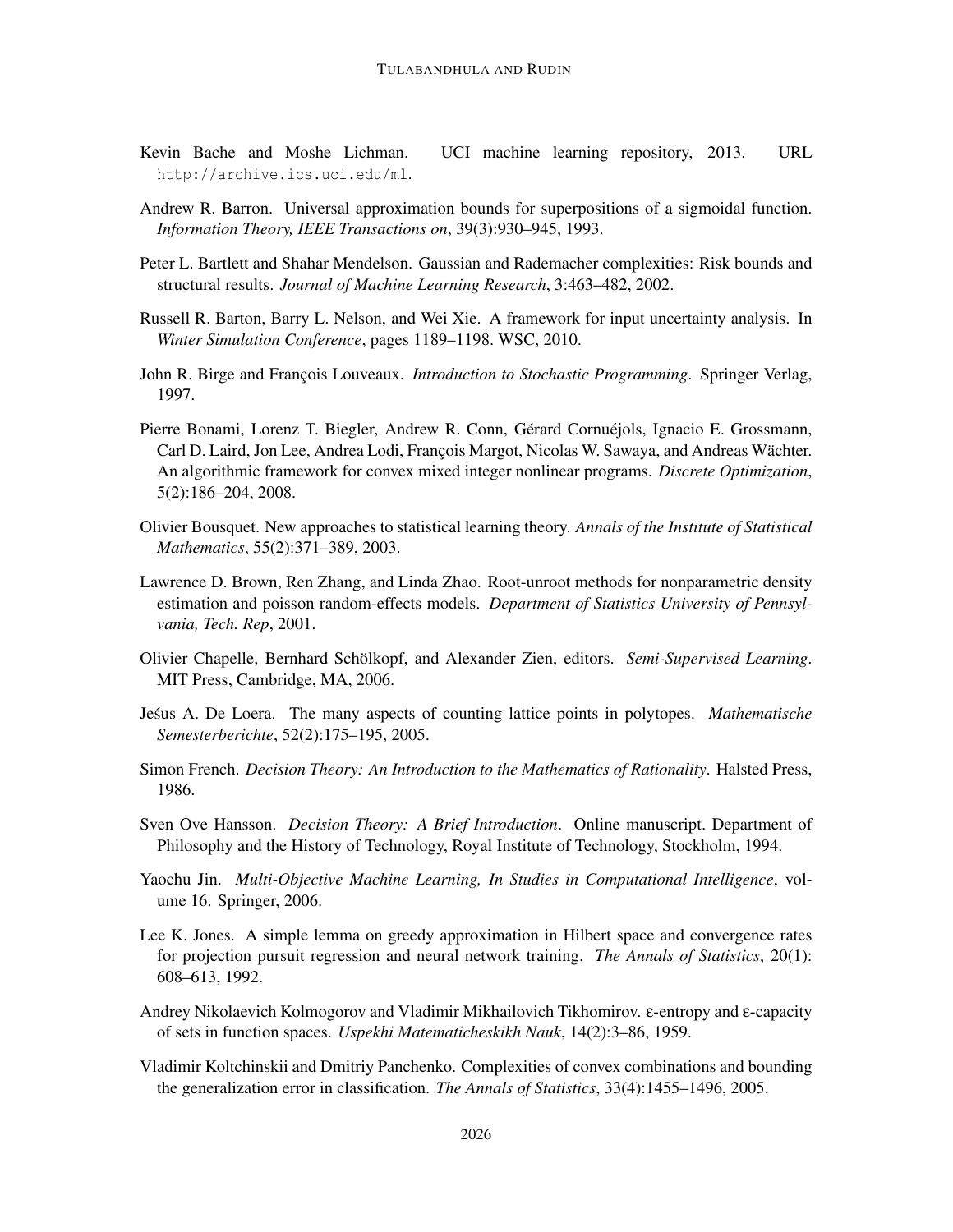- Hiroshi Konno and Hiroaki Yamazaki. Mean-absolute deviation portfolio optimization model and its applications to Tokyo stock market. *Management Science*, pages 519–531, 1991.
- Agop Koulakezian, Hazem M. Soliman, Tang Tang, and Alberto Leon-Garcia. Robust traffic assignment in transportation networks using network criticality. In *Proceedings of 2012 IEEE 76th Vehicular Technology Conference*, 2012.
- S. Muthukrishnan, Martin Pal, and Zoya Svitkina. Stochastic models for budget optimization in search-based advertising. *Internet and Network Economics*, pages 131–142, 2007.
- John Ashworth Nelder and Roger Mead. A simplex method for function minimization. *Computer Journal*, 7(4):308–313, 1965.
- David Pollard. *Convergence of Stochastic Processes*. Springer, 1984.
- Cynthia Rudin and Robert E. Schapire. Margin-based ranking and an equivalence between AdaBoost and RankBoost. *The Journal of Machine Learning Research*, 10:2193–2232, 2009.
- Cynthia Rudin, Rebecca Passonneau, Axinia Radeva, Haimonti Dutta, Steve Ierome, and Delfina Isaac. A process for predicting manhole events in Manhattan. *Machine Learning*, 80:1–31, 2010.
- Cynthia Rudin, Rebecca Passonneau, Axinia Radeva, Steve Ierome, and Delfina Isaac. 21st-century data miners meet 19th-century electrical cables. *IEEE Computer*, 44(6):103–105, June 2011.
- Cynthia Rudin, David Waltz, Roger N. Anderson, Albert Boulanger, Ansaf Salleb-Aouissi, Maggie Chow, Haimonti Dutta, Philip Gross, Bert Huang, Steve Ierome, Delfina Isaac, Arthur Kressner, Rebecca J. Passonneau, Axinia Radeva, and Leon Wu. Machine learning for the New York City power grid. *IEEE Transactions on Pattern Analysis and Machine Intelligence*, 34(2):328–345, February 2012.
- Robert E. Schapire, Yoav Freund, Peter Bartlett, and Wee Sun Lee. Boosting the margin: A new explanation for the effectiveness of voting methods. *The Annals of Statistics*, pages 1651–1686, 1998.
- Maurice Sion. On general minimax theorems. *Pacific Journal of Mathematics*, 8(1):171–176, 1958.
- Michel Talagrand. *The Generic Chaining*. Springer, 2005.
- Theja Tulabandhula and Cynthia Rudin. Machine learning with operational costs. In *Proceedings of the International Symposium on Artificial Intelligence and Mathematics*, 2012.
- Theja Tulabandhula, Cynthia Rudin, and Patrick Jaillet. The machine learning and traveling repairman problem. In Ronen I. Brafman, Fred S. Roberts, and Alexis Tsoukias, editors, *ADT*, volume 6992 of *Lecture Notes in Computer Science*, pages 262–276. Springer, 2011.
- Ian Urbina. Mandatory safety rules are proposed for electric utilities. *New York Times*, 2004. August 21, Late Edition, Section B, Column 3, Metropolitan Desk, Page 2.
- Robert J. Vanderbei. *Linear Programming: Foundations and Extensions, Third Edition*. Springer, 2008.